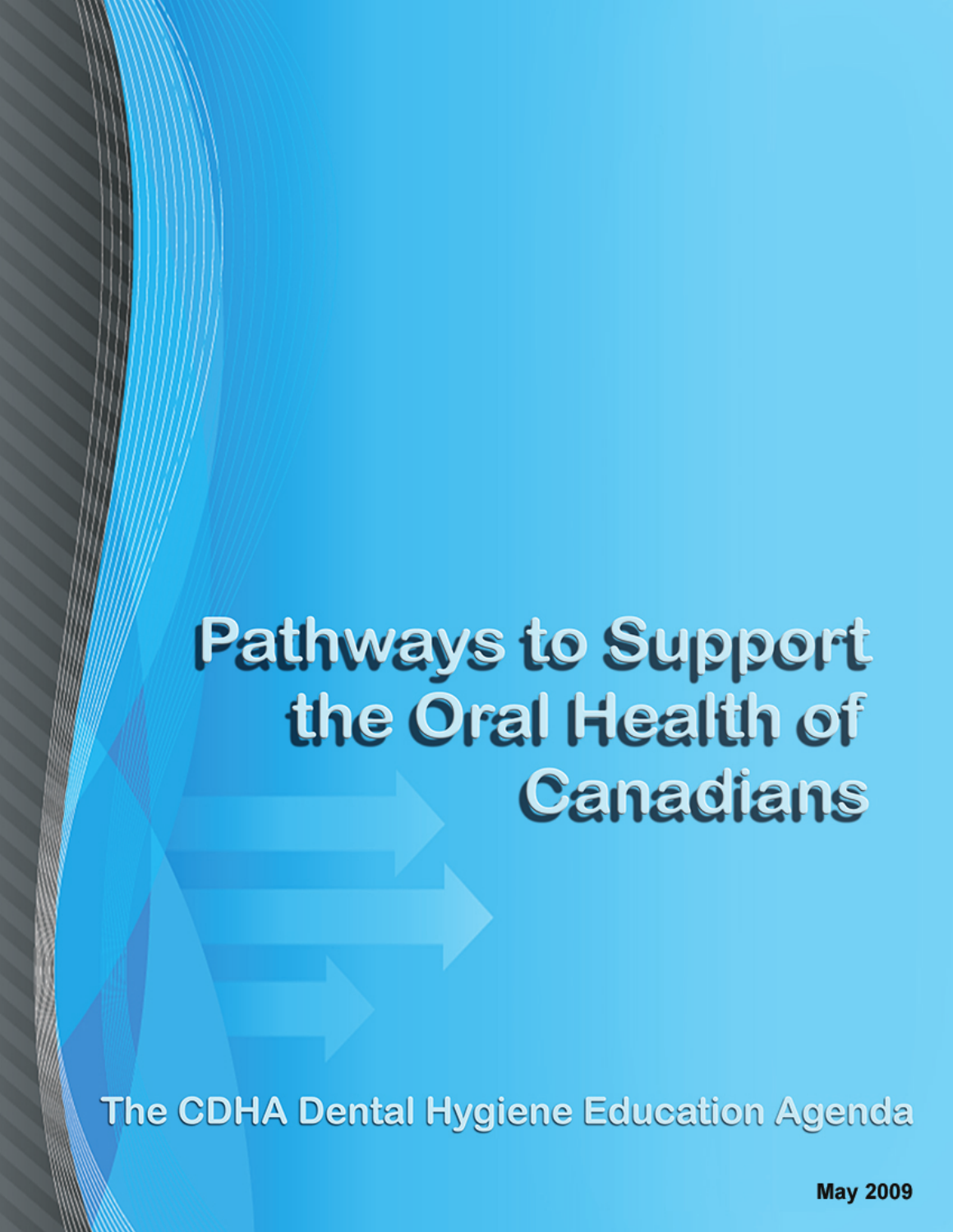#### **ACKNOWLEDGEMENT**

*CDHA would like to thank the author of this paper, Susanne Sunell, the planning committee members (Sharon Compton, Dianne Landry, Judy Lux, and Susanne Sunell), workshop participants (Bonnie Blank, Louise Bourassa, Ginny Cathcart , Dr. Sharon Compton , Professor Bonnie Craig, Brenda Currie, Diane Gallagher, Patricia D. Grant, Kellie Hildebrandt, Linda Jamieson, Fran Richardson, Alexandra Sheppard, Dr. Susanne Sunell, Brenda Udahl, Patricia Manacki), CDHA staff (Judy Lux and Dr. Susan Ziebarth) and other stakeholders.*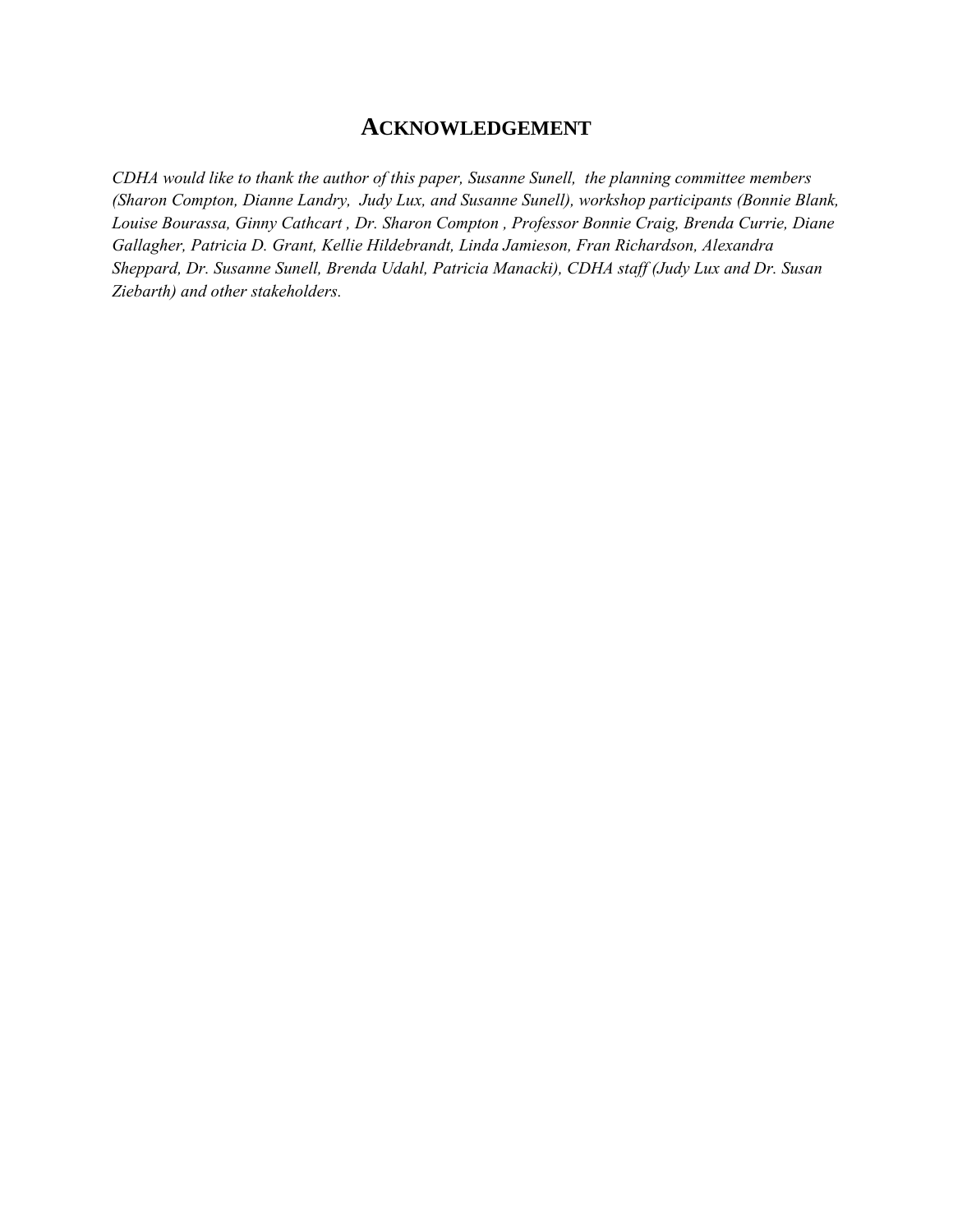# **TABLE OF CONTENTS**

| $\overline{l}$ . |  |
|------------------|--|
| $\overline{2}$ . |  |
| 3 <sub>1</sub>   |  |
| $\overline{4}$ . |  |
|                  |  |
|                  |  |
|                  |  |
|                  |  |
|                  |  |
|                  |  |
|                  |  |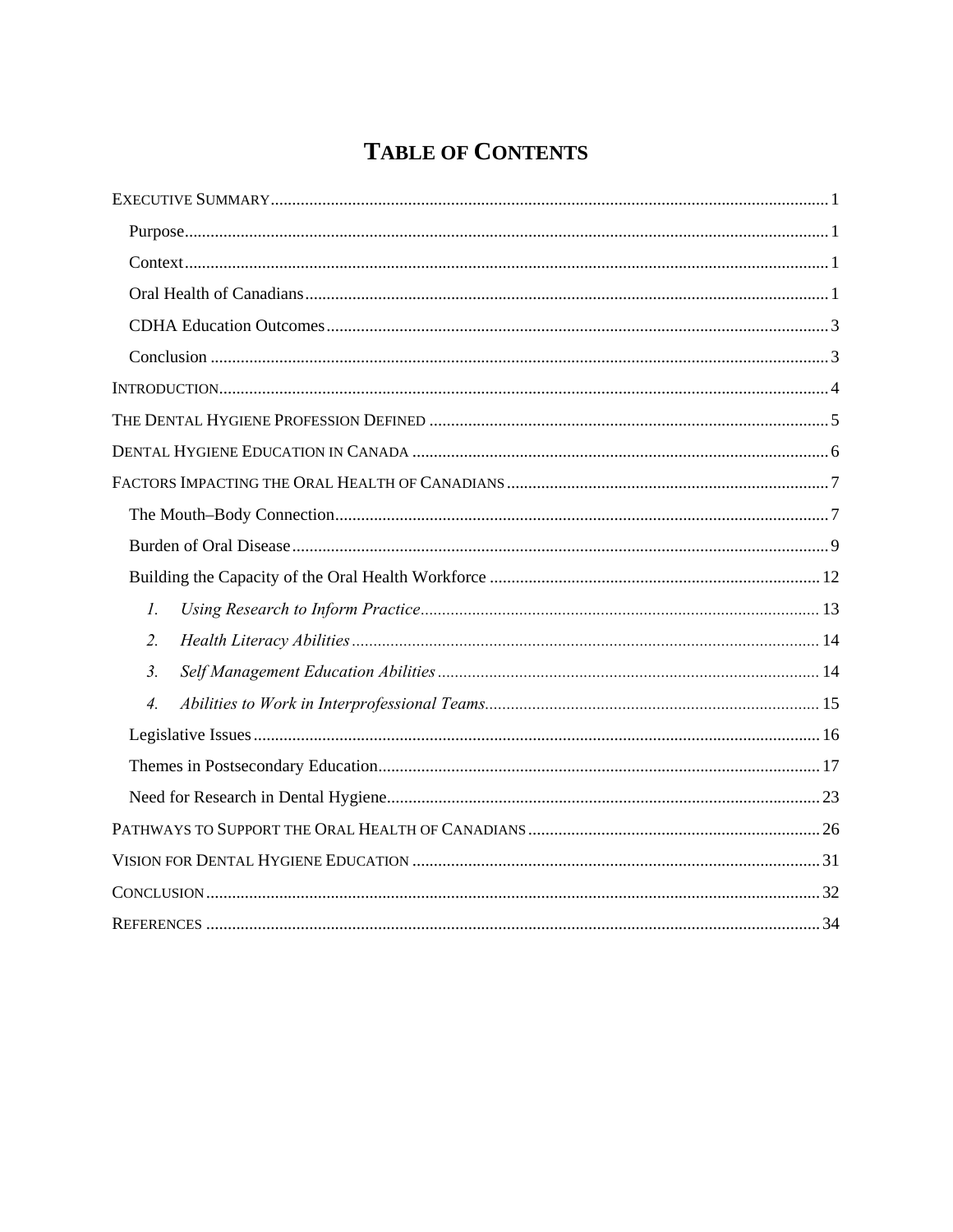## **EXECUTIVE SUMMARY**

<span id="page-3-0"></span>Building the capacity of the health workforce has become an issue of increasing importance nationally and internationally. It reflects the rising prevalence of chronic and preventable diseases in our societies, and the likelihood of pandemic emergencies. Health organizations are focusing on the abilities that are needed by health professionals to provide quality services and safe care in the  $21<sup>st</sup>$  century. The focus is directed towards capacity building initiatives within the workplace and the alignment of educational programs to integrate the abilities identified as being increasingly important in health care. The education of entry-to-practice professionals is central to these discussions.

#### **PURPOSE**

This report is directed to the exploration of variables that are influencing the dental hygiene profession and impacting on the educational needs of dental hygienists as they strive to promote the oral health of Canadians. It will focus on the educational pathways needed for dental hygienists so they can assume a greater role in the shaping of the Canadian health care system to achieve better oral health outcomes for Canadians.

#### **CONTEXT**

Dental hygienists are primary oral health professionals who provide service in a variety of public and private health care settings. They specialize in services related to oral health education, health promotion and clinical services. The evolution of dental hygiene education in Canada has resulted in a diversity of entry-to-practice programs ranging from 2-year and 3-year diploma programs to 4-year bachelor's degree programs. However, the pathways for bachelor's degree education are few when compared to countries such as the United States, Sweden, Australia, Korea, Finland and the Netherlands. To access discipline-specific graduate programs, Canadian dental hygienists must go abroad.

#### **ORAL HEALTH OF CANADIANS**

The factors affecting oral health of Canadians are numerous and complex. They involve an increased awareness of the relationship between oral and general health including quality of life, and the increased recognition that the burden for oral disease involves populations that have the least capacity to access care. While our knowledge of oral health has led to improvements in the oral health status of Canadians, large disparities still exist among groups within our society with regard to the prevalence of oral diseases. There is evidence that health inequalities in Canada are growing despite the focus on health outcomes.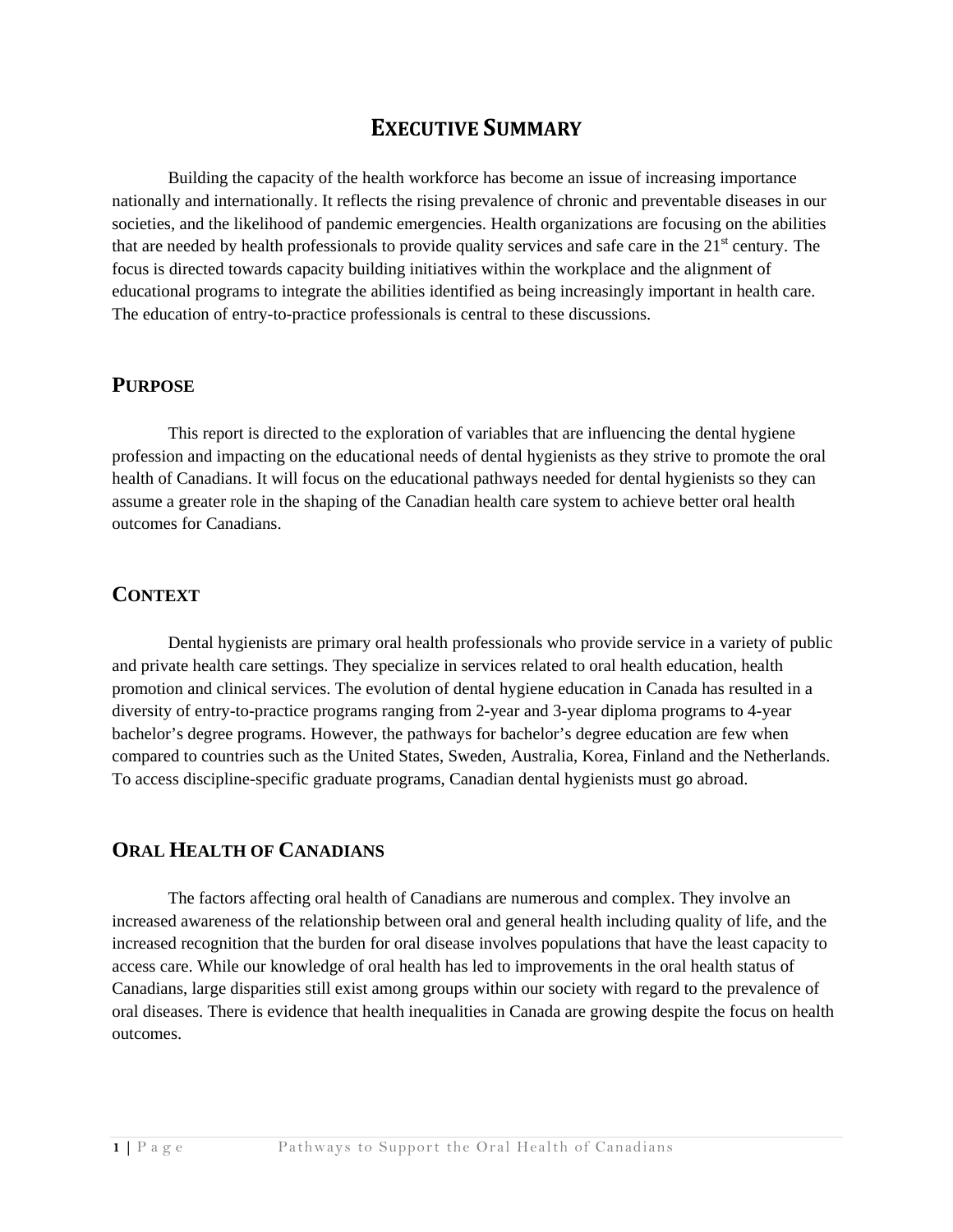The WHO Commission on the Social Determinants of Health has highlighted the importance of social determinants and their influence at a global level. A multilevel and intersectoral approach is advocated to address the inequalities that occur along socio-economic, political and cultural stratifications. With the adoption of a population health approach the importance of oral health can no longer be ignored; general health is not possible in the absence of oral health.

For segments of the population, those with higher incomes or insurance plans or both, the existing model for dental services may be working. For those with incomes below the national median and without dental plans, the current model is not working. In particular, the current approach is wasteful of Canadian tax payer dollars. Costs are incurred for treatment of largely preventable oral conditions, and health care dollars are spent on palliative approaches through visits to physicians' offices and hospital emergency departments whose professional staff members generally do not have the knowledge and abilities to manage the non traumatic dental concerns presented. In addition to emergency visits, children are hospitalized for dental surgeries under general anaesthesia for treatment of rampant decay. For the working poor and homeless, physicians are often the only source of oral care available. This is ineffective and costly from a human and an economic perspective.

 Building the capacity of the health workforce is a central theme nationally and internationally to support better health outcomes and increased client safety. The focus is directed towards capacity building initiatives within the workplace and the alignment of entry-to-practice educational programs to integrate the abilities identified as being increasingly important in health care. A number of abilities are highlighted to support quality and safe care including the following:

- using research to inform practice decisions including knowledge translation,
- developing health literacy skills,
- supporting self management,
- working collaboratively in interprofessional teams, and
- taking a leadership role in health care delivery.

It is recognized that these abilities are integral to the education of all health professions but such abilities also occur at many levels. The biomedical and psychosocial complexities of providing care for diverse population groups require more depth of abilities. A continuum of educational opportunities is required to provide health professionals with a range of abilities related to quality and safe care as described above.

The need for different abilities and more depth of abilities is compounded by the increased knowledge graduates need to understand the emerging literature on the mouth–body connections. Our body of knowledge in oral sciences is much larger than it was twenty years ago; the sheer volume of knowledge required for care has changed substantively. Changes in technology, particularly in the area of oral screening and diagnostics, must also be considered.

Building the capacity of our health professionals is critical for transformation of delivery approaches. We need to view dental hygienists as a health human resources asset rather than a cost. We need explore the best number and mix of oral health professionals, and where public funds could be best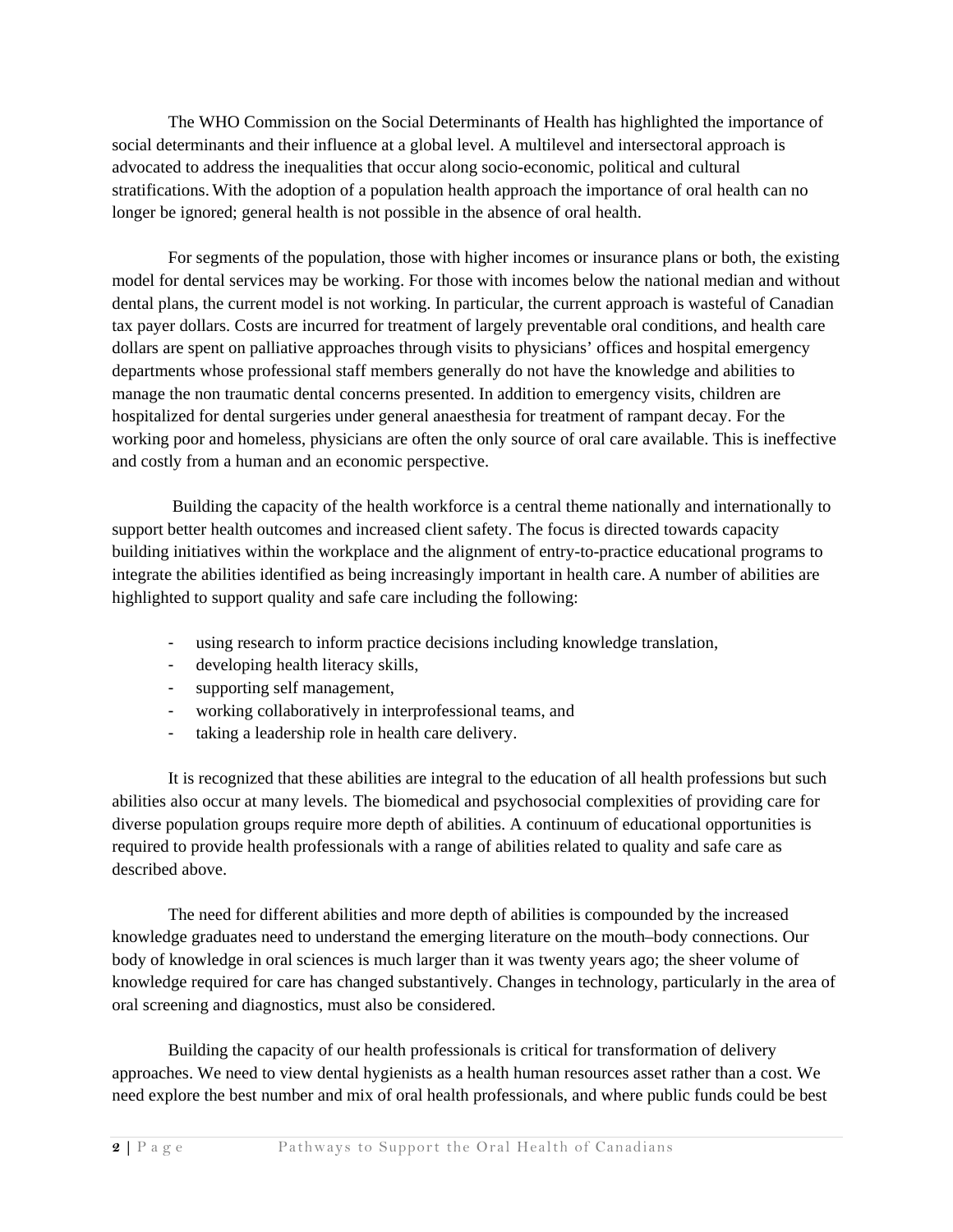<span id="page-5-0"></span>spent. The costs of our current approach to oral health care are more problematic than the costs of additional post secondary education and a one-time delayed graduation. Dental hygienists are among the many health professionals who are prepared to assume greater responsibilities for the health of Canadians, but they need to be provided with access to additional educational pathways to develop their full capacity.

## **CDHA EDUCATION OUTCOMES**

To prepare dental hygienists to become part of the solution in the transformation of oral health care delivery, CDHA has adopted the following educational outcomes. It will work towards the establishment of:

- 1. Bachelor's degree programs in dental hygiene for entry-to-practice that articulate with masters' programs;
- 2. Master degree programs with a dental hygiene focus to advance dental hygiene knowledge, research, and practice; and
- 3. Doctoral and post doctoral degree programs with a dental hygiene focus to advance dental hygiene knowledge, research, and practice.

These educational outcomes reaffirm the previous CDHA education policies and expand upon them. They are grounded in the analysis of the complex issues we face in oral health and the specific educational requirements to build the capacity of dental hygienists to assist in the transformation of oral care in the best interests of the Canadian public. Our increasing knowledge of the links between oral and general health create urgency for change to our approach to oral health. The outcomes represent short term and long term goals for the profession, and support the view that dental hygienists need access to higher education at all levels as do many other health professionals.

## **CONCLUSION**

Our evolving understanding of the social determinants of health present many options for the transformation of the delivery approach to oral health services. However there is a need for more advanced abilities in key areas if the messages from the Ottawa Charter are ever going to be realized. Providing dental hygienists with increased educational pathways will provide them with opportunities to further develop the abilities that have been identified as being critical for the health workforce of the  $21<sup>st</sup>$ century.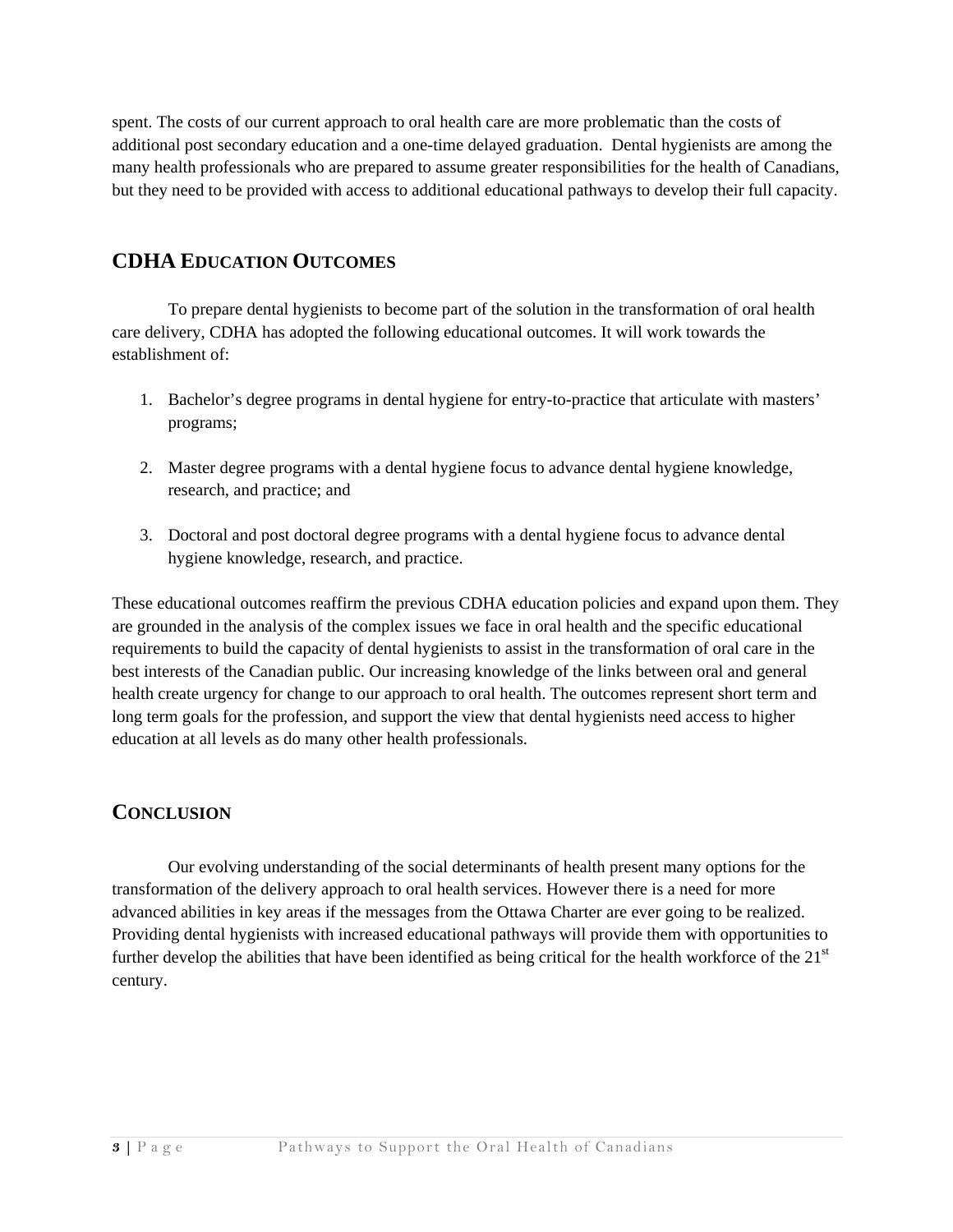<span id="page-6-0"></span>There are existing examples of innovative educational models in Canada that provide bachelor's degree opportunities for dental hygienists. However, only three options exist with one of these options having had its first intake in 2008. There is a need to create more numerous pathways for dental hygienists in their educational pursuits as these pathways will ultimately benefit the oral health of Canadians. The legislative changes occurring with dental hygiene regulation at the provincial level also support new pathways for access to oral care. However, increased access to bachelor's degree programs must also be complemented by master, doctoral and post doctoral studies that allow dental hygienists to use and expand their growing body of knowledge.

Creating new pathways in oral health care and education will need to be a collaborative project. All dental hygiene organizations, employers, and individual members of the profession have a shared responsibility to support the creation of these pathways. Dental hygienists are well positioned to spearhead the movement to improve access to care and to reconnect the mouth with the body. Expanded educational opportunities will solidify this position and enable them to work collaboratively with other health professions in making this a reality.

# **INTRODUCTION**

Building the capacity of the health workforce has become an issue of increasing importance, nationally and internationally.<sup>1, 2</sup> It reflects the rising prevalence of chronic and preventable diseases in our societies, and the likelihood of pandemic emergencies. Health organizations are focusing on the abilities that are needed by health professionals to provide quality services and safe care for citizens in the  $21<sup>st</sup>$  century. <sup>3,4</sup> The focus is directed towards capacity building initiatives within the workplace and the alignment of educational programs to integrate the abilities identified as being increasingly important in health care.<sup>1–4</sup> The education of entry-to-practice professionals is central to these discussions, and the focus of this report.

This report explores the variables that are influencing the dental hygiene profession, and impacting on the educational needs of dental hygienists. This exploration is grounded in the context of the ever increasing role of dental hygienists in supporting the oral health and the general well being of Canadians. It describes opportunities for the profession to support the health of Canadians, and addresses the educational needs of dental hygienists that arise from the changing patterns of oral disease, population demographics, and our evolving understanding of the social determinants of health.

The theme of pathways is central to this document. It is recognized that there are many possible pathways to support access to oral health care, to reduce the burden associated with oral disease and to promote oral health. As well there are also many pathways to build the capacity of the current dental hygiene workforce and those entering the profession. The opportunities for such pathways are examined in this report.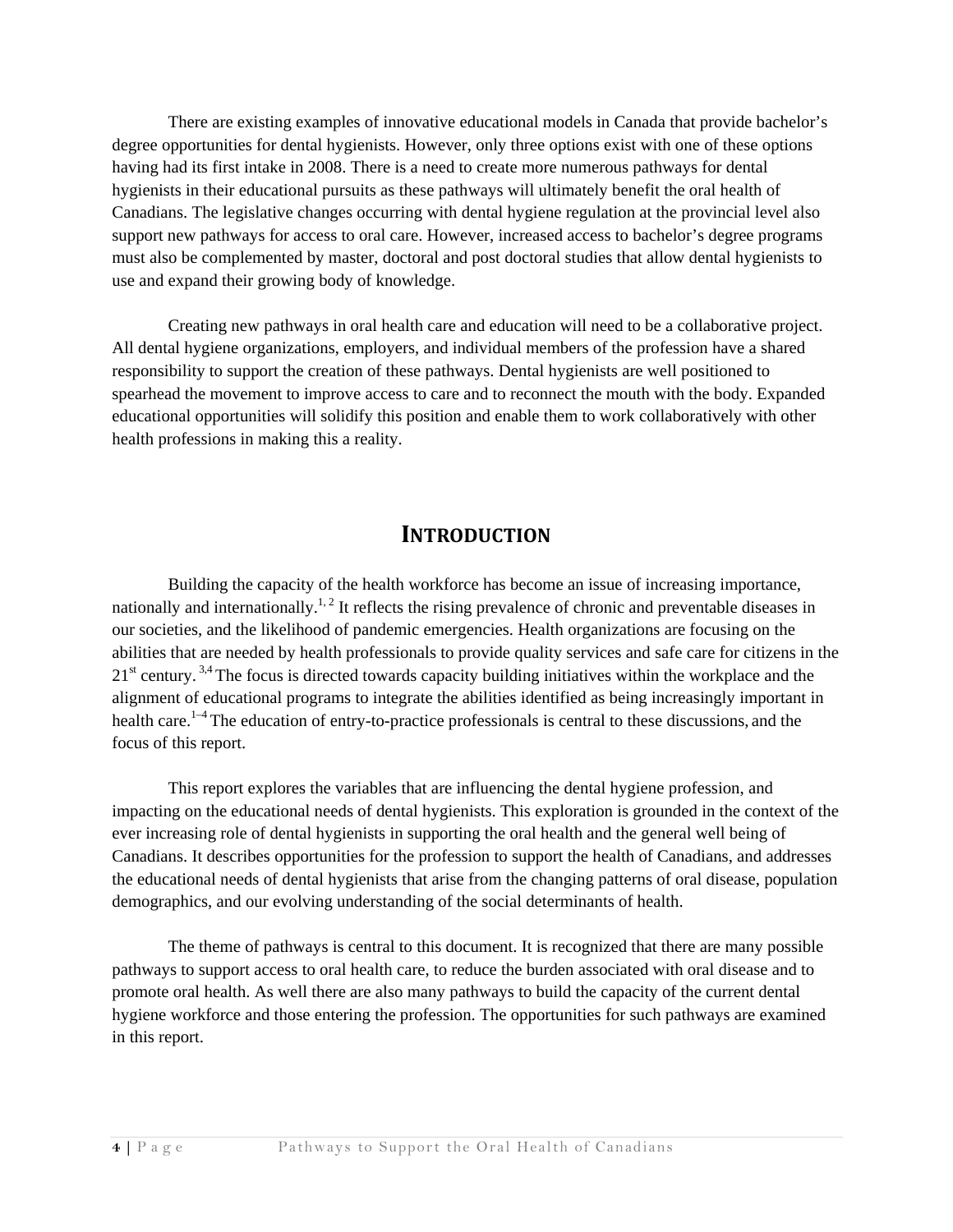# **THE DENTAL HYGIENE PROFESSION DEFINED**

<span id="page-7-0"></span>The initial descriptions of a dental hygienist often focused on detailed lists of clinical services found in regulatory acts. These definitions were then augmented in the 1980s by the Working Group on the Practice of Dental Hygiene initiated through Health and Welfare Canada.<sup>5</sup> This group focused on the process of dental hygiene care including an assessment, planning, implementation, and evaluation phase. This emphasized the problem solving abilities that form the basis for the services provided by dental hygienists. Over the years the definition of the profession has included descriptions of the theory and sciences that underpin the profession, and the focus of dental hygienists on services directed towards clinical therapy, health promotion, and education to further "optimal oral health as an integral part of well-being."<sup>6</sup> Dental hygienists not only provide services to individuals but also to families, groups, organizations, and communities. <sup>6</sup> They are "regulated primary oral health care professionals" who provide services in a variety of public and private health care settings.

The most recent definition emerged from a project directed towards the articulation of national competencies for dental hygienists.

Dental hygienists are primary oral health care providers guided by the principles of social justice who specialize in services related to:

- clinical therapy,
- oral health education, and
- health promotion.

Dental hygienists provide culturally sensitive oral health services for diverse clients throughout their life cycle. They work collaboratively with clients, guardians, and other professionals to enhance the quality of life of their clients and the public. $<sup>7</sup>$ </sup>

These definitions draw attention to the role of dental hygienists as primary care providers; a role that has been increasingly recognized through legislative changes that allow for increased access to dental hygiene services for the public.

The abilities required for entry-to-practice by dental hygienists focus on shared abilities with other health providers. They include a focus on the role of the dental hygienist as a professional, a communicator and collaborator, a critical thinker, an advocate, and a coordinator.<sup>7</sup> These competencies, and the shared codes of ethics in healthcare provide the foundation for interprofessional education and practice. Dental hygienists also provide specialized services including those of a clinical therapist, an oral health educator, and a health promoter. These competencies form the basis for dental hygiene educational programs, regulatory practice standards as well as national certification and accreditation.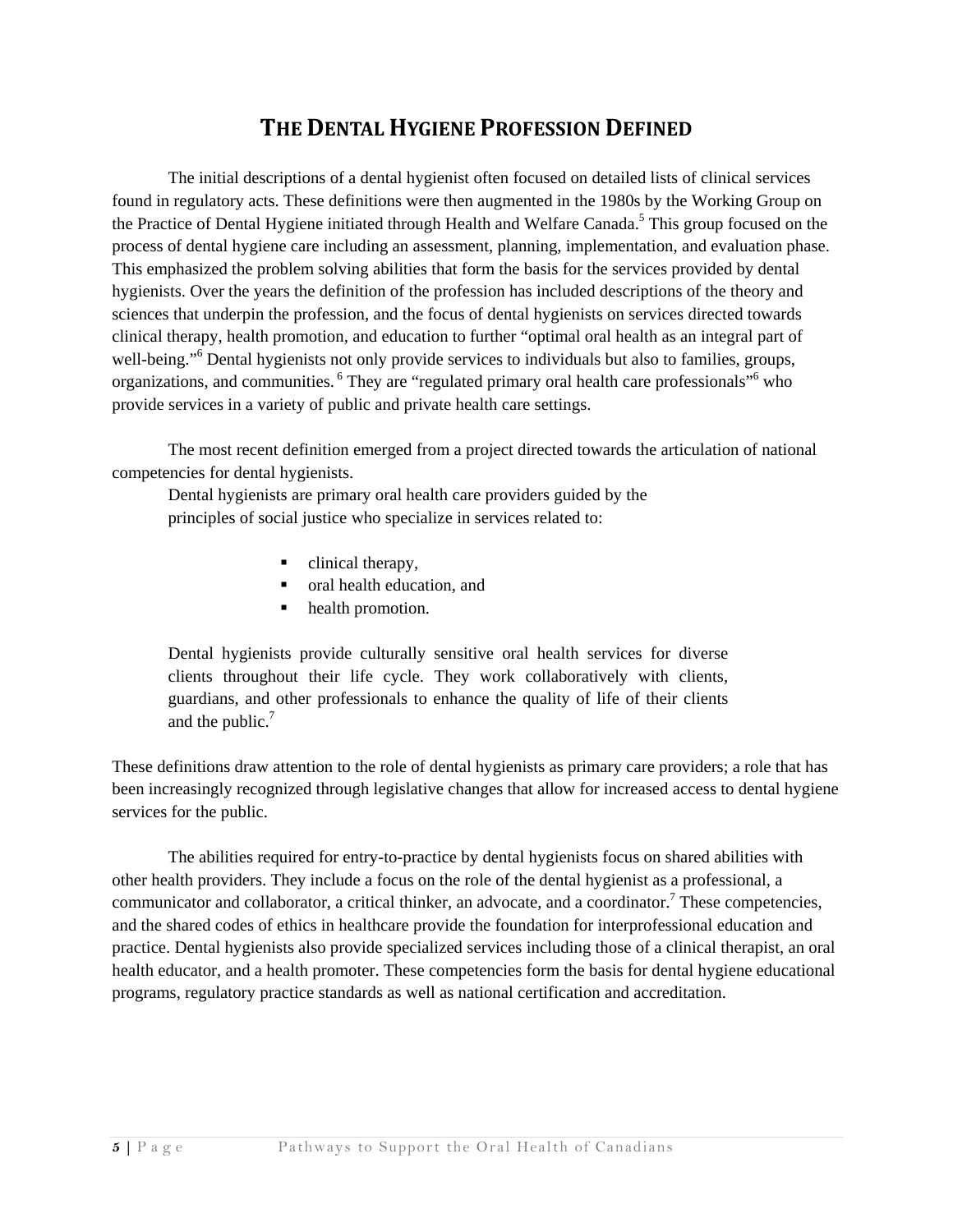# **DENTAL HYGIENE EDUCATION IN CANADA**

<span id="page-8-0"></span>The impetus for the development of dental hygiene programs came from the desire of the dental profession to increase access to dental care, with an emphasis on preventive services. In Canada, the driving force for recognition of dental hygiene came from the public health sector in the late 1940s.<sup>5</sup> Legal recognition of dental hygiene occurred gradually between 1947 and1968. The first dental hygiene program was established at the University of Toronto in 1951; this was then followed by additional programs at the University of Alberta, Dalhousie University, University of Manitoba, and the University of British Columbia.

Historically the Canadian Dental Association's (CDA) Council on Education had strongly recommended dental hygiene programs be implemented through faculties of dentistry.<sup>8</sup> Based on the experiences in the United States with the development of junior and senior colleges, the CDA acknowledged the possibility of implementing dental hygiene programs within the college system. Subsequently, dental hygiene programs emerged in the colleges of Québec, Ontario, Saskatchewan, and British Columbia. This was followed by the creation of bachelor degree programs in dental hygiene to support the needs of university and college administrators for dental hygiene educators. These bachelor degree programs then provided access for graduates to master's and doctoral programs in oral health, and other disciplines. While opportunities exist for bachelor's degree education within the dental hygiene profession, these are few in number; only three options exist with one of these options having had its first intake in 2008. Access to graduate programs is also limited and discipline specific graduate programs do not currently exist in Canada.

The evolution of dental hygiene education has resulted in a diversity of entry-to-practice programs ranging from 2-year and 3-year diploma programs to 4-year bachelor degree programs (see Table 1). In essence there are currently many educational pathways for entry into the dental hygiene profession; this eclectic nature of dental hygiene education will be explored further as an opportunity to support dental hygienists in gaining further depth of abilities to support the oral health of Canadians. However, the diversity of entry-to-practice programs must also be recognized as a challenge to the development of a common standard of dental hygiene education and practice across Canada. This will also be explored further from the context of providing access for all dental hygienists to gain a common credential regardless of their year or province of graduation.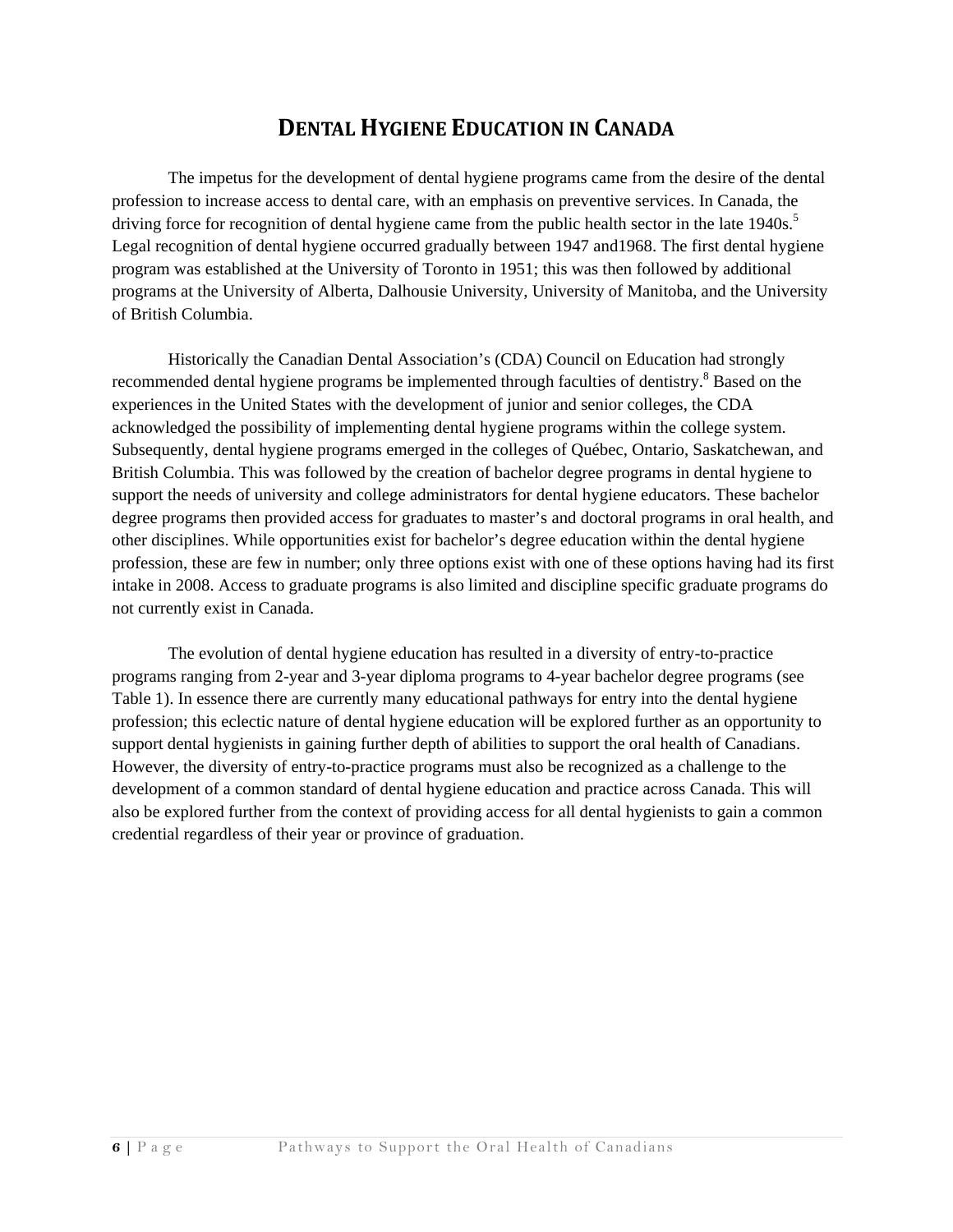<span id="page-9-0"></span>**Table 1:** Canadian dental hygiene program models

| Models         | <b>Provinces</b>   |  |  |
|----------------|--------------------|--|--|
| 2-year diploma | NB, ON, SK         |  |  |
| 3-year diploma | AB, BC, MB, NS, QC |  |  |
| 4-year degree  | AB, BC, NS         |  |  |

# **FACTORS IMPACTING THE ORAL HEALTH OF CANADIANS**

The factors affecting the oral health of Canadians are numerous and complex. They involve an increased awareness of the relationship between oral and general health, and an increased recognition that the burden for oral disease involves populations that have the least capacity to access care.<sup>9,10</sup> People are living longer with ever increasing complex medical conditions; this adds pressure to health care systems already stretched for resources.<sup>1,4,10</sup>

The need to build the capacity of health professionals to support the oral health of societies within our complex global environment has become increasingly evident.  $1,4,9$  The post secondary educational system is seen as one vehicle for supporting this capacity building. However it is also recognized that employers have a role to play in supporting the ongoing development of the workforce in their practice contexts,<sup>1,3</sup> and individual dental hygienists also have a responsibility to remain current as self regulating professionals.

#### **THE MOUTH–BODY CONNECTION**

The importance of oral health in contributing to general health and well being is increasingly recognized by scientific communities, governments, and members of the public. The mouth–body relationship is the focus of many studies and discussions. Researchers are exploring important conditions such as diabetes,<sup>11,12,13</sup> cardiovascular disease,<sup>14,15,16</sup> and preterm, low birth weight babies,<sup>17,18,19</sup> and their relationship to periodontal pathologies involving the supporting structures of the teeth. Others are directing attention to the provision of mouth care in long term care facilities,<sup>20,21,22</sup> and the relationship between dental hygiene services and the reduction in respiratory infections for the residents of such facilities**. 23,24** In the American Surgeon General's report the mouth was described as the "mirror for general health and well being."**<sup>25</sup>**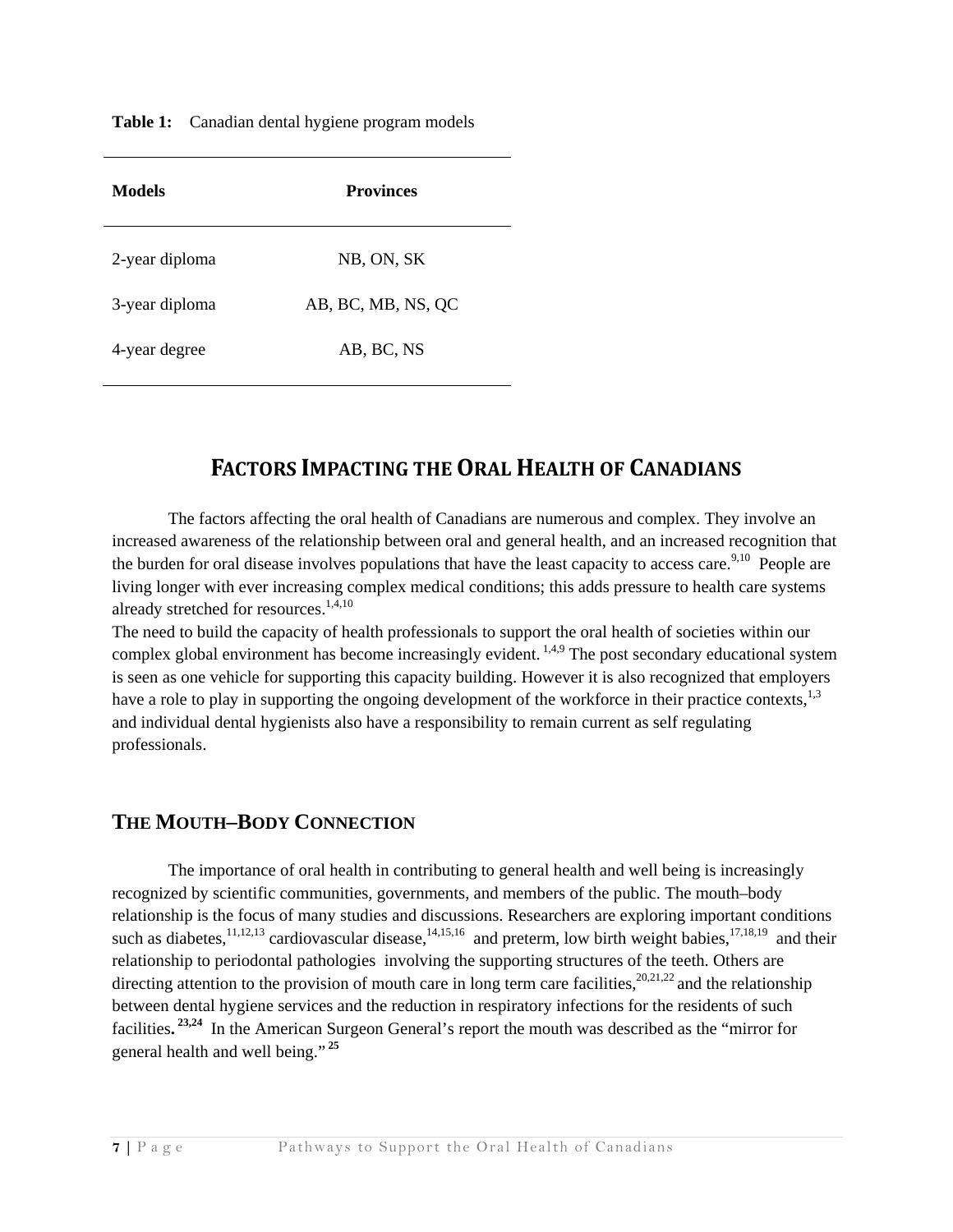The American Surgeon General's report drew attention to what he called a "silent epidemic" of oral disease.<sup>25</sup> The report provided a more holistic approach to oral health; it supported the World Health Organization's (WHO) view that health includes "a complete state of physical, mental and social wellbeing." The report drew attention to clinical manifestations of oral diseases as well as the quality of life factors related to oral health.

There is a growing recognition of the importance of oral health to quality of life.<sup>26</sup> The mouth has evolved from being an entrance into an organism to a highly specialized organ with a multiplicity of functions including sexual and social functions.<sup>27</sup> Researchers have identified relationships between poor oral health and factors such as:

- early childhood development, $^{28}$
- difficulties speaking,  $29$
- changes in smiling patterns<sup>30-32</sup>
- discomfort in eating,  $29,31,33,34$
- $\bullet$  disturbed sleep patterns,  $35$
- low self esteem. $32,36$
- social well being,  $31-34$ ,  $37-40$  and
- $\text{pain.}^{31-34,37,38}$

Oral diseases affect individuals throughout the life span from childhood<sup>33,36.37</sup> to adulthood<sup>39,41</sup> to old age<sup>29,30,34</sup> with their influences being more pronounced among the young  $33,36.37$  and the elderly.<sup>29,30,34</sup> The biological and social impact of oral disease is an important influence on health status and well being.

In recognition of the importance of oral health the Office of the Chief Dental Officer (OCDO) was established in 2004 to improve the oral health of Canadians [\(http://www.hc-sc.gc.ca/ahc-asc/branch](http://www.hc-sc.gc.ca/ahc-asc/branch-dirgen/fnihb-dgspni/ocdo-bdc/index_e.html)dirgen/fnihb-dgspni/ocdo-bdc/index e.html). An initial step to work towards this goal was the articulation of the first Canadian Oral Health Strategy<sup>41</sup> that identified inequities, disparities, and barriers to optimal oral health. The need to measure the current oral health of Canadians, and then to monitor that status was a central theme of the document. It also included strategies to support the oral health of Canadians focusing on increasing access to oral health care, and using a collaborative approach to health promotion.

The mouth–body connection has also received increasing attention from the public. On 24 January 2007, the CBC News carried a story about "meth-mouth" in the Yukon. A Whitehorse dentist is quoted as saying "Rampant decay, black and brown. It's pretty obvious. You could see it from across the street." On 10 February 2007, the Toronto Star published an article about Jason Jones. He was an unemployed young man who talked about the condition of his teeth being a social embarrassment, and a barrier to gaining employment. Several weeks later, a transformed Jason smiled from the pages of the newspaper showing his new dentures and implants. He talked about the impact of these new teeth on his life including his social relationships and his employment opportunities. On 3 July 3 2007 a further article in the same newspaper discussed issues of poverty and oral health. Mr. Pecaut, Chair of the Modernizing Income Security for Working-Age Adults, a coalition of academics, business leaders and activists, directed attention to the importance of oral health in addressing issues related to poverty. The coalition suggested making oral care an election issue. On 6 July 62007, NBCTV in San Francisco identified that a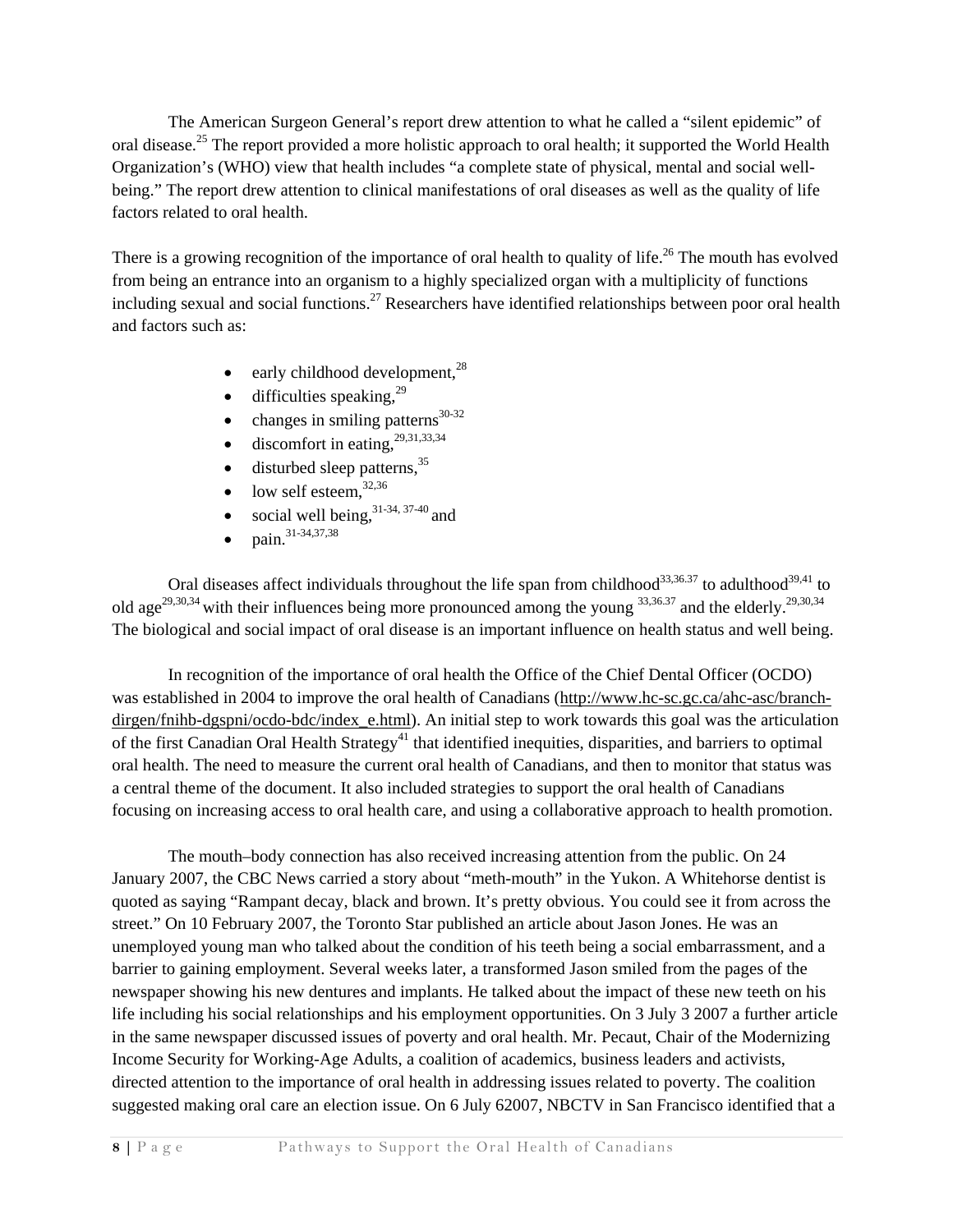<span id="page-11-0"></span>local nursing home received a \$100,000 fine as a result of the death of a 76-year old resident in its care, a death which the California Department of Public Health attributed to a dental abscess that lead to cardiopulmonary arrest. The public is recognizing that oral health has a substantial impact on general well-being. This awareness leads to discussions of access, equity, and social justice given that a universal health care system is deeply ingrained in Canadian values.

#### **BURDEN OF ORAL DISEASE**

While our knowledge of oral health has lead to improvements in the oral health status of Canadians, large disparities still exist among groups within our society with regard to the prevalence of oral diseases.<sup>9,42,43</sup> Canadians have experienced increased access to health care, and increased health but inequalities persist particularly in regard to oral health. There is some evidence that health inequalities in Canada are growing despite the focus on health outcomes.<sup>44</sup> This is not just a Canadian phenomenon; the prevalence and incidence of oral disease is high in both developed and developing countries.<sup>45,46</sup> A comparison of national and international data indicates that similar patterns exist. The variables that are most predictive of oral disease patterns include age, sex, socioeconomic status, and race or ethnicity.9,10,25,42,43 New immigrants, First Nations and Inuit peoples, seniors and those living with disabilities are among those groups in which oral disease is most widespread. Socioeconomic factors are both a cause, and an outcome of oral health problems; the issues are interconnected and complex.<sup>9</sup>

Chronic diseases are a major health concern globally as well as nationally, and oral disease if one of them.<sup>9,45</sup> Oral diseases share common risk factors with other chronic diseases in particular those associated with such lifestyle patterns as nutrition, smoking, and oral self care.<sup>45–48</sup> It must, however, be recognized that personal health practices are influenced by other determinants of health such as individuals' social and economic environment. 44,49 In Canada the incidence of chronic conditions such as obesity, diabetes, tobacco related conditions, and illnesses associated with poor nutrition are expected to rise.<sup>1</sup> This suggests that oral health issues will also increase given that relationships exist between these chronic conditions and oral diseases. For example, the links between tobacco use and periodontal conditions and oral cancer have been known for many years.<sup>50,51</sup> A relationship between decay and obesity is also becoming evident.52,53 The burden for the individual clients and the health care system are substantial. For example, it is estimated that chronic diseases accounted for 42 per cent of total medical expenditures in 2002 in Canada,<sup>54</sup> and that oral cancer was responsible for 1,100 deaths in 2007.<sup>55</sup>

 The lack of access to treatment compounds the burden associated with oral diseases with the result that the most disadvantaged and vulnerable in our societies, including the elderly<sup>9,10,20,22</sup> and children,<sup>56-59</sup> bear the greatest burden. Dental decay rates and treatment needs have been found to be 2.5– 3 times higher<sup>9</sup> in children from lower socioeconomic backgrounds and even higher in Canadian First Nations and Inuit populations.<sup>9,57,59,60</sup> A survey of Toronto children in 1999–2000<sup>61</sup> found that 7 per cent of both five- and seven-year old children needed urgent dental care, a figure that exceeded the number affected by most other childhood conditions for which there is free care. Dental decay is the most common chronic disease in Canadian children;<sup>62</sup> a report from British Columbia identified restorative dental treatment and extractions as the most common surgical procedures received by children in hospitals.<sup>63</sup>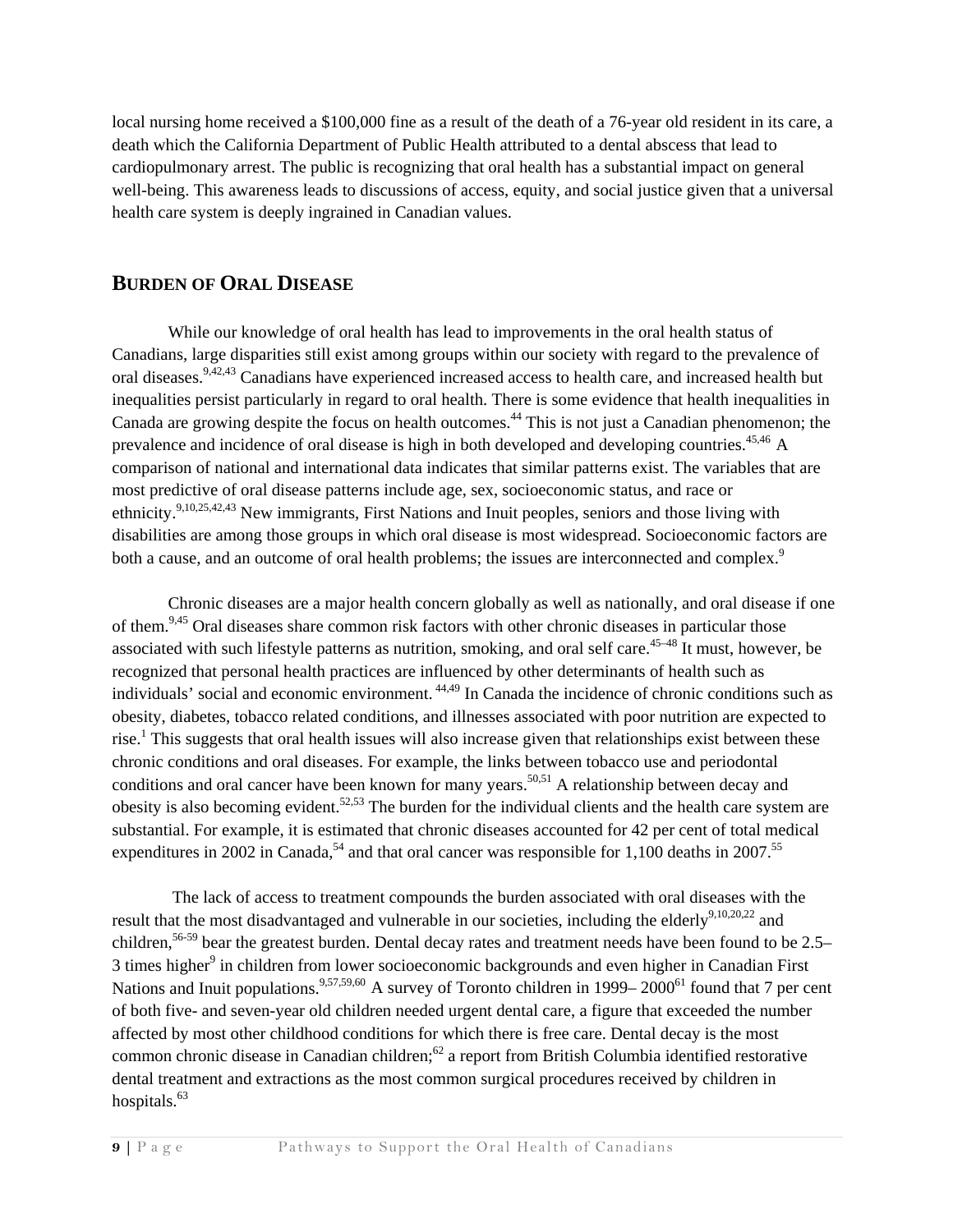The challenge is that we have little data available with which to analyze the economic burden for Canadians with regard to chronic diseases in general<sup>64</sup> and oral diseases in particular.<sup>9,43</sup> This situation is further complicated by the reality that people often have more than one chronic condition so it is challenging to tease the issues apart.

Canada's approach to oral health programs differs from other jurisdictions such as New Zealand, Australia, and many European countries where children's oral health programs are publicly funded.<sup>60,62</sup> Although oral health is generally not addressed in our universal health care system, targeted programs do exist at the federal and provincial level (see<http://www.caphd-acsdp.org/Programs.htm>for a listing of these programs). These public dental programs have generally been restricted to specific groups.<sup>61</sup> However, the federal government does play an important role as funder, regulator, as well as information and service provider.<sup>65</sup> In particular, First Nations and Inuit Health Branch is involved in collaborative initiatives with First Nations and Inuit communities to promote access to services and to help develop the capacity within these communities to deliver health services. Currently \$8.2 billion is spent on programs and services for Aboriginal peoples through 30 federal departments and agencies.<sup>66</sup>

While the federal and provincial programs are important, they are limited in scope and resources.43,61 The federal, provincial and territorial Dental Directors have called on all governments to take leadership in the area of oral health given that a substantial percentage of Canadians have limited or no access to oral health services.<sup>9</sup> Based on an analysis of national health surveys from 1951 to 1996, Leake<sup>61</sup> identified that utilization of dental services increased from 15% to nearly 60% during this period, but this was also accompanied by increasing inequality in access for the lower socioeconomic groups. People in the highest income group visited the dentist 1.9 times as often as those in the lowest income group. This trend has continued; a 2005 report from the Canadian Institute of Health Information identified that high income earners are three times more likely to visit a dentist.<sup>67</sup> Several international studies<sup>68,69</sup> have found that Canadians with incomes below the national median indicted that they had dental needs but did not see a dentist because of costs. The percentage of respondents reporting this ranged 26–42%.<sup>68,69</sup> The majority of Canadians pay for their own dental care either directly, or through private insurances plans. $67,70,71$  Hence the use of services tends to be related to income rather than need.<sup>71,72</sup> Leake and Birch<sup>72</sup> argue that this represents a market failure given that people's capacity to purchase services is least when their need is greatest.

For segments of the population, those with higher incomes or insurance plans or both, the existing model for dental services may be working. For those with incomes below the national median and without dental plans, the current model is not working. Dentists<sup>61,70,71</sup> and dental hygienists<sup>73,74</sup> alike discuss the need for alternate payment mechanisms and delivery approaches to better support social goals related to oral health. Birch and Anderson<sup>70</sup> identify that there is "some indication of an increasing aversion" among some private clinicians to provide services for publicly funded clients. The current fee-for-service approach has limitations,  $61,70,73,74$  and often hinders collaborative approaches to care.  $61,70,73$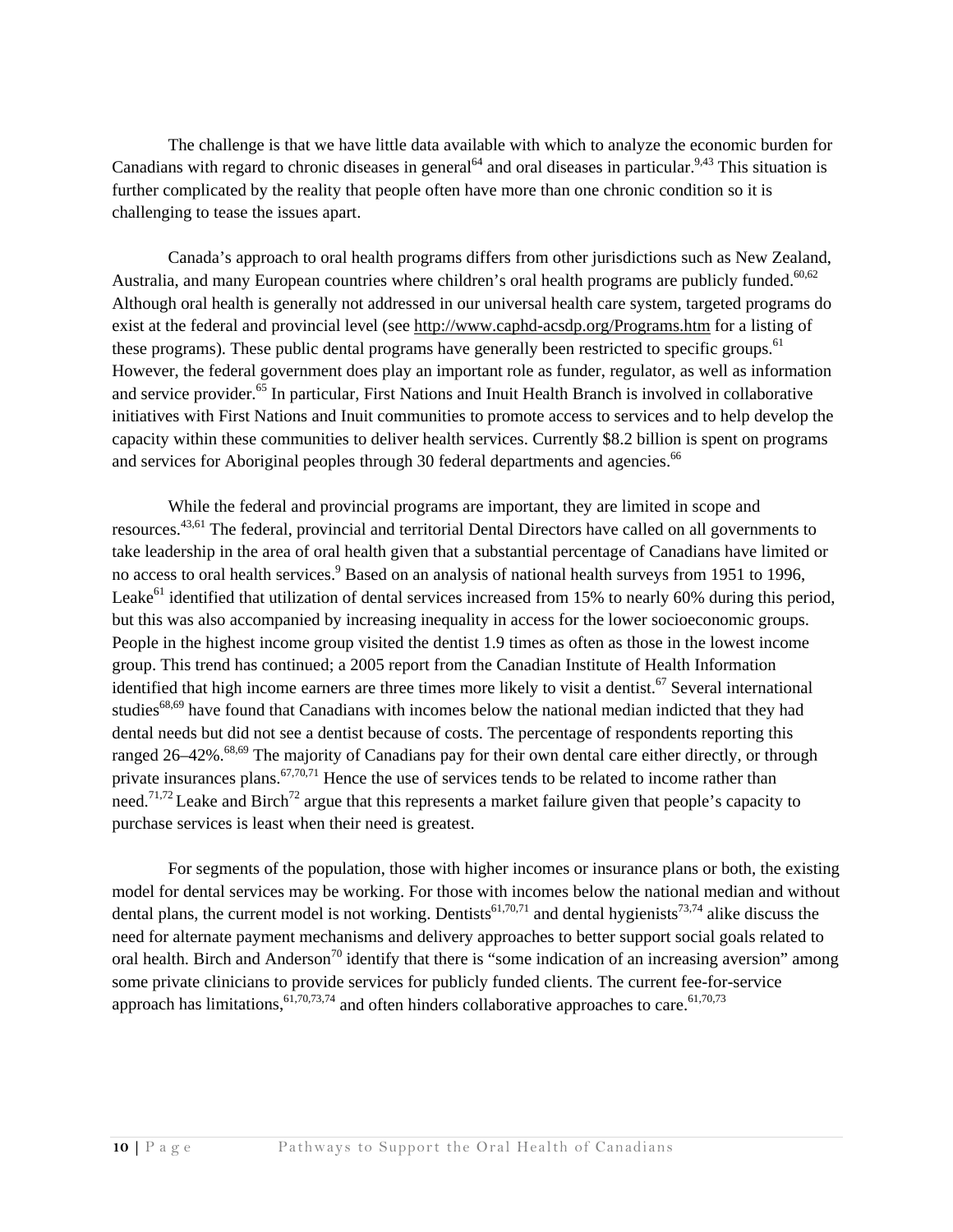The burden of oral disease not only affects individuals and communities but the public in general. An American study found that there were 2.95 million visits to emergency departments over a four year period from 1997 to 2000 related to complaints of tooth pain or injury.<sup>75</sup> Another study directed to paediatric clients found that 73% (n=809) presented with non traumatic dental issues.<sup>76</sup> Similar results were found in another paediatric study in which 40% of cases were related to decay and a further 9% were related to "other" concerns not related to trauma or decay.<sup>77</sup> In a random digital dialling telephone survey of 1005 Canadians, 5% reported that they had visited an emergency room because of tooth pain not associated with trauma.<sup>78</sup> Cohen et al.<sup>79</sup> studied non traumatic dental emergency visits, and found that approximately 2% of such visits resulted in a hospital admissions with costs ranging from \$949 to \$43,524 (m= \$5,793).

Although clients visit hospitals<sup>75-79</sup> and physicians' offices,  $80$  their problems are often not resolved; not surprisingly the care tends to be palliative, frequently involving multiple visits for medications to help control dental pain.<sup>74,76</sup> The clients often leave with referrals and prescriptions they cannot fill.<sup>74, 75</sup> For many of the working poor and the homeless, hospital emergency services and physician practices are their primary source of dental care<sup>74-76; 80</sup>; this creates an added financial burden to the health care system; it is an expensive and inefficient way to use our healthcare dollars. Several studies<sup>76,81</sup> have found statistically significant increases in the number of visits from the 1980s to the 1990s so this is not a situation that will likely change without thoughtful interventions.

In addition to emergency visits children are hospitalized for dental surgeries under general anaesthesia for treatment of rampant decay. For example, early childhood decay was identified as the most common reason for surgical procedures under general anaesthesia for children in British Columbia.<sup>63</sup> Schroth<sup>82</sup> conducted a retrospective study of First Nations and Inuit children who had experienced hospital surgeries for oral care in Alberta from 1996 to 2005. Of the 339 cases analyzed, 67% had undergone two surgeries for restorative dentistry and the remaining experienced three or more surgeries under general anaesthesia. The prevalence of early childhood decay in Canadian Aboriginal people and American Native populations ranges from 25% to 72%.<sup>59</sup>

General anaesthesia is the most common approach for managing such advanced dental decay given the age of the children.<sup>83</sup> Costs associated with such procedures range between \$600 and \$1,500 for anaesthesia and facilities alone.<sup>84</sup> From the analysis of the Iowa Medicaid program in 1994, it was reported that the 272 children with early childhood caries who received general anaesthesia in a hospital setting accounted for  $\frac{1}{4}$  of the \$2.1 million spent on dental care.<sup>85</sup> This indicates that fewer than 2% of the children under 6 years of age accounted for 25% of the dental resources in the program for that fiscal year. Given the waiting lists experienced in Canadian hospitals, children with early childhood decay frequently experience pain and acute infections prior to their surgeries; 84 as well, their general growth and development may be affected. <sup>28</sup> We have little data about such wait lists; however, a 1999 Canadian study in one hospital found a 6–8 month waiting period prior to surgery.<sup>35</sup> Despite the paucity of data, it is not unrealistic to suggest that explorations of intensive preventive interventions might be more effective from a financial as well as a human perspective. Children and adults with poor health place more pressures on our health care system and use more taxpayer dollars. 44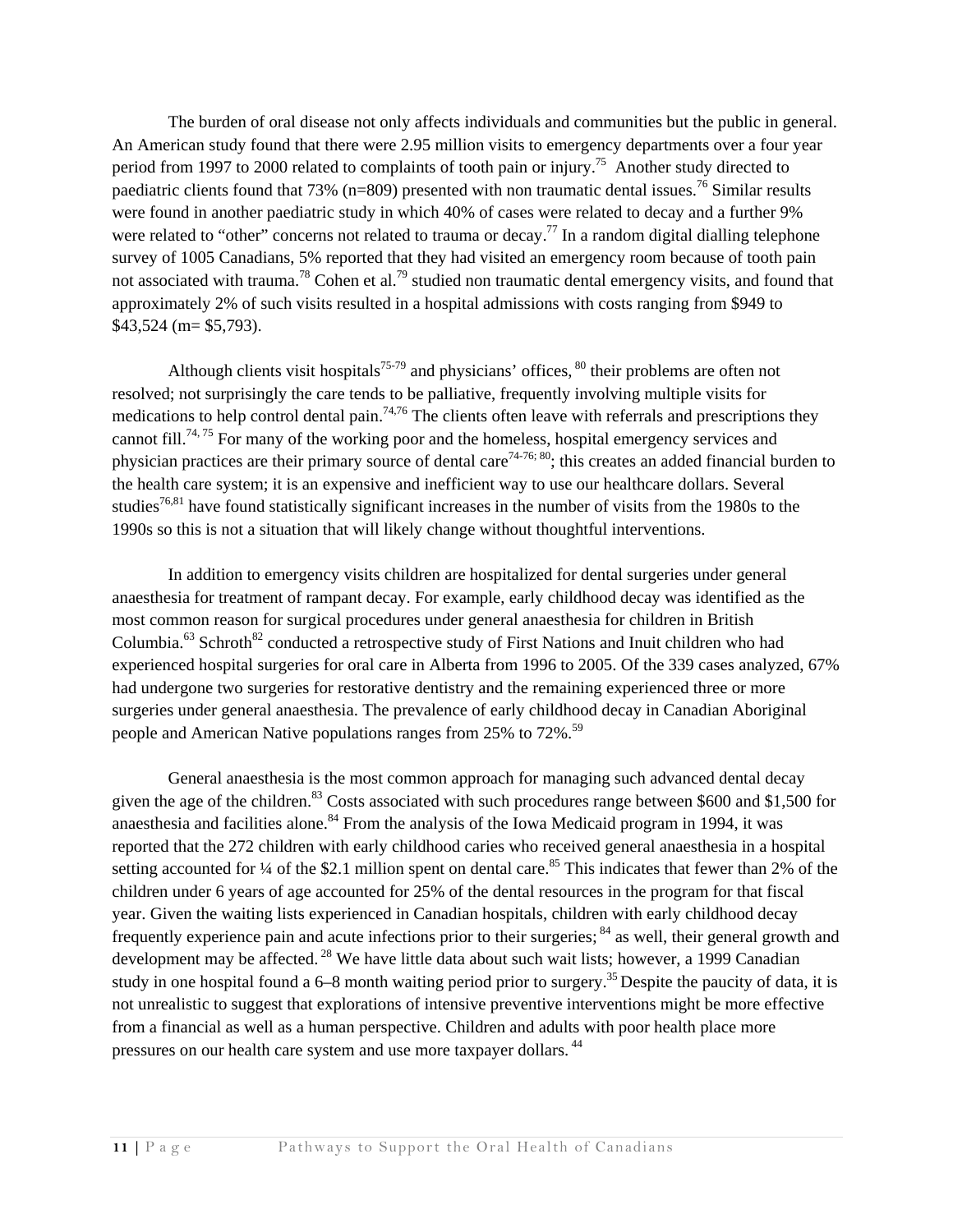<span id="page-14-0"></span>A study of national Canadian health information databases $86$  from 1990 to 1998 found that expenditures on dental care increased from \$4.12 billion to \$6.77 billion during the decade; this represented a 64% increase. However the proportion of dental services paid by public resources declined from 9.2% to 5.8% over the decade. Among OECD counties, Canada's public expenditure on dental health care was second from the lowest, being only greater than that of the United States. In 1998, Canadian dental care costs were surpassed only by the costs for cardiovascular disease. These costs reflected the direct costs of illness and did not include such indirect expenditures as costs related to absence from work due to appointments or illness. From this limited data is it evident that the costs of oral disease are substantial.

The WHO Commission on the Social Determinants of Health<sup>49</sup> has highlighted the importance of social determinants and their influence at a global level. A multilevel and intersectoral approach is advocated to address the inequalities that occur along socioeconomic, political and cultural stratifications. 44,49,87,88 Oral health problems in less affluent countries are obvious but in more affluent countries they are often hidden because of the countries' overall wealth. 48 With the adoption of a population health approach as advocated by the Standing Committee on Social Affaires, Science and Technology<sup>87</sup> the importance of oral health can no longer be ignored. There is a need for increasing the pathways for access to oral health services and integrating them with other health services. Our challenge is to move from a destructive circle of poverty with its poor health outcomes, to a circle going from policy to services, <sup>49</sup> in this case oral health services. Dental hygienists are ideally positioned to assume diverse roles in such an endeavour given their primary focus on health promotion, education, and the provision of preventive and therapeutic services.

## **BUILDING THE CAPACITY OF THE ORAL HEALTH WORKFORCE**

Building the capacity of the health workforce is a central theme in the Canadian<sup>1,3,88,89</sup> and international<sup>2,4,10,90–92</sup> health policy areas.<sup>1,3,88,89</sup> In the 2005 *WHO Bangkok Charter for Health Promotion in a Globalized World*,<sup>91</sup>, the capacity building issue was framed as capacity for knowledge translation, health literacy, health promotion, research, leadership and policy development. The participants of a recent international conference also emphasized the importance of abilities essential for health promotion.<sup>92</sup> These participants framed health promotion to include a focus on advocacy, partnerships, facilitating change, and leadership.

In the Canadian context, the capacity building theme focused on the generation of shared competencies, and developing those competencies within the public health workforce as well as on integrating them into entry-to-practice programs.<sup>1,3</sup> Supporting the alignment of education curricula with the needs of the health system is identified as an objective within the first goal of *A Framework for Collaborative Pan-Canadian Health Human Resource Planning* document. [\(http://www.hc.sc.gc.ca/hcs](http://www.hc.sc.gc.ca/hcs-sss/pubs/hhrhs/2007-frame-cadre/object-eng.php)[sss/pubs/hhrhs/2007-frame-cadre/object-eng.php](http://www.hc.sc.gc.ca/hcs-sss/pubs/hhrhs/2007-frame-cadre/object-eng.php) ) Many reports<sup>1-4,10,45,47,88,91-93</sup> emphasize the need for increased depth of abilities, and the need for different abilities for the health workforce to be able to provide better client outcomes and support client safety.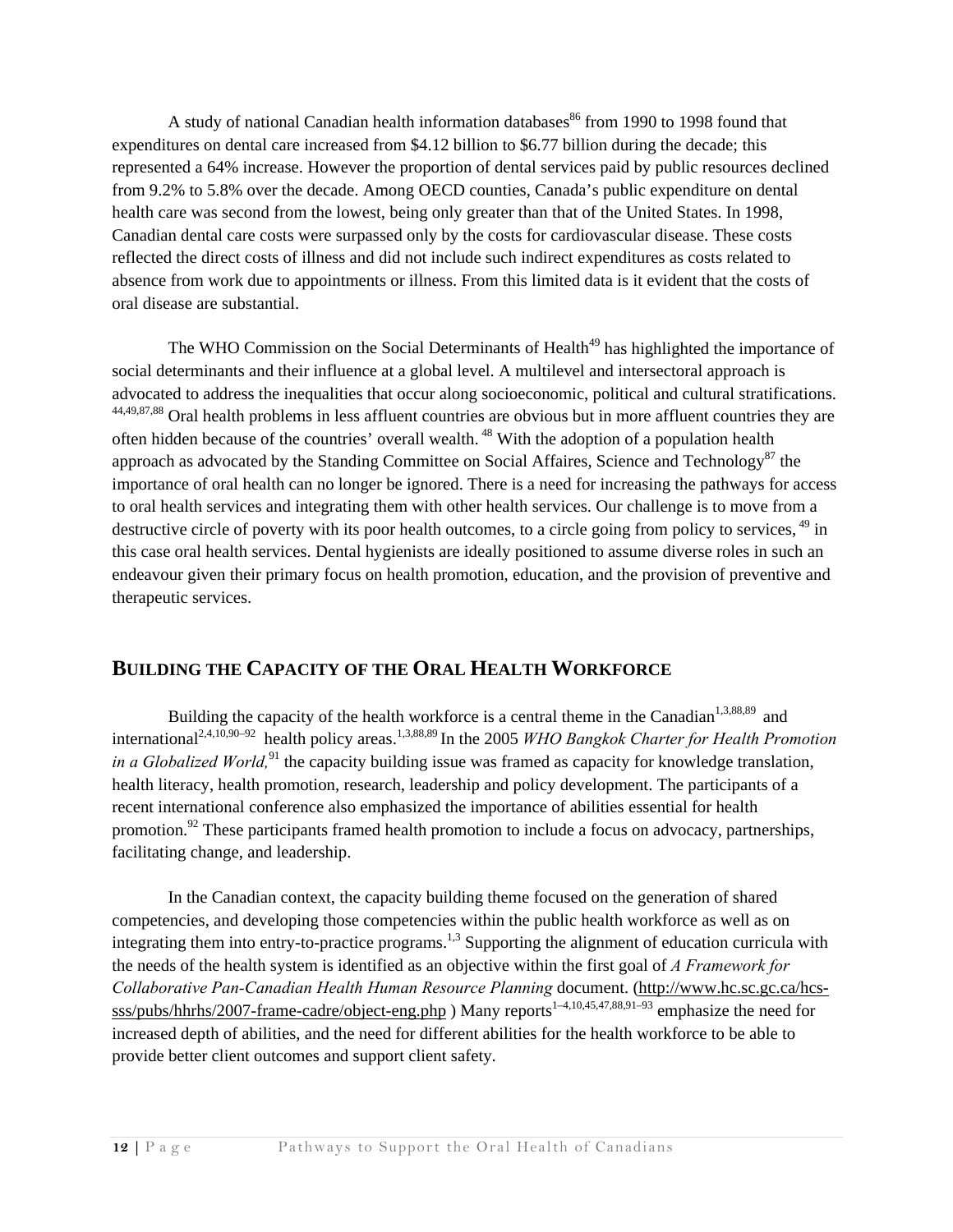<span id="page-15-0"></span>A number of abilities are highlighted to support quality and safe care including the following:

- using research to inform practice decisions including knowledge translation,
- health literacy skills,
- education to support self management,
- working collaboratively in interprofessional teams, and
- taking a leadership role in health care delivery.

It is recognized that these abilities are integral to all health professions but such abilities also occur at many levels.<sup>91</sup> All health education programs need to support learners to gain basic skills in these abilities. However, gaining more depth and experiences in these abilities requires more extensive post secondary education. A continuum of educational opportunities is required to provide health professionals with a range of abilities in these areas.

#### **1. USING RESEARCH TO INFORM PRACTICE**

A prevalent direction in health care is the focus on evidence-based practice.<sup>60,94-97</sup> This approach is often described as the "systematic application of the best available evidence to the evaluation of options and to decision making in clinical, management and policy settings."<sup>98</sup> It highlights the increasing pressure placed on health professions to ground their practice decisions in the best available evidence. Initially the definition of "evidence" was directed to specific methodologies expressed in a hierarchical fashion with randomized clinical trials being considered the gold standard.<sup>99</sup> While research evidence has remained central to the concept, it has been expanded to link with evidence from other sources such as practice information, gained through chart audits and other types of analyses as well as client perspectives.100-103

This focus on the use of research is part of the larger government agenda directed towards increased accountability.<sup>104,105</sup> To support such an approach, health professionals must seek research, and apply it to their practice decisions.

When comparing differences between Swedish dental hygiene graduates of combined dental assisting and dental hygiene programs (1 plus 1 programs) and 2-year dental hygiene programs, Öhrn et  $al.<sup>106</sup>$  found statistically significant differences between the groups with regard to attitudes to research use, research seeking behaviour and research use, with the respondents from 2-year dental hygiene programs assigning higher ratings in each area. Similar findings are found in the nursing literature.<sup>96,107</sup> Longer educational programs support the development of greater abilities with regard to critical thinking and using research,<sup>106–109</sup> and using empirically supported services has been found to lead to better client outcomes.110 Developing a positive attitude towards research and developing the skills to find it, critique it, and integrate findings into practice requires learning experiences that can more easily be gained through longer educational programs.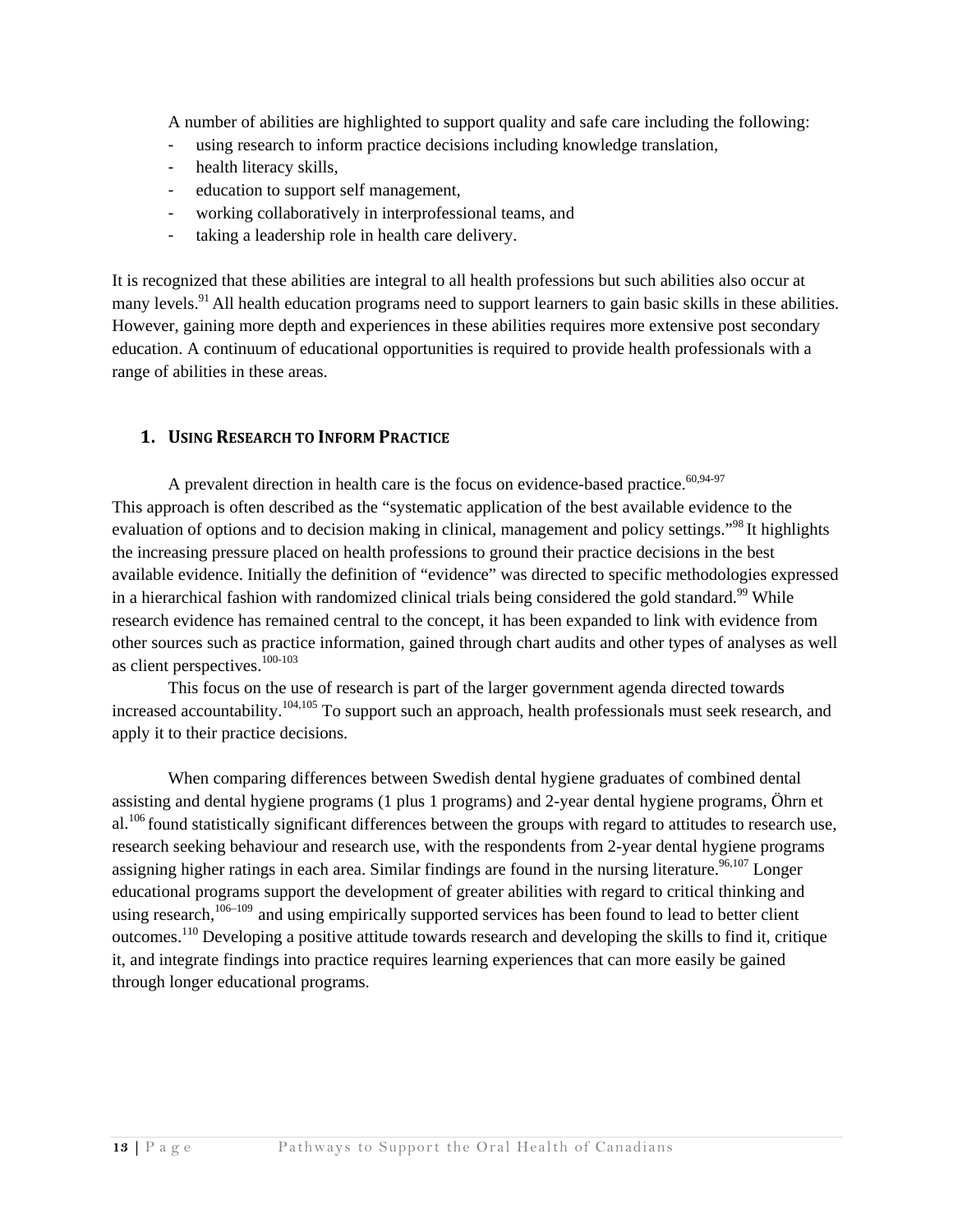<span id="page-16-0"></span>The discussions about research use are also linked to challenges in the area of knowledge translation. A variety of terms are used to convey the*"*concept of moving knowledge into action."111 Regardless of the term used, the key focus of knowledge translation is directed towards bridging the gap between research and practice with the goal of improving health outcomes and efficiencies in health care systems. There are many challenges in making scientific information understandable, and then engaging health professionals in exploring the knowledge.<sup>111–116</sup> Collins and Hayes<sup>116</sup> suggest that the health promotion messages of the Ottawa Charter<sup>117</sup> that focused on the process of enabling people to gain increased control over their lives and thus their health, can only become realized if we deal with the complexities and challenges of knowledge translation.

#### **2. HEALTH LITERACY ABILITIES**

While health professions have always tried to convey information to clients, the ability to do so is not as simple as it might appear.<sup>118,119</sup> The issue of health literacy presents a complex challenge for health professionals. Health literacy is the skill "to enable access, understanding and use of information for health".<sup>118</sup> The literature on health literacy suggests that many people across the socioeconomic spectrum are not able to understand health information.42, 118–123 Canadian data from the International Adult Literacy Survey identifies that 60 per cent of adult Canadians do not have the ability to "obtain, understand and act upon health information and services to make appropriate health decisions on their own."<sup>123</sup> There is also evidence to support that clients with less health literacy have less access to care and receive poorer quality of care;  $123$  overall, health status is linked to health literacy.  $42,122-125$ 

The issues surrounding health literacy are compounded further when one reflects on the integration of electronic health tools such as Telehealth<sup>126</sup> and eHealth<sup>127</sup> the added skill set required by health professionals as well as clients in the case of eHealth. Lloyd et al.<sup>128</sup> suggest an interprofessional approach to support clients whose health literacy skills place them at increased risk and this is congruent with the literature related to better client outcomes being associated with such an approach. While it is recognized that all health providers must have some basic skills in health literacy, there is also a need for more advanced abilities in these areas.

#### **3. SELF MANAGEMENT EDUCATION ABILITIES**

Helping individuals and groups develop self management abilities has become an important aspect of health promotion interventions.<sup>46,129</sup> Traditionally health education has included the sharing of information and the development of technical skills, whereas self-management education focuses on the facilitation of problem solving skills.<sup>130</sup> Clients identify their own problems and are supported in their efforts to develop strategies to take action on these issues and manage their problems as factors in their lives change. It is directed to problem solving, goal setting, action plans and the development of selfefficacy. Developing skills to support clients with their self-management requires a different skill-set in the education domain. The nursing profession identifies self-care as a client outcome "whereby patients select and perform actions to maintain their own lives and healthy functioning."<sup>126</sup>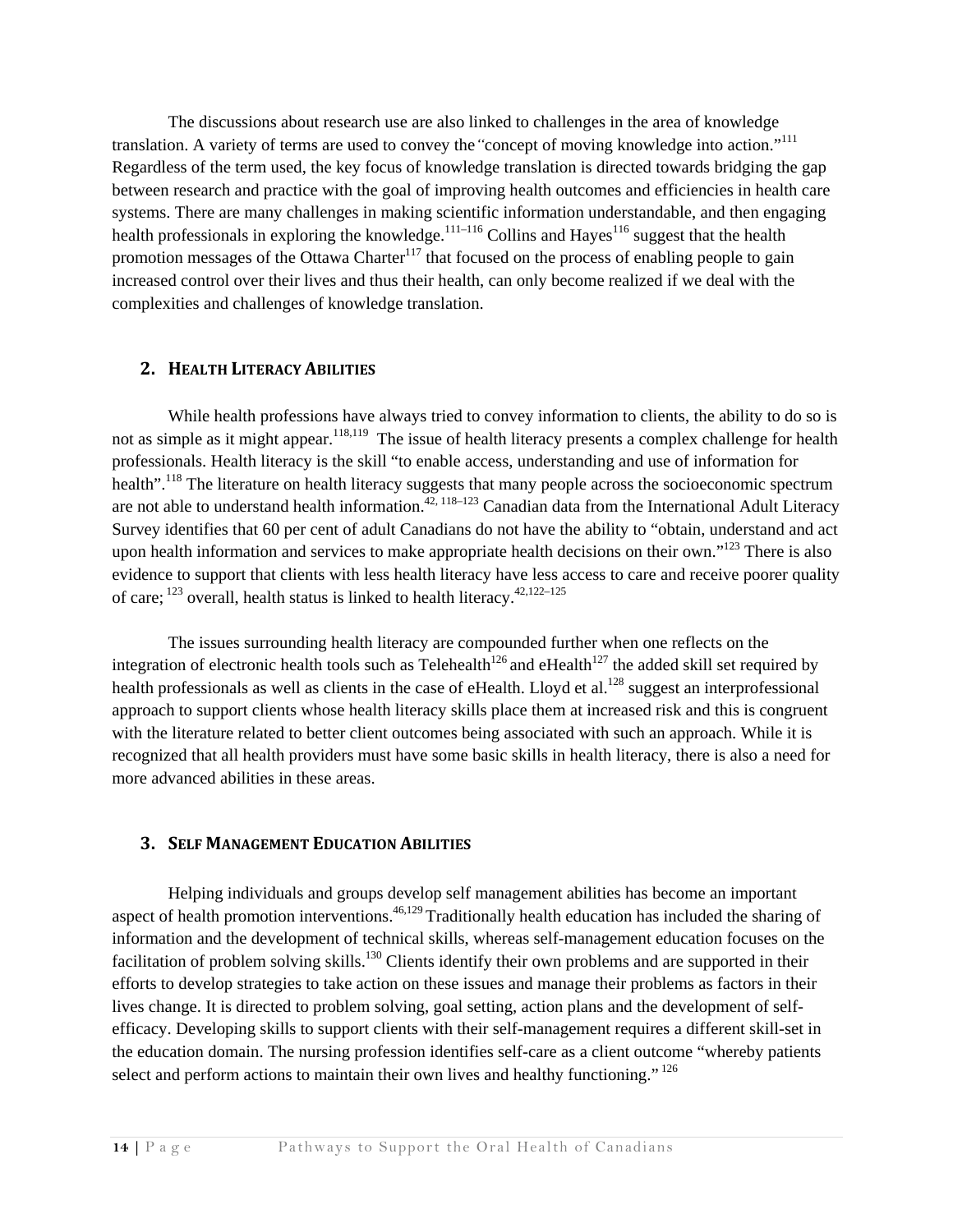<span id="page-17-0"></span>Self management education is described as a compliment to traditional educational approaches, not a substitute for them.<sup>130</sup> Self management programs have expanded to include "a life-course" perspective" involving oral health promotion in schools and extending such interventions throughout the life span with an emphasis on "age-friendly" health care.<sup>46</sup> The increasing prevalence of chronic conditions has also influenced the emergence of integrated health promotion programs focused on a common risk factor approach.<sup>48</sup> Hobdell<sup>48</sup> suggests that "lone-standing" programs only focused on oral health are "a thing of the past." An interprofessional approach to self management has the potential to support better client outcomes and increased cost efficiencies for the health care system.

#### **4. ABILITIES TO WORK IN INTERPROFESSIONAL TEAMS**

Discussions about interprofessional approaches to health care permeate the literature in health care reform.<sup>1–4,10,44–47,88,90,91,128,131,132</sup> Interprofessional care is viewed as an approach to support increased quality of care and enhanced client safety; it is encouraged within practice contexts as well as entry-topractice programs. However, this approach does not come without its challenges.<sup>131,133-135</sup> The culture of the profession can often become a barrier.<sup>133,136</sup> Hence leadership and teamwork is often discussed in reference to the abilities required to support better health outcomes for our societies.<sup>1–4,90–93</sup> Regardless of the challenges, interprofessional approaches are seen as a key issue for health care reform to support multilevel and intersectoral approaches to health services.

The abilities that have been discussed in this section are not new abilities for health professionals; however, these abilities are now being discussed from the perspectives of increased depth of abilities being required by diverse groups within the health care sector. Abilities related to these areas are seen as integral to support change in health care approaches. In particular they are related to increased safety, and better health outcomes.

Safety issues have emerged from relative obscurity to central prominence in health care discussions in the last decade.<sup>137</sup> However this concept is now being viewed from the lens of the social determinants of health. The focus has shifted from a biological model of health to a broader model that also includes the social elements affecting health outcomes. This has led to discussion about the "culture of safety" within organizations and professions to support both clients and health professionals.<sup>93</sup> In the past the safety culture focused largely on acute care contexts directing attention largely on procedures, but it has now expanded to the community practice context.<sup>138</sup> Safety in a community context involves more complex considerations including the influence of the home environment, family and socioeconomic status. The value of a multidisciplinary approach including patients and families is identified as critical to support client safety  $^{138,139}$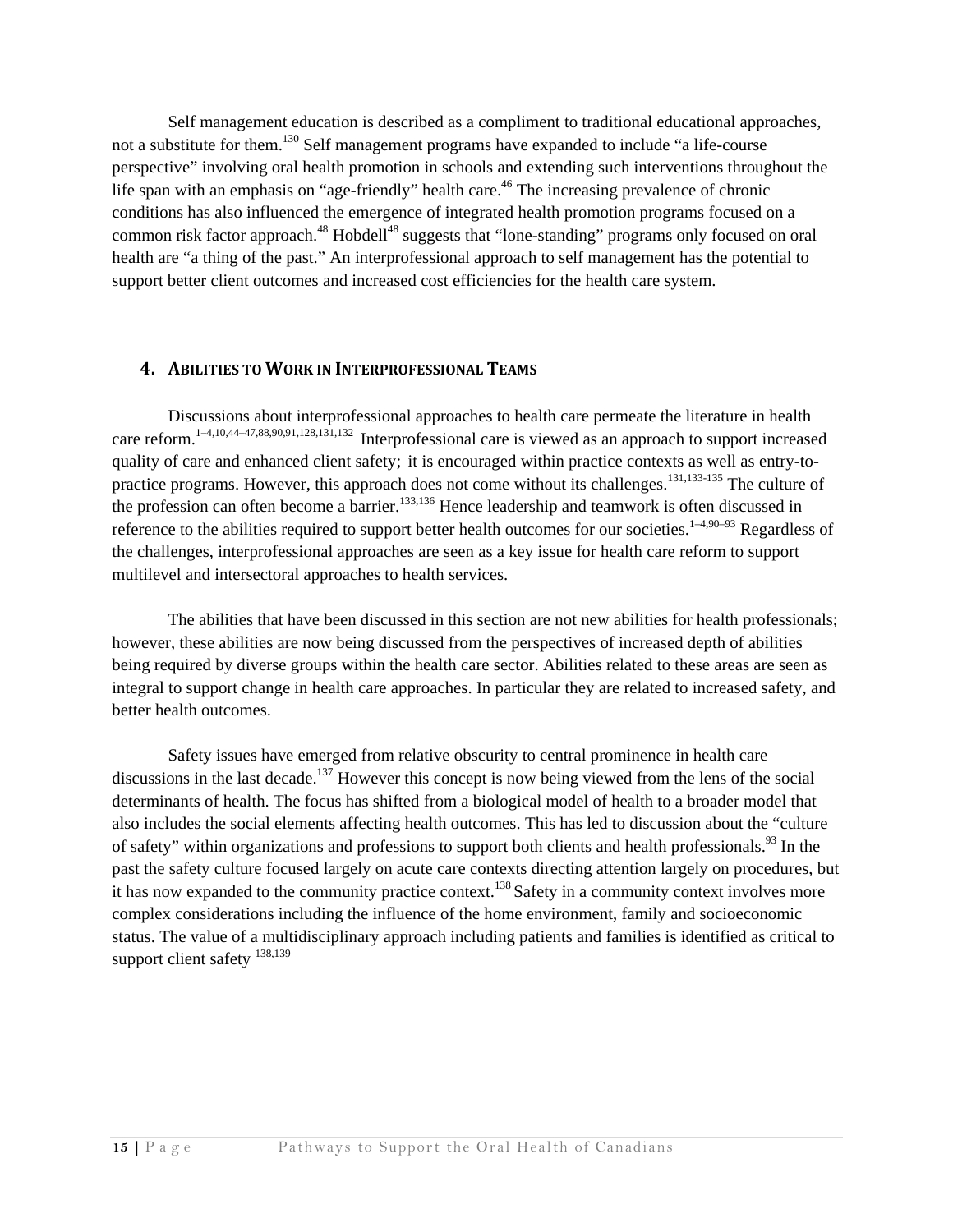<span id="page-18-0"></span>Lau et al.<sup>140</sup> discuss the concept of "health related safety", a concept with multiple etiologies. It is defined as "the minimization of the probability of preventable, unintended harm in community-dwelling people". This approach explores individual incidents to systematic breakdowns in our societal systems with a goal to creating safe homes and communities. For example, from an oral health perspective this could involve the use of fluoride and sports guards. This approach parallels client safety in our health care settings and is designed to increase the capacity of individuals and communities. Literature about safety in diverse settings underscores the value of collaboration and teamwork, and links them to better client outcomes as a result of reduced errors and better performance by professionals.<sup>93,141,142</sup> For example, a study of an oral cancer screening program<sup>143</sup> highlighted the importance of client–provider communication in assuring high compliance with referrals. Communication, collaboration, and joint decision making are viewed as essential elements to develop safe care practices.<sup>141,144</sup>

Aiken et al.<sup>145</sup> explored patient mortality rate and failure-to-rescue rates in hospitals with higher proportions of nurses educated at the bachelor's degree or at a higher level. They found that hospitals with higher proportions of degree-educated nurses had significantly lower rates with regard to mortality and failure-to-rescue. Practice judgements made by health professionals are critical to client outcomes and increased client safety. The literature documented in this section supports the view that the capacity of health care professionals needs to be augmented. This has implications for professional development within the workplace as well as entry-to-practice education.

Dental hygienists are among the many health care workers who need to further develop their abilities in these areas. Their role in health promotion and education<sup>6,7</sup> makes them ideal persons among oral health professionals to address issues of knowledge translation, health literacy, and self management education. In essence dental hygienists are the voice of health promotion within the oral health team. They are ideally positioned to assume an oral health "broker" role as nurses $146,147$  are assuming in their practice contexts. Their background makes them the ideal oral health professional to interface and to help mediate between clients and oral health providers to build the capacity of individuals and to support their access to oral health services.

## **LEGISLATIVE ISSUES**

The legislative barriers restricting access to dental hygiene services have been decreasing in many provinces. Legislative changes range from the delivery of dental hygiene services in residential care and assisted community living settings to full self initiation of services with free standing dental hygiene clinics. Dental hygienists can now provide their services in diverse practice settings in many provinces. These changes have been supported by the Ministries of Health, the Competition Bureau of Canada, and the OECD.<sup>148</sup> These new pathways for access to dental hygiene services provide new opportunities to support the oral health of Canadians. An economic analysis by  $Manga<sup>149</sup>$  suggests that legislative changes allowing direct access to dental hygiene services will lead to increased access to care and more cost effective care given a more open market in the oral health care sector. These new delivery models also provide increased support for interprofessional approaches as legislative barriers often restrict opportunities for collaboration.133,134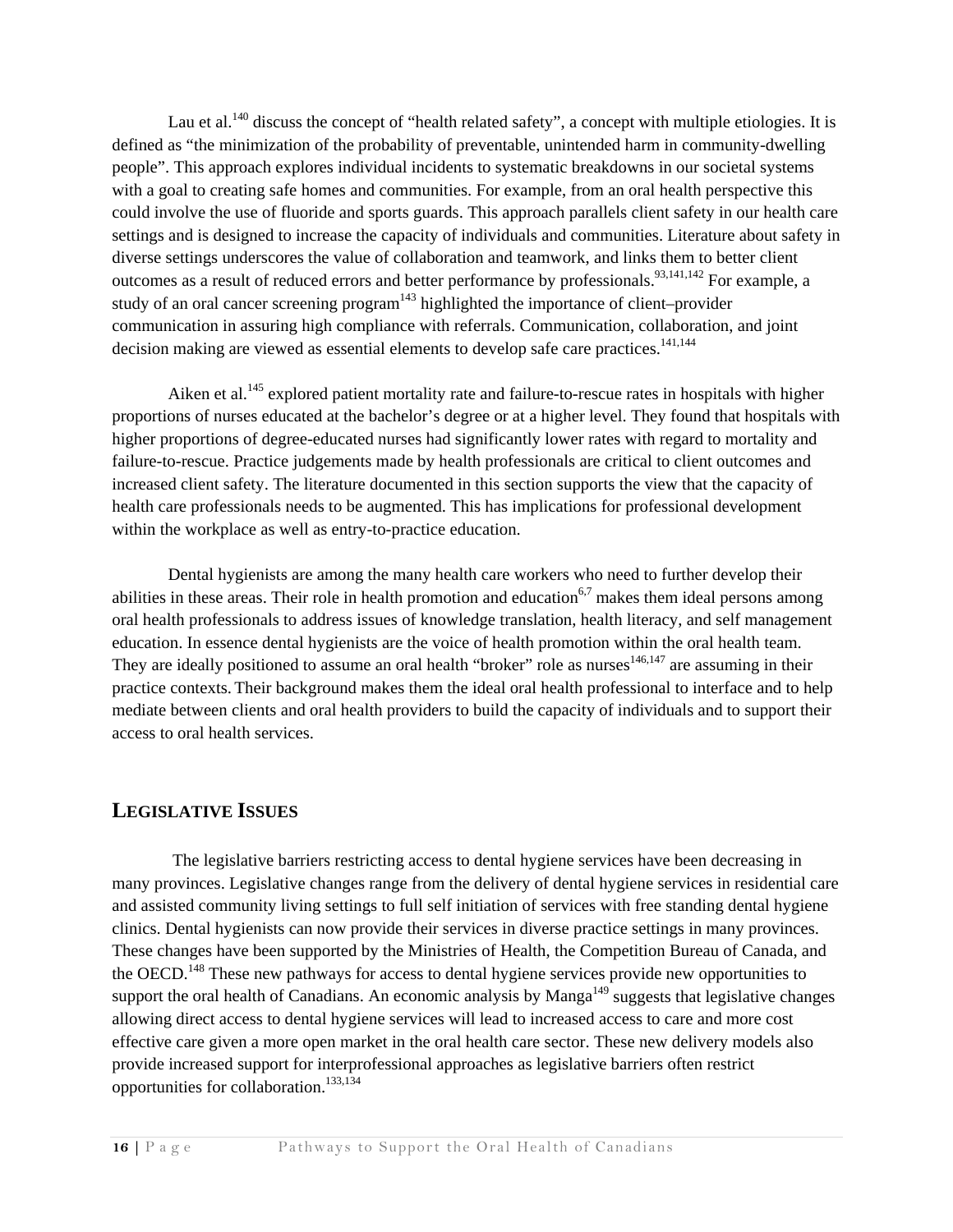<span id="page-19-0"></span>In March 2008, the Competition Bureau of Canada launched an exploration of regulatory practices within dentistry to assess the economic impact of these regulatory practices on consumer services [\(http://www.competitionbureau.gc.ca/epic/site/cb-bc.nsf/en/02598e.html \)](http://www.competitionbureau.gc.ca/epic/site/cb-bc.nsf/en/02598e.html). It is anticipated that further exploration of these issues will open additional pathways for the Canadian public to access the services of not only dental hygienists, but dental therapists and dental assistants as well. Working collaboratively, oral health professions have the potential of implementing new service delivery models to meet the needs of Canadians who currently are not able to access the current dentist-oriented private practice model. Reducing the current gatekeeper role of dentistry is anticipated to result in more innovation in delivery models and more cost effective services.<sup>149</sup>

#### **THEMES IN POSTSECONDARY EDUCATION**

The major themes in postsecondary education continue to be directed towards affordable, accessible, and quality educational experiences.<sup>150-152</sup> McCall<sup>150</sup> identifies "the need to develop an integrated system that facilitates collaboration and supports life-long learning". Similarly, an Alberta report<sup>152</sup> calls for "seamless advanced learning" and "strategic advancement of learning opportunities" throughout the post secondary educational system. Such a system is seen to be important for Canadian citizens as well as for new immigrants who enter Canada hoping to integrate into our society.

Prior learning assessment and recognition (PLAR) supports such directions, as do increasing opportunities for articulation and transfer. Articulation involves the examination of course content by postsecondary organizations to match course work between organizations. This helps students in transferring course credits from one organization to others. The Canadian Information Centre for International Credentials (CICIC) acts as a national clearinghouse and referral service related to PLAR [\(http://www.cicic.ca/431/about-the-centre.canada\)](http://www.cicic.ca/431/about-the-centre.canada). CICIC is a unit of the Council of Ministers of Education of Canada. CICIC's work is directed to the recognition of international credentials to support portability and access to further educational opportunities within Canada. Similarly provincial admissions and transfer councils have been developed to encourage educational organizations to support transfer of credits among one another. These councils work collaboratively with post secondary organizations to support access and a seamless educational system [\(http://www.bccat.bc.ca/about.cfm](http://www.bccat.bc.ca/about.cfm)). The Pan-Canadian Consortium on Admissions and Transfer helps learners to readily access provincial councils across Canada [\(http://www.pccat.ca/links.cfm\)](http://www.pccat.ca/links.cfm). Such systems are important to provide learners with opportunities to have their abilities recognized, and to further build their abilities and credentials. Dental hygiene educators have been working closely with such organizations to support the transfer of credits among organizations and provinces. For example, current dental hygiene degree completion programs offer options for graduates of 2-year and 3-year accredited diploma programs from across Canada to gain block transfer for their dental hygiene education (see Table 2). This supports a seamless approach for access to bachelor's degree dental hygiene education.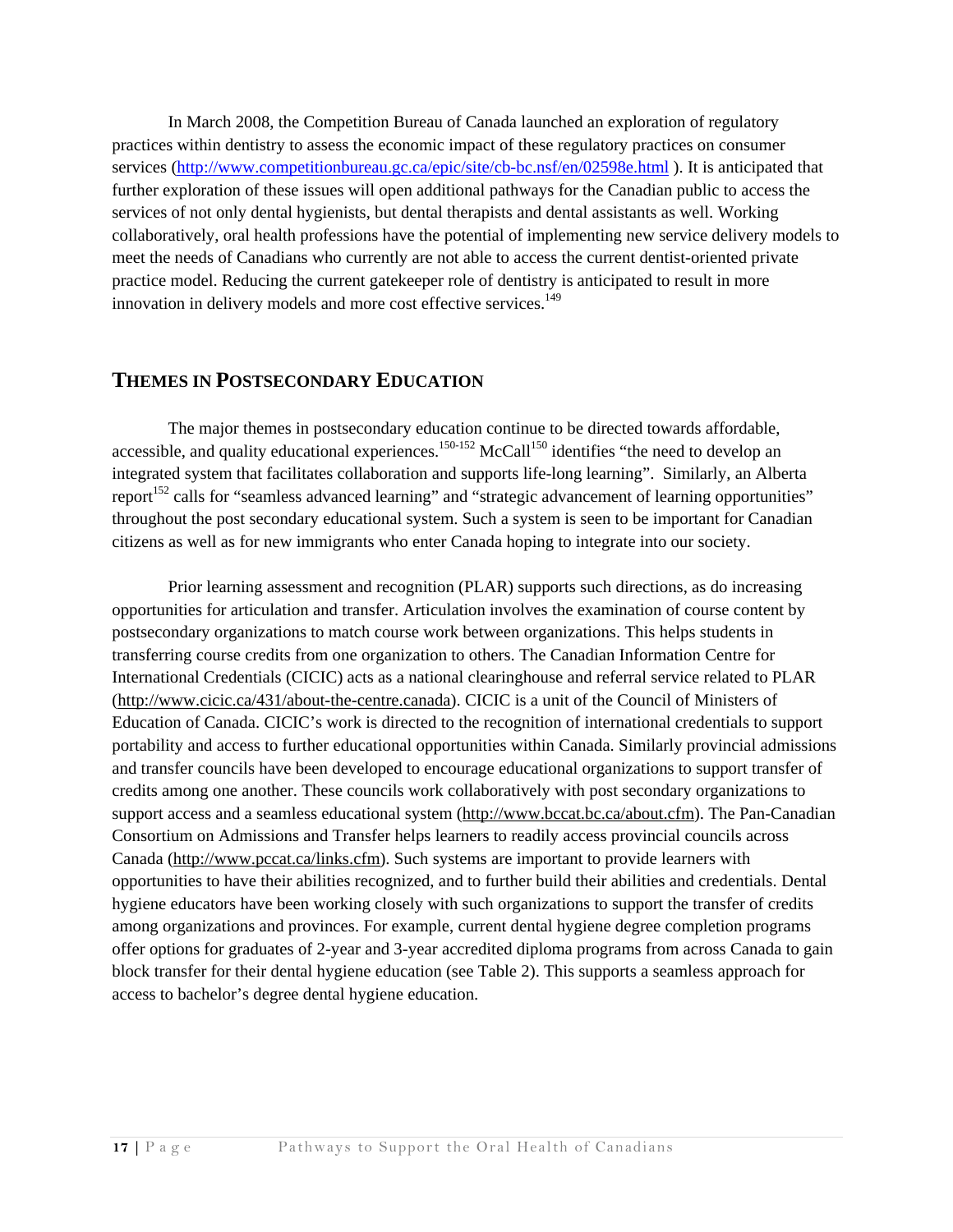| <b>University</b><br><b>Opportunities for</b><br><b>Graduates of</b> |                            |                            | <b>Degree Awarded</b>                      |  |
|----------------------------------------------------------------------|----------------------------|----------------------------|--------------------------------------------|--|
|                                                                      | 2-year diploma<br>programs | 3-year diploma<br>programs |                                            |  |
| Dalhousie University                                                 | ✓                          | ✓                          | Bachelor of Dental Hygiene -<br><b>BDH</b> |  |
| University of Alberta                                                | ✓                          | ✔                          | <b>Bachelor of Science-</b><br>BSc (DH)    |  |
| University of British Columbia                                       | √                          | ✓                          | Bachelor of Dental Science -<br>BDSc (DH)  |  |

**Table 2:** Canadian degree completion options for dental hygienists

As previously discussed, the abilities needed for interprofessional practice are identified as a major theme in health policy documents.<sup>1–4,10,45,47,91</sup> To support professionals in developing these abilities they need to develop them within their entry-to-practice programs;<sup>1,3,90,136</sup> learners cannot be taught in isolation and then be expected to practise effectively within an interprofessional context.<sup>136,153–157</sup> However, an interprofessional approach does not come without its challenges.<sup>131,133–135,153,155</sup> The lack of curriculum that defines common elements in the health professions is one such barrier.<sup>155</sup> The dental hygiene profession has taken steps to address this issue by the articulation of National Dental Hygiene Competencies for Entry-to-Practice.<sup>7</sup> These competencies were developed with the support of a consortium of national organizations who agreed to integrate them into their work. The members included the following:

- Canadian Dental Hygienists Association (CDHA),
- Commission on Dental Accreditation of Canada (CDAC),
- Dental Hygiene Educators Canada (DHEC),
- Federation of Dental Hygiene Regulatory Authorities (FDHRA), and
- National Dental Hygiene Certification Board (NDHCB).

The competencies are grounded in the literature related to professional health education with particular emphasis on their relationship to the Core Competencies established by the Public Health Agency of Canada,<sup>3</sup> the Discipline Competencies for Dental Public Health<sup>158</sup> and the harmonizing model generated by Verma et al.<sup>155</sup> that reflects shared abilities in physiotherapy, occupational therapy, nursing and medicine. See Table 3 for a comparison of the domains across these documents. The dental hygiene competencies also align with the competency domains articulated by the WHO related to providing care for clients with chronic health problems<sup>4</sup> and the health promotion competencies developed by the international participants at the 2008 Gatway Consensus Conference.<sup>92</sup> With these competencies dental hygiene educators are well positioned to support interprofessional educational experiences for their learners; they just need the program hours to implement these learning experiences to the depth suggested in these documents.3,4,92,155,158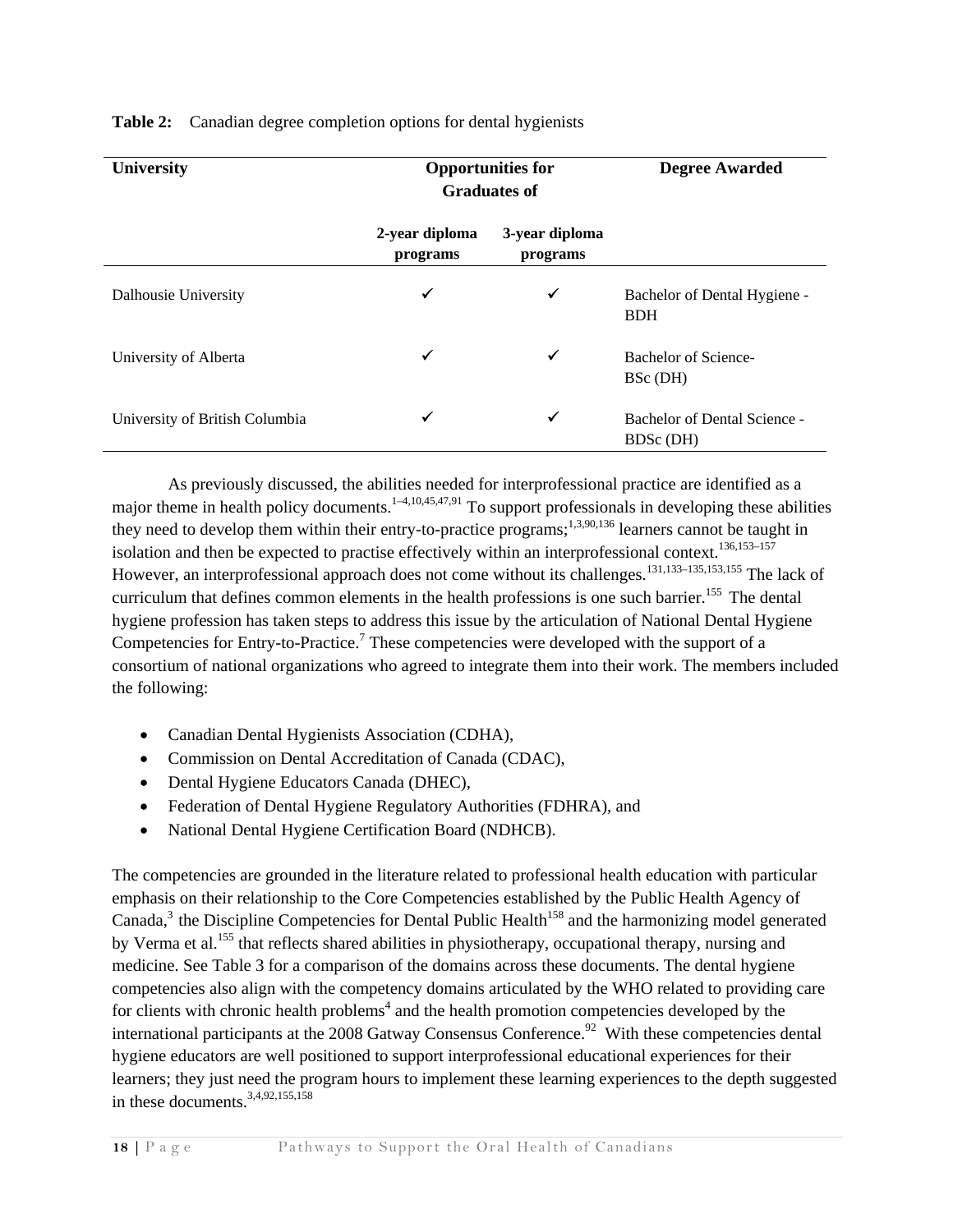**Table 3:** Comparison of domain frameworks to support interprofessional education

| PHAC Core <sup>3</sup><br><b>CAPHD Discipline</b> <sup>158</sup><br><b>Competencies</b> | <b>National Dental Hygiene</b><br>Competencies <sup>7</sup>   | <b>Harmonizing Model</b> <sup>155</sup>                      |
|-----------------------------------------------------------------------------------------|---------------------------------------------------------------|--------------------------------------------------------------|
| Diversity & Inclusiveness<br>and<br>Leadership                                          | Professional                                                  |                                                              |
| Communication                                                                           | Communicator and Collaborator                                 | Communication, Cooperation,<br><b>Collaborative Practice</b> |
| <b>Public Health Sciences</b>                                                           | Critical thinker                                              |                                                              |
| Partnerships, Collaboration and<br>Advocacy                                             | Advocate                                                      | Consultation, Cooperation                                    |
|                                                                                         | Coordinator                                                   | Coordination                                                 |
| Assessment & Analysis<br>Policy & Program Planning,<br>Implementation and Evaluation    | Clinical therapist<br>Oral health educator<br>Health promoter |                                                              |

Degree granting status is being conferred on an increasing diversity of post secondary organizations such as universities, technical institutes, and community colleges. Several jurisdictions are also exploring the concept of applied degrees. The combination of diverse degree granting organizations and diverse bachelor's degree educational models provide increased opportunities for all Canadians in accessing educational programs directed to their needs and interests.

The need for different abilities and more depth of abilities is compounded by the increased knowledge graduates require to understand the emerging literature on the mouth–body connections. Our body of knowledge in oral sciences is much larger than it was 20 years ago; the sheer volume of knowledge required for care has changed substantively. For example, with the increase in chronic conditions, the clients who present in private as well as public practices present with more complex profiles and needs. Health professionals must be supported in their endeavours to deal with the biomedical and psychosocial complexities of providing care for diverse population groups. As well, changes in technology, particularly in the area of oral screening and diagnostics, must also be considered.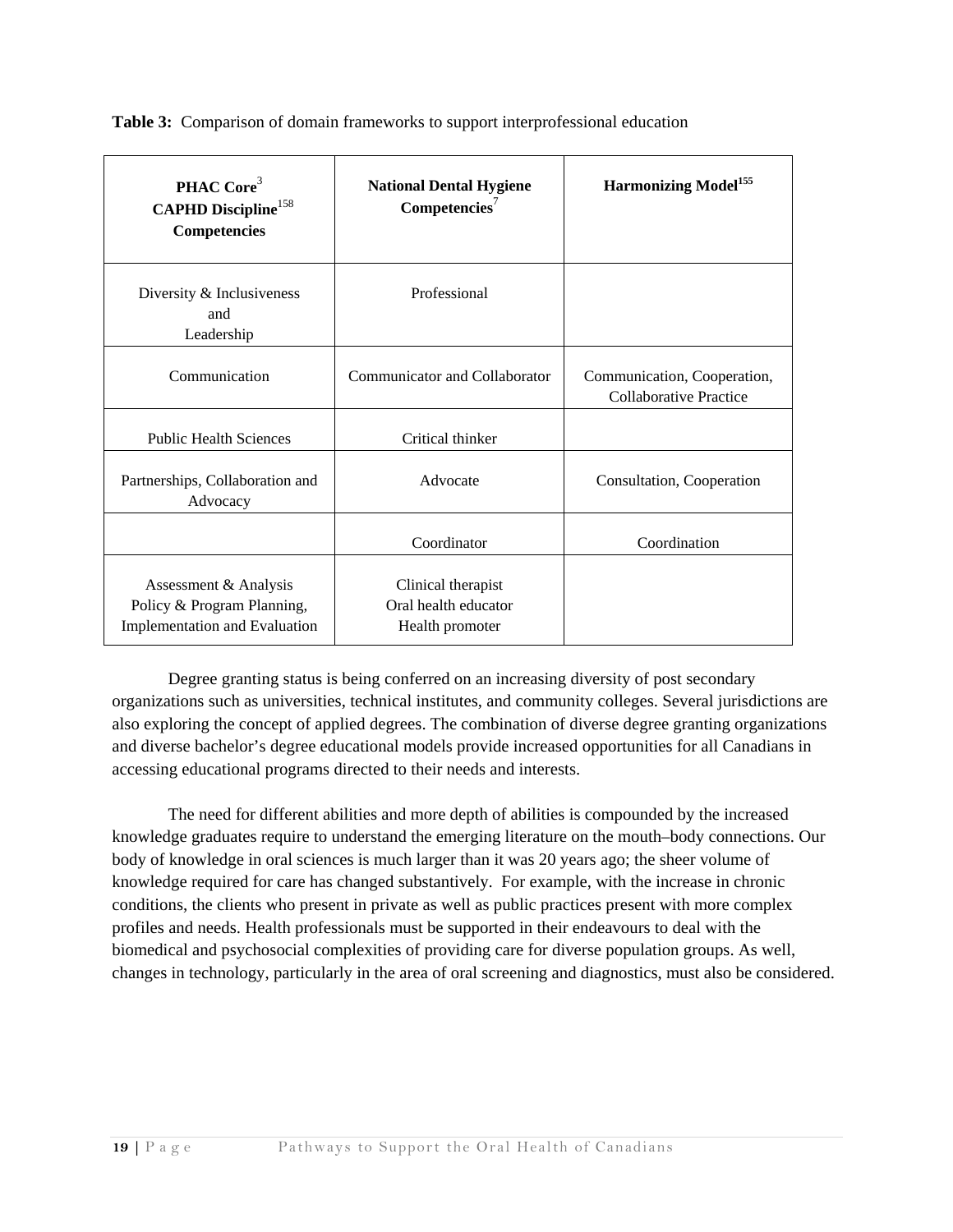There are studies in new technology for oral health interventions such as ozone therapy for decay,  $159-161$  laser therapy for periodontal care,  $162-164$  and the use of technology to improve self care through digital assistants<sup>165</sup> or teledentistry to screen preschool children in remote areas.<sup>166</sup> However, the main area of technological change is occurring in screening approaches and diagnostics. Attention is being directed to the development of laboratory tests to support early detection of a variety of conditions such as cancer, cardiovascular disease,  $^{167}$  HIV infection,  $^{168}$  autoimmune disorders,  $^{169}$  and periodontal conditions.170,171 In addition to early detection these tests are also being used to monitor health status and outcomes of treatment.<sup>172</sup>

Saliva has become the biofluid of choice for many such tests;<sup>167,173,174</sup> "oral fluid, often called the 'mirror of the body' is a perfect medium to be explored for health and disease surveillance". 172 It is readily obtained through noninvasive approaches even in nonclinical settings, and it can be assessed for biosensors and biomarkers associated with health and disease.  $167,172,175$  One area of research is directed to the development of "lab-on-a-chip technology"; 171,173,175 this technology allows for multiple analysis of oral fluids and it is anticipated to be available as a handheld device in the near future.<sup>175</sup> Oral cells are also being used as a source of DNA for diagnostic and forensic applications.<sup>174</sup> The potential applications of such tests for screening of high risk populations are enormous.

There are other areas of technology affecting oral health assessments. One such area incorporates the use of antigen technology; this involves the analysis of the human response during infections to gain a better understanding of the disease process; it is based on serum analysis.<sup>176</sup> This technology allows for categorization of the responses, and thus supports new point-of-care diagnostic tests in such conditions as chronic periodontal disease. Visualization devices such as autofluorescence are now also being used for detection and delineation of abnormal oral lesions such as precancerous and cancerous lesions.<sup>177–179</sup> These devices are seen as adjuncts to current visual screening approaches.

In the last decade optical coherence tomography (OCT) has also been introduced to medicine and dentistry.180 This technology was originally used for finding faults in fiber optic cables but it soon proved useful for assessing the human eye. In dentistry, OCT has been shown to detect carious lesions before surface structural changes become evident. Cone beam computed tomography is also a new technology in digital imaging that provides three dimensional perspectives to oral structures when compared to the two dimensional perspectives of current radiographic approaches.<sup>181,182</sup>

Diploma education compromises the depth of understanding and abilities needed for new graduates entering practice. Bachelor's degree education is warranted based on the expanding knowledge in oral health and its relationship to general health, advances in technology, changing delivery models for dental hygiene services as well as the complexity of the abilities needed by dental hygienists to meet the challenges of health care in the  $21<sup>st</sup>$  century. It is anticipated that existing clinicians with diploma education will be grandparented, so that they will continue to be eligible for registration.

There are, of course, some drawbacks when considering increased education for dental hygienists. One concern is the issue of increased costs for such education; this requires an assessment of the long term cost to benefit ratio of such education. WHO reports that oral disease is the "4<sup>th</sup> most" expensive disease to treat".<sup>46</sup>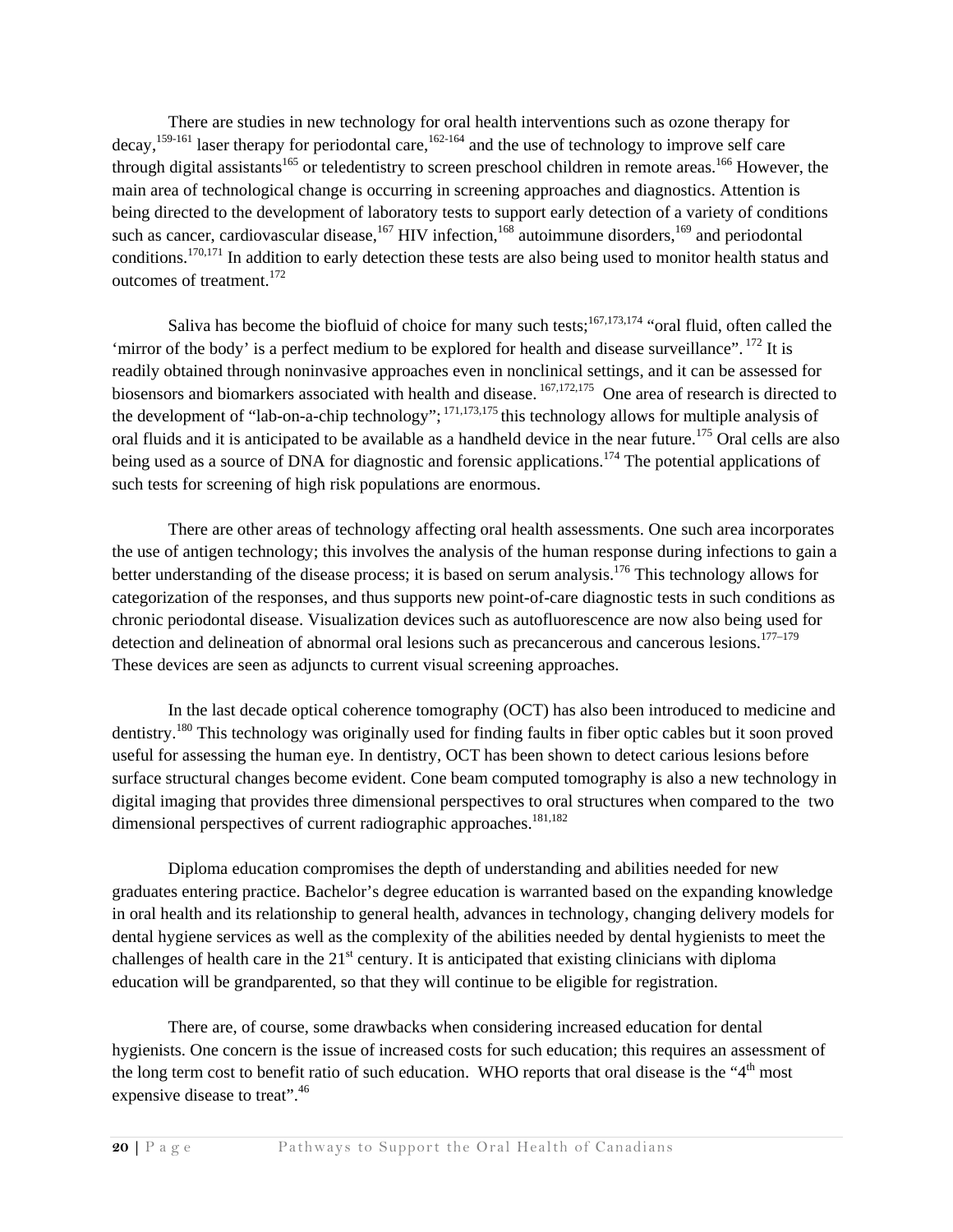A prevention and health promotion approach appears to be an obvious choice. However, the relationship between prevention and savings is complex. It is anticipated that reducing the prevalence of chronic diseases will indeed result in increased costs in the short run but substantial cost reductions in the long term.<sup>64</sup> The economic and health costs of chronic diseases are enormous;<sup>42</sup> in 2002 it was estimated to account for 42 per cent of total medical expenditures.<sup>54</sup> For example, the medical costs of tobacco related diseases were estimated to be \$4.7 billion.<sup>64</sup> The additional costs in loss of productivity and premature death were estimated to be a further \$17.7 billion in the same year. This is just one area in which dental hygienists could make a difference.<sup> $47$ </sup> The knowledge of dental hygienists in this area is recognized internationally as exemplified by the fact that the Director of the University of Alberta Dental Hygiene Program was invited to an international conference related to tobacco intervention strategies this summer in Croatia; she was the only Canadian invited to participate in this event.

Dental hygienists could have a much greater impact on the prevention of oral diseases, given their primary focus is on education and health promotion,<sup>183,184</sup> thus supporting increased efficiencies in oral health care.<sup>149</sup> The impact of oral disease is substantial in terms of pain, suffering, loss of function, and quality of life.<sup>26-37,46</sup> In general we know the issues, and we have some interventions and technology to address them; we just need to take action.

The financial cost to students is another important issue that needs to be considered. Many dental hygiene graduates have three years of post secondary education, yet only receive a diploma credential so their educational and career pathways are limited. For example, general arts and science students at the University of Manitoba are awarded a bachelor's degree after three years, while the dental hygiene students receive a diploma for essentially equivalent post secondary education; this raises issues of equity and justice. Surveys of these dental hygiene students have consistently identified their desire to complete a 4-year bachelor's degree program but they are not provided this opportunity at their university. Similarly data from Alberta and British Columbia show that dental hygiene students see value in degree education; the escalating number of students in these programs suggests that the benefits outweigh the costs. In a study of dental hygiene graduates from British Columbia, 185 93 per cent reported "personal satisfaction" to be *very important*. Other factors rated *very important* by more than 50 per cent of the respondents included: increased knowledge (85%) and career development (56%). For many, the difference between the costs of four years versus three years of education may be seen as an investment in their future.

Many applicants to dental hygiene programs already posses a bachelor's degree. Estimates from program directors range from 25% to 35% in western and Atlantic provinces; the estimates are lower in the case of central Canada. This is supported by a 2001 study of practising dental hygienists (n=1730) in which 10% indicated that they had a bachelor's degree in another discipline and 1.2% indicated a master's degree.<sup>186</sup> In a 2007 membership survey by the Canadian Dental Hygiene Association 5% of respondents (n=2533) reported having a bachelor's degree in dental hygiene with a further 14% reporting a bachelor's degree in another discipline. Students often say that they went to university to obtain a degree, and then went into dental hygiene to gain a profession. This circuitous route to the dental hygiene profession is costly to students and parents as well as taxpayers.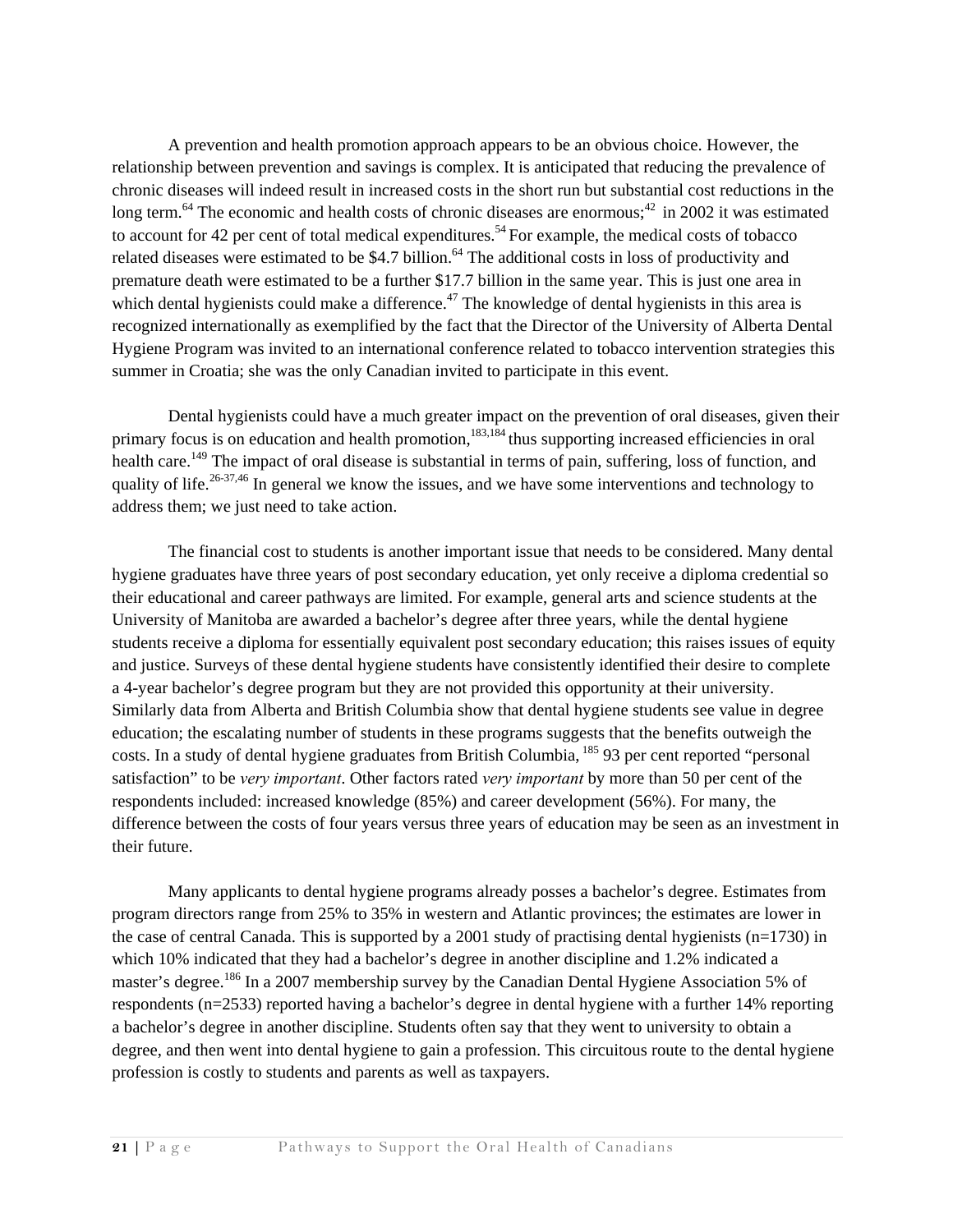Another concern about additional education is the increased salary that graduates of a bachelor's degree program may request. This is often stated in terms of the increased costs of care for the public. This does not appear to be the case in the dental hygiene profession where salaries in the private sector tend to be higher than other sectors. Imai<sup>185</sup> found that the great majority of the dental hygiene bachelor's degree graduates *disagreed* that the degree had increased their income (74%) or their benefits (80%). However, 80 per cent agreed that the degree "improved their opportunities for professional / career advancement". The costs of dental hygiene services for the public are also impacted by changing regulations as previously discussed. The new regulations are projected to lower costs for these services by about 20–40% based on extrapolations from such regulatory changes in other sectors.<sup>149</sup>

The issue of delayed graduation and its impact on employers is often another concern raised. The data related to the growth of the dental hygiene profession minimize this concern. The latest report by the Canadian Institute of Health Information<sup>187</sup> identifies that the number of dental hygienists has increased by 45% between 1996 to 2005; the number of dentists during the same period increased by only 18%. The number of dentists per 100,000 Canadians during this time was 58 compared to 57 for dental hygienists. Since that time the number of dentistry programs has not increased, but the number of dental hygiene programs has escalated. In 1996 there were 27 accredited entry-to-practice dental hygiene programs in Canada.<sup>8</sup> This number has now increased to 39 accredited programs in 2008 with approximately 12 other programs currently seeking accreditation status.

[\(http://www.cdha.ca/content/careers/hygiene\\_programs.asp#diploma]((http://www.cdha.ca/content/careers/hygiene_programs.asp#diploma) ).

In British Columbia alone three new entry-to-practice university based dental hygiene programs have been established during the past four years. Based on these growth patterns, it is estimated that dental hygienists may currently outnumber dentists in Canada. A one-time delay in graduation is anticipated to have a minimal impact on the needs of current employers in the private sector. It may, in fact, be a tremendous boost to the public health sector in their search for employees who possess the newly articulated core competencies for public health professionals.<sup>3</sup>

The human resource issue is more complex than the issue of delayed graduation. Shortages of professional staff are being experienced by many public sector employers, and these shortages are anticipated to increase.<sup>189,190</sup> However, discussions about human resources are often directed to increasing the supply of different professionals, $145$  and the discussions also tend to focus predominantly on physicians and nurses rather than the full complement of health professionals.188 We need to explore the best number and mix of health professionals, and the educational pathways for these health professionals. The public may be better served by directing attention to bachelor's degree education for dental hygienists so that they can assume greater preventive and health promotion roles within diverse health care settings rather than producing more dental hygienists for dentists in private practice. As Aiken et  $al.<sup>145</sup>$  argue, little attention is being directed to the analysis of educational pathways to determine where public funds could be best spent.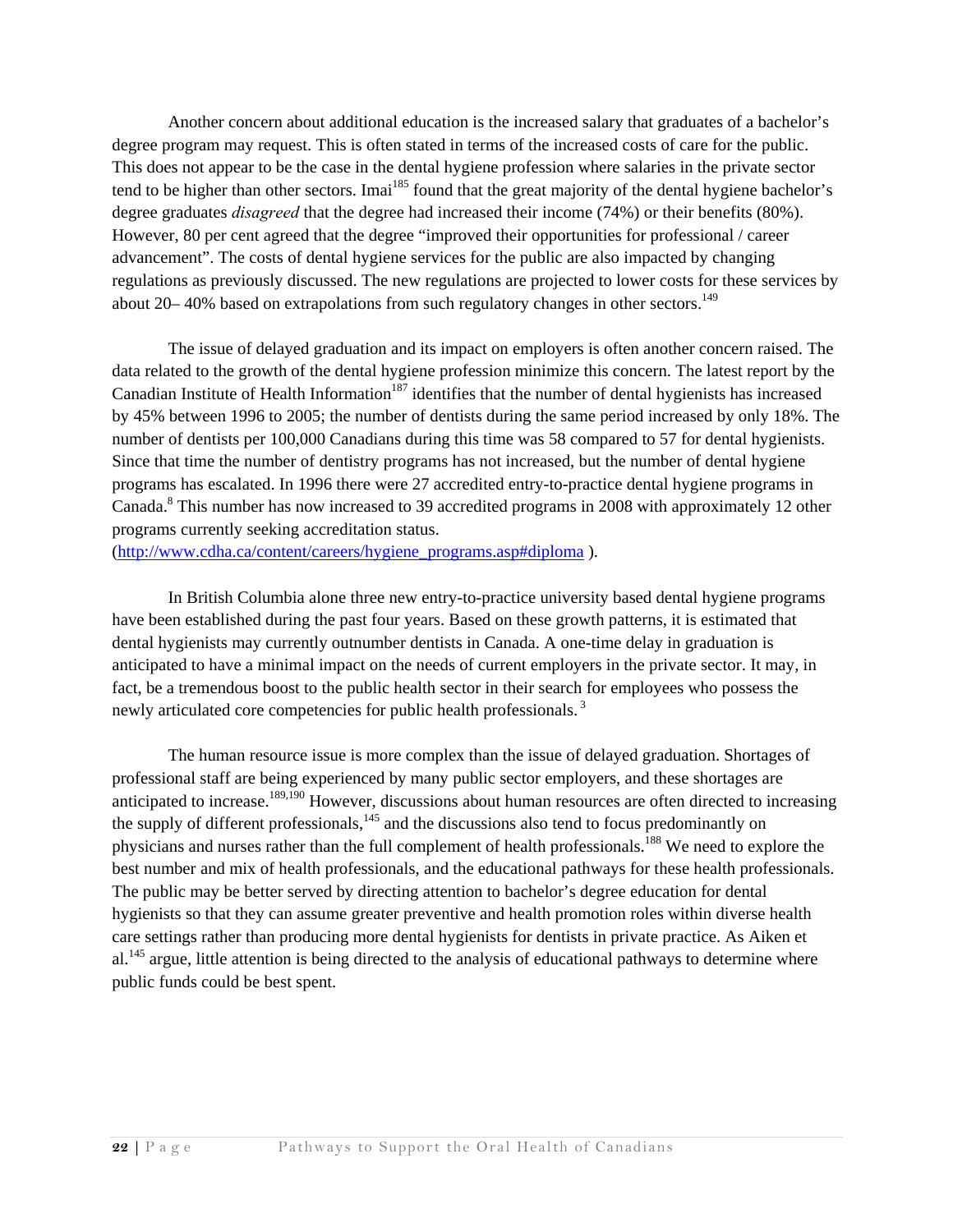<span id="page-25-0"></span>There is a need to transform our health care system, and one aspect of this transformation will involve shifting roles and responsibilities of health professionals with dental hygienists only being one of these. There is a need to consider innovative approaches to the delivery of services. In the United States there is increased pressure for dental hygienists with expanded functions;191 in the Netherlands, Australia, New Zealand, and England this is already the case.<sup>192–194</sup> We need to view dental hygienists as a health human resource asset rather than a cost. We need to provide entry-to-practice graduates the abilities to support them in helping transform our health delivery approach.

The costs to taxpayers of current oral health services are expensive from a human and an economic perspective.72,74–85 Costs are incurred for treatment of largely preventable oral conditions and health care dollars are being spent on palliative approaches<sup>72,74,76,79</sup> through our hospitals whose professional staff members generally do not have the knowledge and abilities to manage the non traumatic dental concerns presented.75,76,80 Additional costs are incurred from surgeries with general anaesthesia for children with decay,<sup>59,63,82-84</sup> and for those related to the management of such chronic diseases as cancer and others associated with tobacco use.<sup>54,55</sup> These expenditures are more problematic from a human and financial perspective than the dollars needed for additional post secondary education, and a one-time delayed graduation.

Building the capacity of our health professionals is critical for transformation of delivery approaches. Dental hygienists are among the many health professionals who are prepared to assume greater responsibilities for the health of Canadians, but they need to be provided with access to educational pathways to develop their full capacity.

## **NEED FOR RESEARCH IN DENTAL HYGIENE**

Recent evidence suggests that the gap between the rich and the poor is increasing despite our efforts to address disparities.<sup>44.49.87</sup> An escalation of chronic health conditions has also been predicted;<sup>1,4</sup> oral health problems are a component of this reality. There is a need to go beyond explaining such inequities; we now need to tackle the issues. The challenge is that we have little research to help us understand the interventions that would be most effective in reducing health inequities.<sup>9,44,49,60,88,115</sup> There is a need for more research to support a better understanding of the services provided, and the client outcomes achieved.

The CDHA has long recognized the importance of research to enhance the oral health and general wellbeing of Canadians.<sup>195</sup> CDHA's *Dental Hygiene Research Agenda*, 2003, identified the need to build the research capacity of dental hygienists to improve knowledge dissemination, and to foster new partnerships.<sup>196</sup>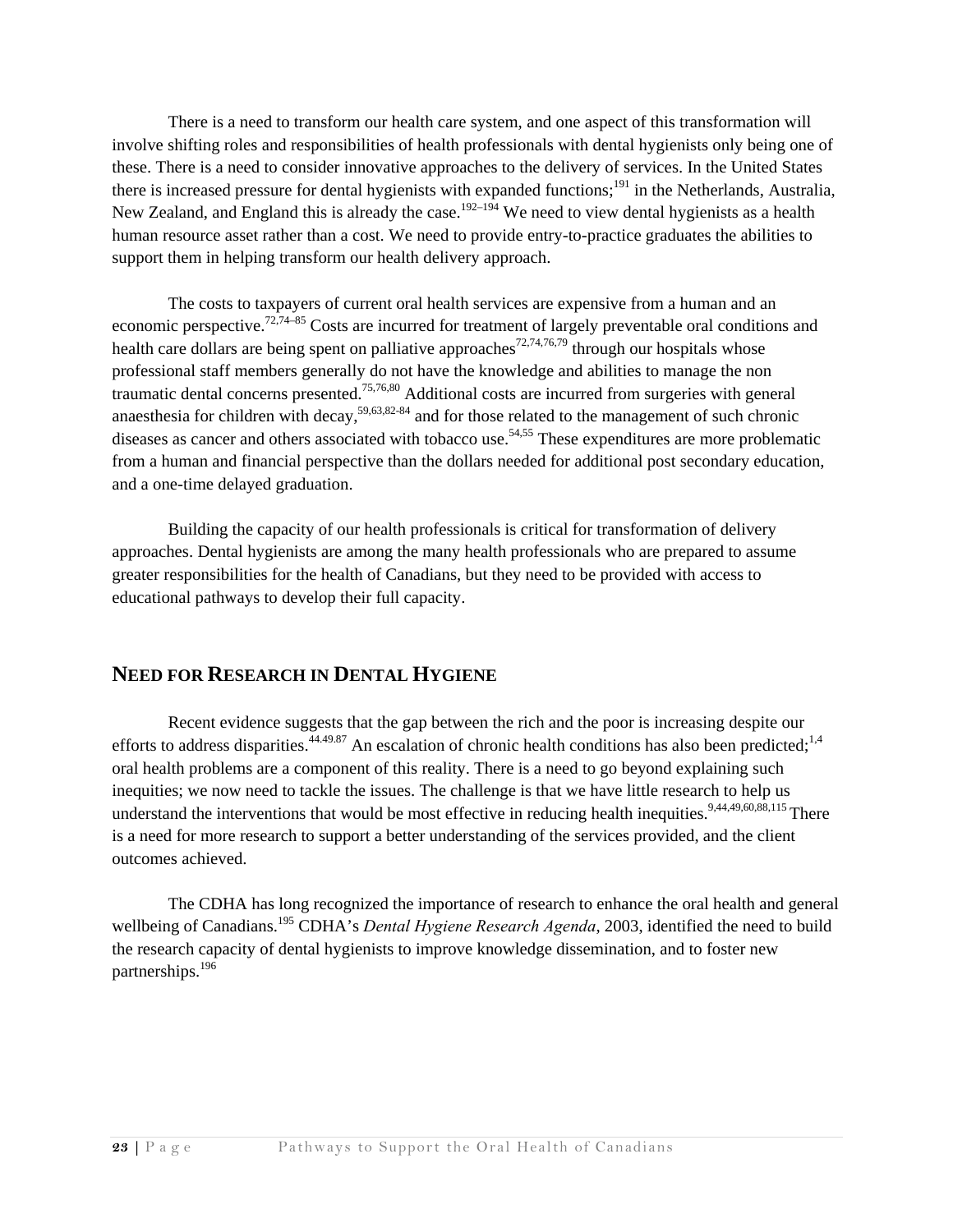The need for dental hygiene research has also been recognized internationally for many years,197,198 and the CDHA is in the process of publishing *Dental Hygiene at a Crossroads: Knowledge Creation and Capacity Building in the 21<sup>st</sup> Century*, which reflects the diversity of research needs within the profession.<sup>195</sup> This document highlights the importance for dental hygiene research in:

- Oral Health Promotion and Public Awareness,
- Oral Health, and Oral Disease and Disabilities,
- Improving Access to Care and Reducing Barriers to Oral Health Care,
- Monitoring, Surveillance and Research, and
- Human Resources. $^{195}$

It is essential for the dental hygiene profession to develop its knowledge base to support evidence-informed practice. As well, there is a need to understand the new practice models given the legislative changes that allow for increased access to care and different scopes of practice. In the case of Alberta, dental hygienists can now prescribe medications associated with dental hygiene services. The dental hygiene profession is self regulated, and it exists as a unique profession directed to oral health promotion and prevention. However, it does not currently have a well established body of knowledge to support its practice.<sup>95,199</sup> Developing this body of knowledge is important to support dental hygienists in assuming ever increasing roles in promoting the oral health of Canadians.

Dental hygiene education has emerged as the most substantive challenge impacting on dental hygiene research in Canada. Bachelor's degree education opens the pathways to graduate work where research abilities are gained. In essence doctoral education has become the entry-to-practice credential for the practice of research in all professions. There is a need for discipline specific programs for Canadian dental hygienists beyond the diploma level to support the establishment of an increased body of knowledge and theory related to dental hygiene services.

Internationally, many dental hygiene students have access to bachelor's degree education (see Table 4). Bachelor's degree programs exist in fourteen countries; this number represents a 100 per cent increase from 1998 to 2006.<sup>192</sup> Bachelor's degree education is the entry-to-practice credential for Finland, Italy, the Netherlands, and the Slovak Republic.<sup>192</sup> In Finland, dental hygiene education has only been offered at the bachelor's degree level<sup>192</sup> since the first program was established in 1973.<sup>200</sup> Bachelor's degree as the entry-to-practice credential is anticipated in Australia, New Zealand, the United Kingdom, Norway, Sweden, Korea and the United States.<sup>192</sup>

The number of countries with master degree programs in dental hygiene have also increased from two in 1998 to four in 2006.<sup>192</sup> The 2006 survey respondents reported eleven such programs in the United States, four in Finland, one in the Netherlands, and Italy reported its existence but not the number. Norway reported both master and doctoral programs under development, and doctoral programs are also being discussed in the United States.<sup>191</sup>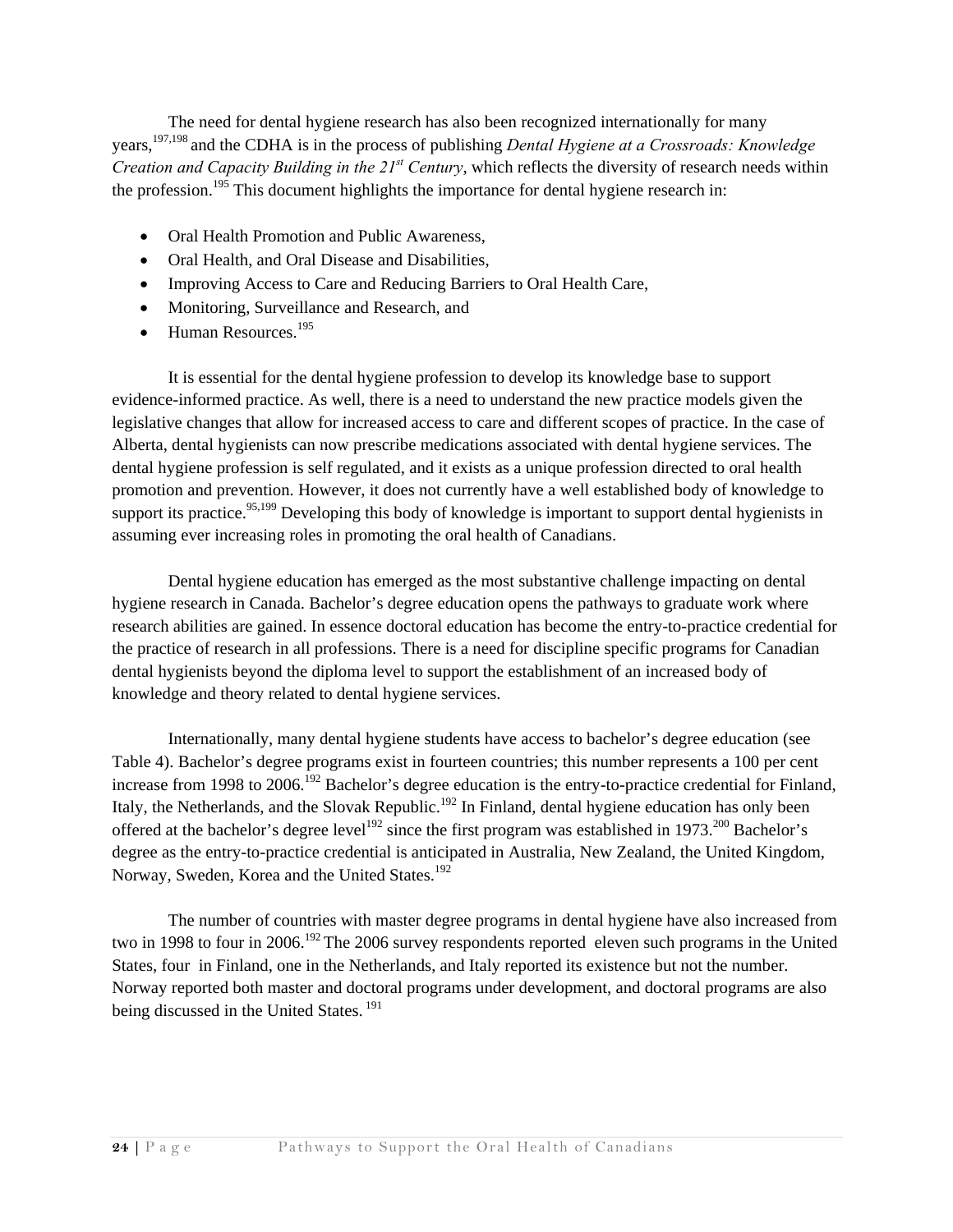Since 2006 the number of bachelor degree programs in the United States has increased; there are currently 48 accredited 4-year Bachelor of Science in Dental Hygiene programs identified on the American Dental Hygienists Association website.

[\(http://www.adha.org/downloads/edu/Bachelor\\_Degree\\_Schools\\_for\\_Web\\_Site.pdf\)](http://www.adha.org/downloads/edu/Bachelor_Degree_Schools_for_Web_Site.pdf). However, Canadian students currently have access to only three bachelor degree programs; two in western Canada and one in Nova Scotia that commenced in 2008. When differences in populations between the countries are analyzed, this still represents 33 per cent more opportunities for bachelor's degree dental hygiene education in the US. The lack of opportunities for bachelor's degree education in Canada severely limits the pathways for career development, and access to graduate programs. The situation is further affected by the reality that there are no discipline specific graduate programs for dental hygienists in Canada.<sup>192</sup> In contrast, there are currently sixteen Master of Science programs in dental hygiene in the United States.<sup>191</sup> Canadian dental hygienists must currently access international programs for discipline specific graduate education.

| Country              | # of                   |  |
|----------------------|------------------------|--|
|                      | <b>Bachelor Degree</b> |  |
|                      | <b>Programs</b>        |  |
|                      |                        |  |
| <b>United States</b> | 33                     |  |
| Sweden               | 7                      |  |
| Australia            | 7                      |  |
| Korea                | 6                      |  |
| Finland              | $\overline{4}$         |  |
| Netherlands          | $\overline{4}$         |  |
| Japan                | 3                      |  |
| Slovak Republic      | 3                      |  |
| United Kingdom       | 3                      |  |
| Canada               | $\overline{2}$         |  |
| New Zealand          | $\overline{2}$         |  |
| Norway               | $\overline{2}$         |  |
| Denmark              | 1                      |  |
| South Africa         | 1                      |  |
| Portugal**           | n=not indicated        |  |
| Lithuania**          | n=not indicated        |  |

**Table 4:** International dental hygiene bachelor degree programs in 2006\*

\*data mainly from Johnson PM. International profiles of dental hygiene: a 21-nation study 1987 - 2006 report. Toronto: PMJ Consultants, 2007

\*\* data specific from Luciak-Donnsberger C, Hovius M. Dental hygiene curriculum proposal for the EDHF. International Federation of Dental Hygienists, 2003.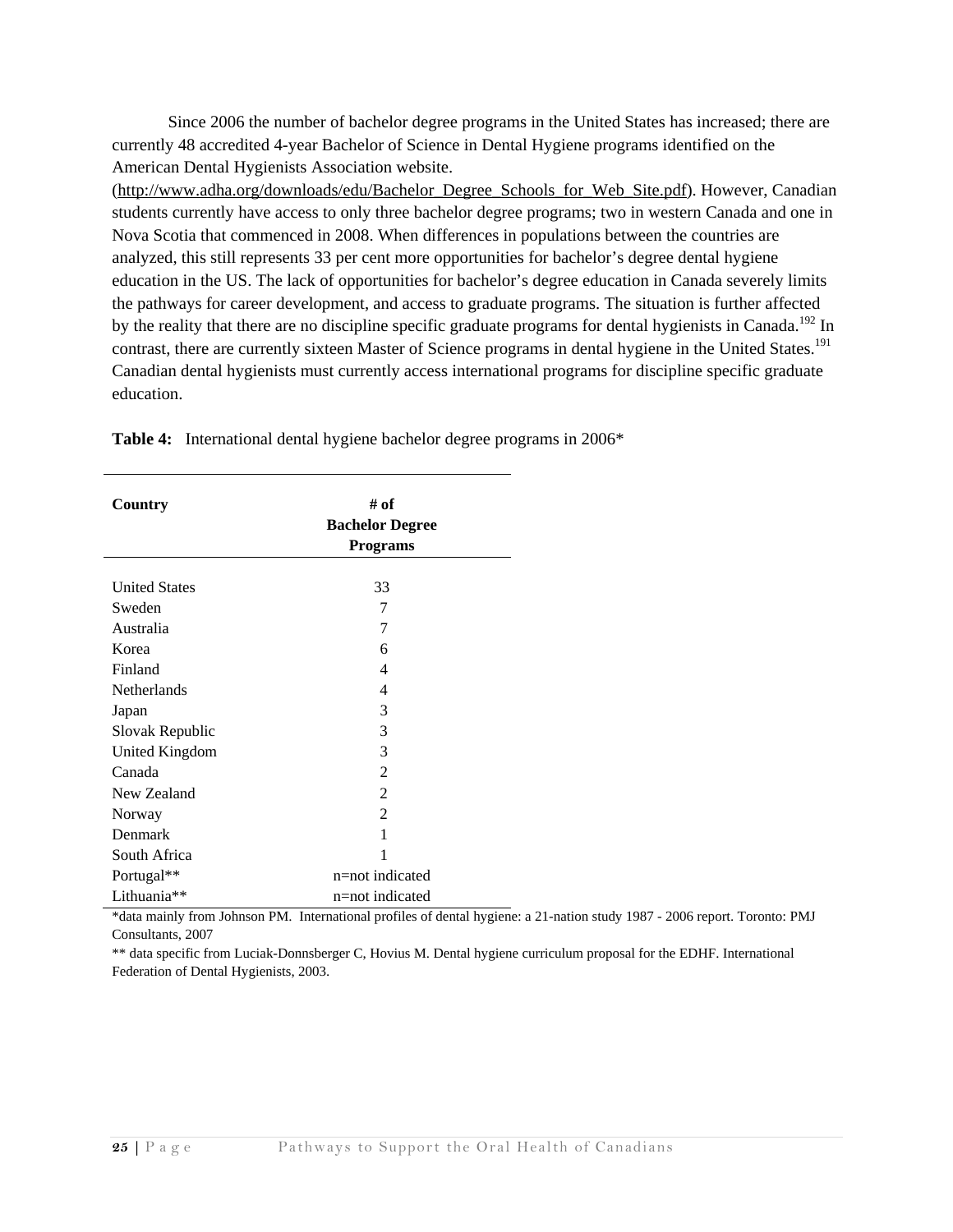<span id="page-28-0"></span>Increasing educational opportunities at the undergraduate and graduate level is essential to provide dental hygienists with the educational pathways to graduate programs that will allow them to develop research abilities. The research directions of the dental hygiene profession align well with the current directions of the Canadian Institute of Health Research (CIHR). CIHR<sup>201</sup> has emphasized the need to bridge the gap between research and practice. It has also highlighted the importance of building the capacity of researchers and focusing on new investigators as they bring new ideas to the table. In recognition of the need for dental hygiene research, the CIHR has partnered with the Canadian Foundation of Dental Hygiene Research and Education (CFDHRE) to establish an award for dental hygiene research at a master's degree level [\(http://www.cfdhre.com/call\\_for\\_proposals.asp](http://www.cfdhre.com/call_for_proposals.asp)). In 2008, a dental hygiene researcher from Dalhousie University received CIHR funding for a collaborative research project; this is the first time a dental hygienist has been the principal investigator for a CIHR grant. Dental hygienists have the abilities and the dedication to be at the research table; they just need additional educational opportunities to be there in greater numbers. Their focus on oral health education and health promotion make them ideal candidates for research in oral health.

There are many factors impacting on the oral health of Canadians, and they are complex in nature as is evident from the previous discussions. However, a consistent theme surrounds the importance of health promotion in transforming our health care system to support the social goals of our society. As the participants in the international Gateway Conference identified; "health promotion and health education are uniquely poised to provide the vision and leadership to have a significant impact on global health". <sup>92</sup> Dental hygienists can support such a vision in oral health; they just need increased opportunities to participate.

# **PATHWAYS TO SUPPORT THE ORAL HEALTH OF CANADIANS**

The need for oral health services in Canada is well supported in the literature as previously discussed and more specific information is anticipated to arise from the Canadian Health Measures Survey (CHMS) that will collect information related to oral health [\(http://www.hc-sc.gc.ca/ahc](http://www.hc-sc.gc.ca/ahc-asc/branch-dirgen/fnihb-dgspni/ocdo-bdc/project_e.html#1)[asc/branch-dirgen/fnihb-dgspni/ocdo-bdc/project\\_e.html#1\)](http://www.hc-sc.gc.ca/ahc-asc/branch-dirgen/fnihb-dgspni/ocdo-bdc/project_e.html#1). The first phase includes questions about oral health, and the second phase contains clinical assessments including data collection about decayed, missing, filled or treated teeth or both, as well as about the health of oral soft tissues. It is anticipated that these data will be able to shed further light on the relationship between oral health and the determinants of health in general as well as some major conditions of concern such as cardiovascular and respiratory disease, diabetes and obesity. We can no longer ignore the importance of oral health to general health, and quality of life.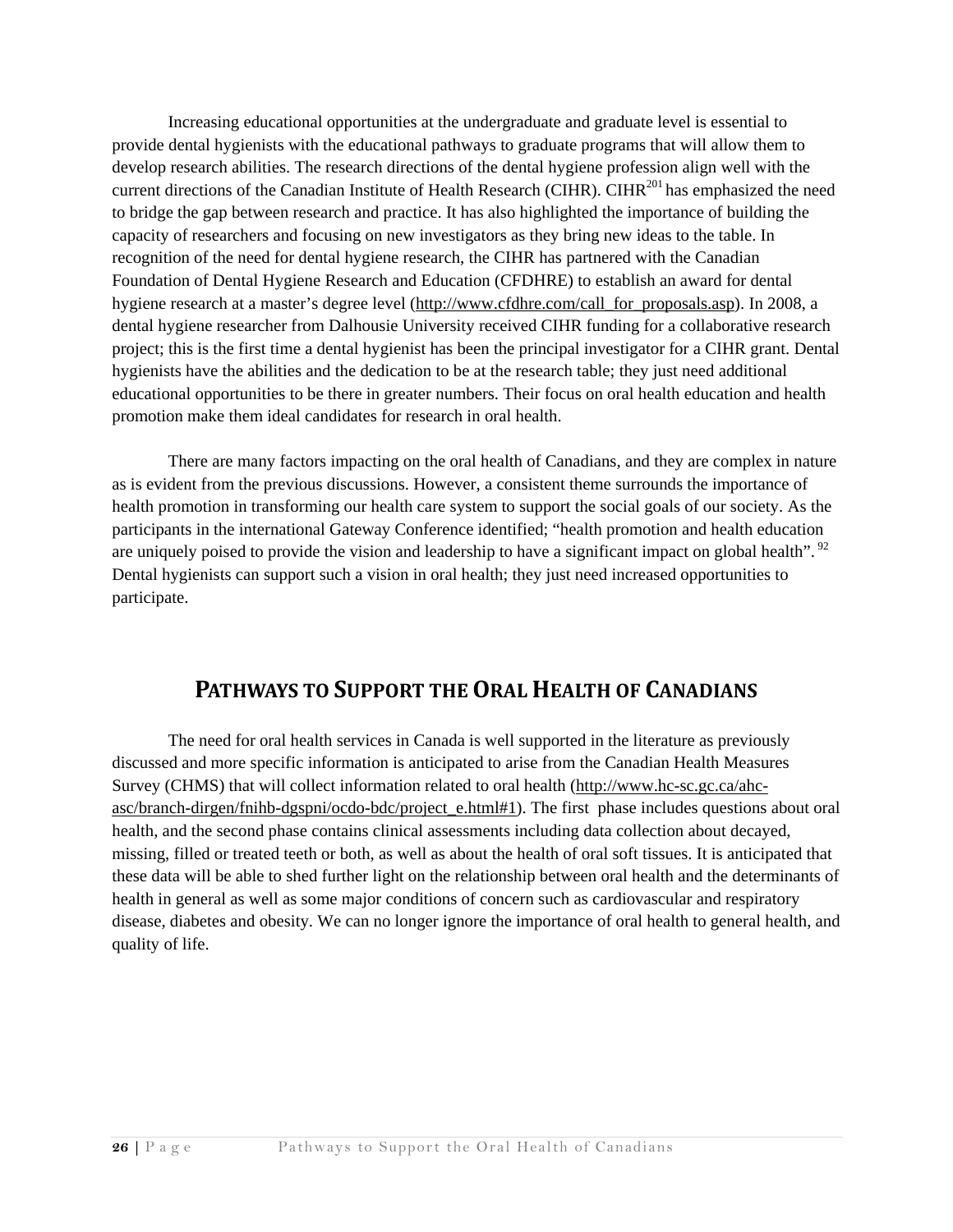The current legislative changes related to self initiation by dental hygienist will provide increased opportunities to access dental hygiene services. There is a need for consistency in this legislation across Canada, particularly in such remote geographical locations as Inuit communities where there are few or no practising oral health professionals. Standardization of dental hygiene education at the bachelor's degree level will help support the evolution of new delivery models, and provide increased access to oral health services across Canada. The dental hygiene workforce is an important human resource to make oral care more accessible and cost efficient. The preventive and health promotion services of dental hygienists have the potential to significantly reduce the costs of oral health care down the road.

The current position of dental hygienists in private dental practices is anticipated to continue; it is still likely to be the most prevalent practice context for dental hygienists for many years to come. However, new opportunities are arising in both the public and the private sectors; increased options for partnerships between these sectors are also recognized. This currently occurs in residential care facilities where dental hygienists have contracts with the facility to provide assessments and daily care plans for residents. Additional dental hygiene services are then managed on a fee-for-service basis with the residents. Tele-Oral Health Services and e-Oral Health services also provide opportunities to integrate oral health as part of general health approaches. Just as cross cultural brokers<sup>147</sup> have facilitated access to health care and other services for new immigrants, and nurses have assumed a broker role in residential care,  $146$  dental hygienist have a role to play as "oral health brokers" to facilitate access to appropriate dental services for the working poor, and other high priority groups.

The care of clients with chronic conditions provides another example of the roles dental hygienists could assume. Client outcomes have been reported to be better when chronic conditions are monitored more closely,<sup>129,202–205</sup> and the prevalence of chronic conditions are predicted to escalate in the future.1,4 In Ontario alone, it is estimated that over a million residents will be enrolled in formal disease management programs by  $2020$ <sup>202</sup>. The need for all health professionals to develop further abilities in this area has been documented internationally. "To provide effective care for chronic conditions, the skills of health professionals must be expanded to meet these new complexities."10

Another important area for dental hygienists involves screening programs for oral cancer, and other oral and general diseases. Canadians have access to other screening programs such as screening for breast and cervical cancer, but these opportunities do not exist for oral cancer. In a randomized clinical trial in India, a 34 per cent difference was found in reductions of mortality from oral cancer for users of alcohol or tobacco or both through a visual oral screening program.  $^{206}$  Sankaranarayanan et al.  $^{206}$ calculate that these results would suggest the potential to prevent 37,000 premature deaths per year worldwide. Opportunities are, of course, not limited to the above examples.

Dental hygienists specialize in health promotion, oral health education as well as providing preventive and therapeutic services to support and maintain oral health. The combination of these abilities makes them strong contenders to provide increased access to oral health services for Canadians who currently cannot access private dental practices. Dental hygienists could assume increased roles in the continuum of care sectors, from public health, emergency services, acute care, rehabilitation services and long term care to palliative care. There are multiple opportunities for dental hygienists to collaborate with oral health professionals as well other health care professionals in supporting the oral health of Canadians.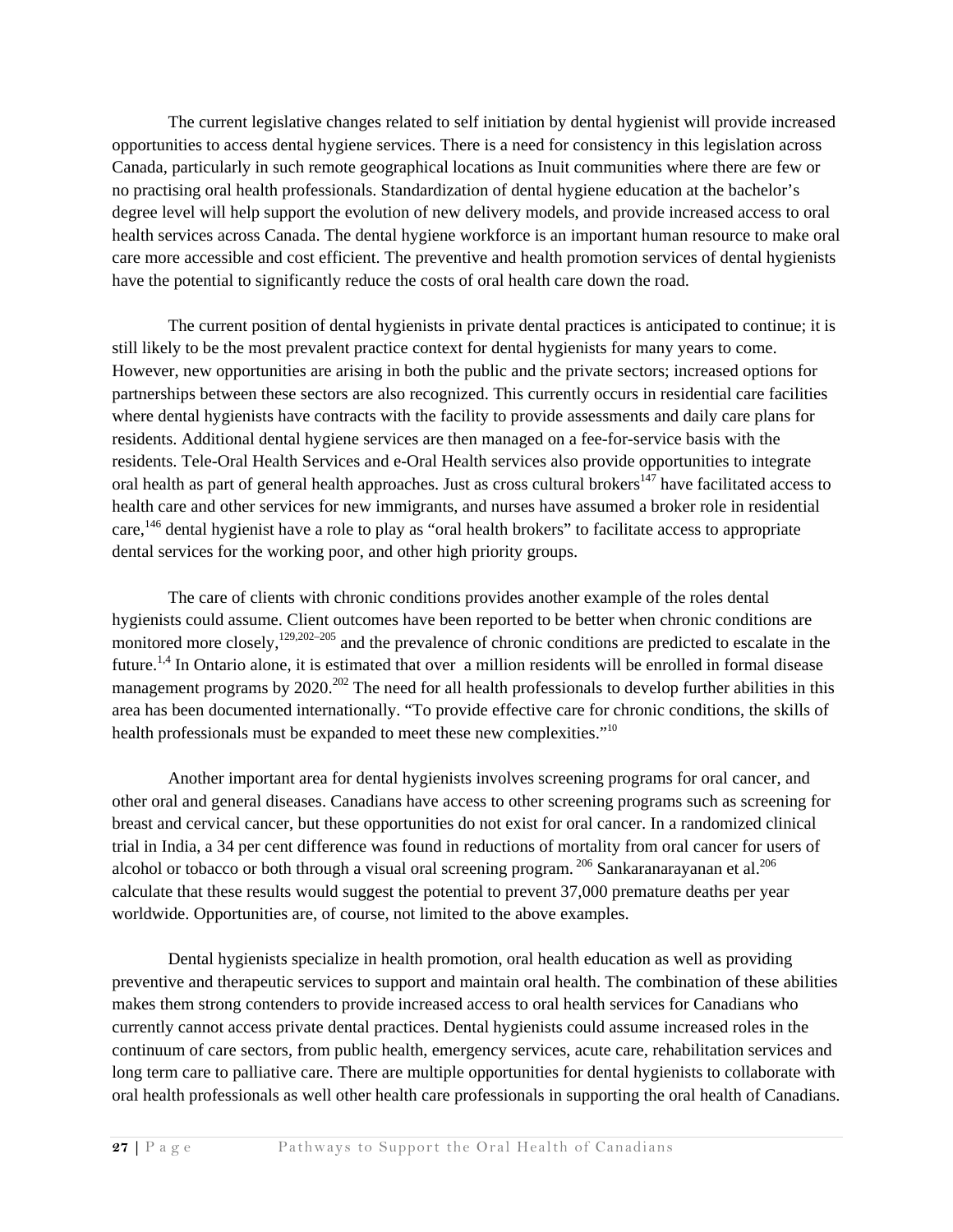Self initiation has been granted to dental hygienists in recognition of their abilities. The educational background and practice experience of dental hygienists supports this trend.<sup>207</sup> However, there is a need for increased educational opportunities to support dental hygienists in integrating more fully into the health care system, and in providing diverse access pathways for oral health services. The standard of care twenty years ago is no longer the current standard of care; the need to expand dental hygiene education is being recognized internationally.<sup>192</sup>

The PHAC Core Competencies<sup>3</sup> provides an example of the changing standard of education in health care; they were developed at the bachelor's degree level to support increased capacity building of the Canadian public health workforce. The Public Health Agency of Canada and the Office of the Chief Dental Officer recently commissioned a scan to determine the composition of the Canadian dental public health workforce in terms of fulltime equivalents (see Table 5). It is evident from this table that dental hygienists compose the major part of the oral health workforce in the public health sector. Given their central role in public health, they need to have the depth of abilities as articulated in the PHAC document.<sup>3</sup>

 The current dental hygiene entry-to-practice education cannot provide the learning experiences that have been articulated at the national and international levels as being critical for health care in the  $21<sup>st</sup>$ century. Like other health professionals, dental hygienists need to be prepared to work with a population health approach. Learners need more experiences to develop the abilities that will allow them to contribute substantively at an interprofessional and intersectoral level.

#### **Table 5:** Dental Public Health Human Resources\*

| <b>Health Human Resources in Canada Dental Public Health</b> |                   |                   |                   |           |
|--------------------------------------------------------------|-------------------|-------------------|-------------------|-----------|
| <b>Dentists</b>                                              | Dental Therapists | Dental Hygienists | Dental Assistants | Other     |
| $20^{\circ}$                                                 | $58^2$            |                   | 242               | $148^{4}$ |

 \* from website of the Office of the Chief Dental Officer Projects: [http://www.hc-sc.gc.ca/ahc-asc/branch-dirgen/fnihb](:  http://www.hc-sc.gc.ca/ahc-asc/branch-dirgen/fnihb-dgspni/ocdo-bdc/project_e.html#9)[dgspni/ocdo-bdc/project\\_e.html#9](:  http://www.hc-sc.gc.ca/ahc-asc/branch-dirgen/fnihb-dgspni/ocdo-bdc/project_e.html#9)

1 Nationally/Provincially recognized or trained Dental Public Health dentists. 2

 $128$  of these in Saskatchewan, Manitoba and Territories

3 347 of these in Quebec and Ontario

<sup>4</sup> Includes Dental Educators, Health Promoters, Licensed Practical Nurses, program coordinators, data entry personnel, secretaries, clerks, non-dental managers.

Educational models currently exist in Canada for the support of bachelor degree education for dental hygienists; the programs include access for graduates of 2-year and 3-year diploma programs (See Table 2). The most diversified model is found in British Columbia; it will be used as an example to identify opportunities for other jurisdictions. It involves a collaborative approach between all accredited diploma dental hygiene programs and the Dental Hygiene Degree Program at the University of British Columbia (UBC). It integrates the recognition of prior learning for dental assistants found within the college system and provides opportunities for the transfer of block credits in recognition of graduation from an accredited program.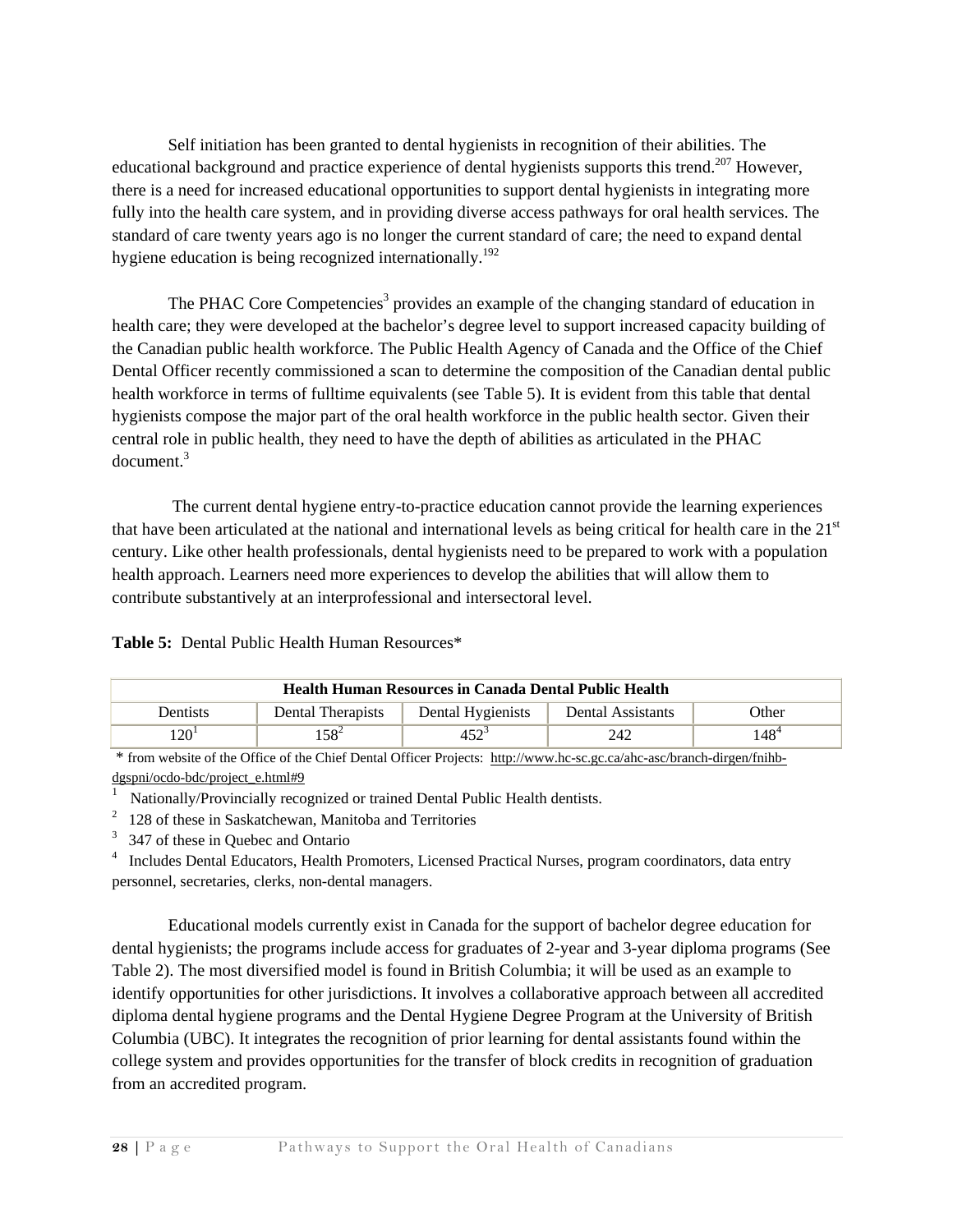The dental hygiene education model in British Columbia includes the following elements:

- Access program for certified dental assistants through Prior Learning Assessment and Recognition (PLAR). It also provides opportunities for taking online didactic courses for the second year to allow learners to stay in their communities.
- Access program for immigrants with oral health backgrounds through PLAR. This element is part of the Vancouver Community College model but has yet to be implemented. The certified dental assisting access option was the first phase to be implemented, and was reviewed in May 2008 for national accreditation.
- Direct access for graduates of the 3-year accredited diploma programs in British Columbia to the fourth year UBC Dental Hygiene Degree courses without admission costs.
- Completion of the fourth year of the UBC Dental Hygiene Degree Program through online courses.
- Opportunities for dental hygienists from across Canada to gain a bachelor's degree in dental hygiene. The graduates of 2-year accredited programs complete a 2-year online program, and the graduates of 3-year accredited programs complete a 1-year online program.
- A direct degree option at UBC which includes collaboration with the colleges and university colleges for the second and third year courses. The students enter first year at UBC and then select a college or university college for their second and third year; they then return to UBC for their fourth year.
- An entry-to-practice option including all four years implemented at UBC.
- Opportunities for international graduates to access degree completion opportunities through a PLAR process involving the National Dental Hygiene Certification Board.

The BC model is an inclusive and accessible model with four options for access to discipline specific bachelor degree education. However, UBC does not have the capacity to provide opportunities for all learners in Canadian dental hygiene programs. The University of Alberta also implements a bachelor's degree in dental hygiene that provides degree completion opportunities for dental hygienists, and Dalhousie University commenced its fourth year in the fall of 2008. The University of Manitoba Senate has also approved a bachelor's degree program for dental hygienists.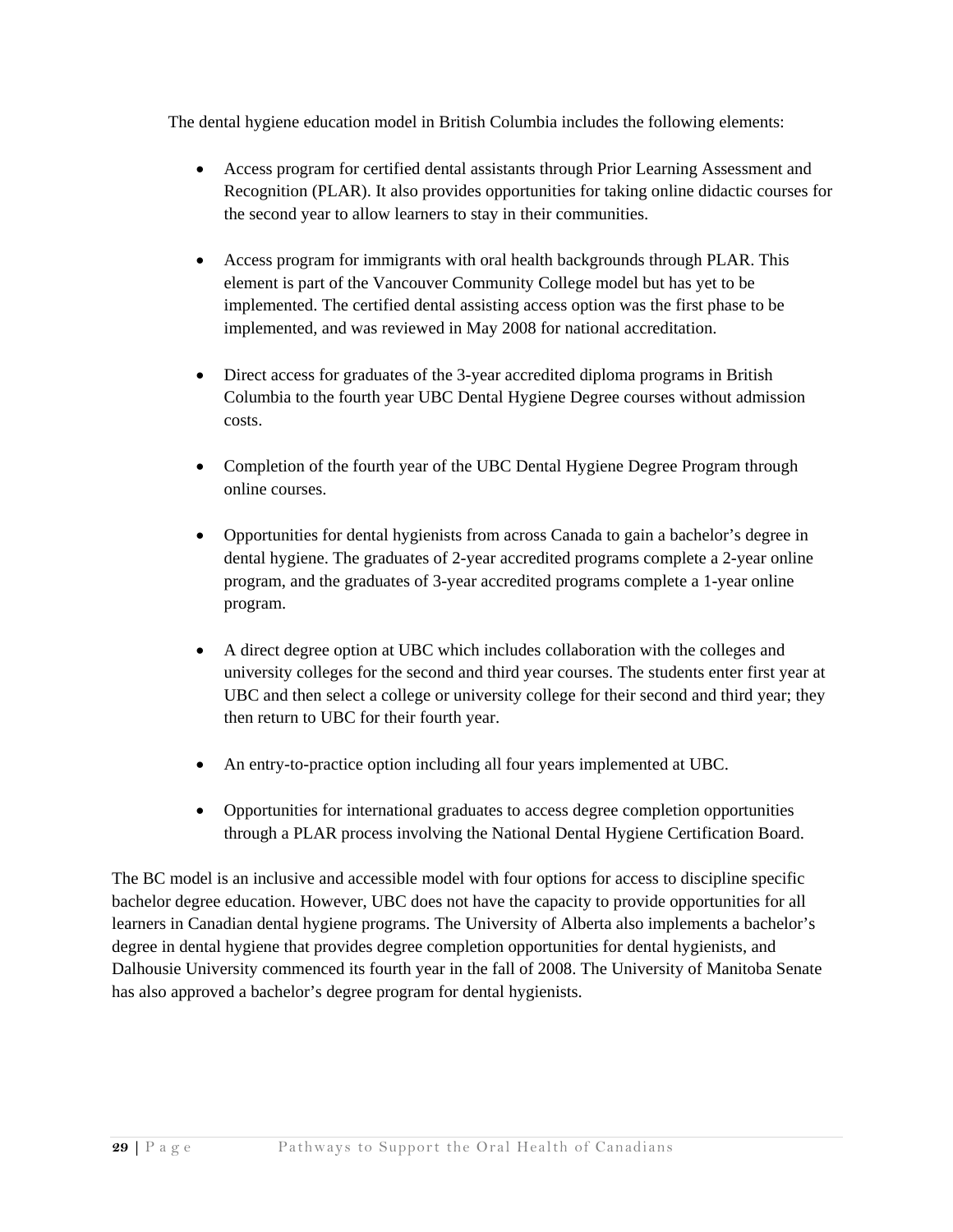In summary bachelor's degree opportunities exist for Canadian dental hygienists through the following pathways:

- 2-year diploma and 2-year degree completion;
- 3-year diploma and 1-year degree completion;
- $\bullet$  1<sup>st</sup> year prerequisites, year 2 and 3 in a diploma program followed by 1-year degree completion; and
- 4-year entry-to-practice program.

 There are opportunities in the other provinces (New Brunswick, Québec, Ontario and Saskatchewan) to establish partnerships with provincial degree granting organization to provide access to bachelor degree education for dental hygienists. Many educators are working on such collaborations. Data from British Columbia and Alberta suggest that dental hygiene diploma graduates will continue to bachelor degree education given programs in an accessible format. The data also indicate that 30 per cent of the UBC bachelor's degree graduates have proceeded to graduate studies. Opportunities for graduate studies are provided through programs in oral health sciences and other discipline areas. However, dental hygienists must currently access programs internationally for discipline-specific graduate studies.

The various pathways discussed in this report identify the critical need to provide dental hygienists with bachelor's degree opportunities as well as opportunities for access to master's, doctoral and postdoctoral studies to support dental hygiene education, research, and practice. It is important to provide dental hygienists with increased abilities in a number of areas as previously discussed. Abilities related to research use, education, health promotion, communication, collaboration, and interprofessional care are critical for increased client safety and improved client outcomes. Dental hygienists have these abilities but it is the degree to which they have them that must be considered. It is essential to increase the depths of these abilities for dental hygienists to be able to assume increasing and diverse roles in the transformation and evolution of the Canadian health care system.

 Bachelor degree education opens opportunities for graduate work to allow dental hygienists to build a body of knowledge to guide the profession and support the oral health of Canadians. Many areas of research have been identified in oral health; they can only be addressed by increased access for dental hygienists to graduate programs. There are clear pathways to the various levels of education but they need to be further developed and made more accessible for an increased number of dental hygienists.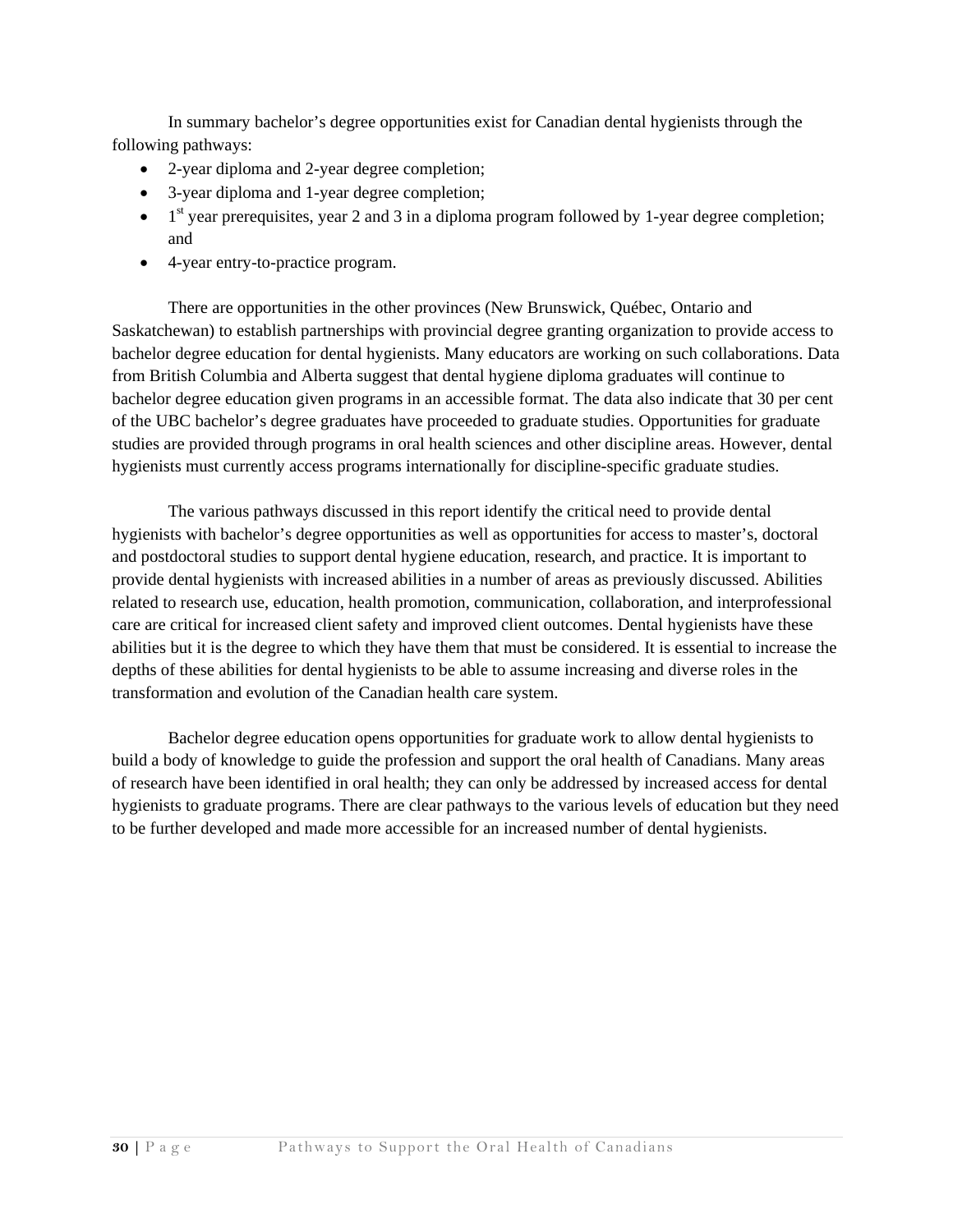# **VISION FOR DENTAL HYGIENE EDUCATION**

<span id="page-33-0"></span>The following vision reflects areas in which dental hygienists can assume an increased role in promoting the oral health of Canadians. Dental hygienists will:

- be integral members of interprofessional teams as they provide the clinical, health promotion, and educational insights associated with the promotion of oral health;
- provide screening assessments for underserved Canadians with regard to oral cancer and other diseases through salivary and swab tests, new adjunctive technology as well as biopsy techniques;
- provide the oral health perspective within surveillance and risk reduction programs;
- provide the oral health perspective to chronic disease management programs;
- act in the capacity of "oral health brokers" to assist underserved Canadians in understanding oral health care, and the diverse and most cost-effective opportunities they have for accessing oral and general health services;
- provide educational, health promotion, preventive and therapeutic oral health services in diverse settings to individual clients and groups that commonly do not have access to our current dental delivery model;
- assist in the management of pandemic events in coordination with other health professionals (Dental hygienists' ability with local anaesthesia makes them important should safe injections sites be required for the control of pandemic events.); and
- be members of research teams as equal partners based on their research credentials and experience.

To support this vision the following outcomes were adopted for the Dental Hygiene Education Agenda. The CDHA will work towards the establishment of:

- 5. Bachelors degree programs in dental hygiene for entry-to-practice that articulate with masters programs;
- 6. Master degree programs with a dental hygiene focus to advance dental hygiene knowledge, research and practice; and
- 7. Doctoral and post-doctoral degree programs with a dental hygiene focus to advance dental hygiene knowledge, research and practice.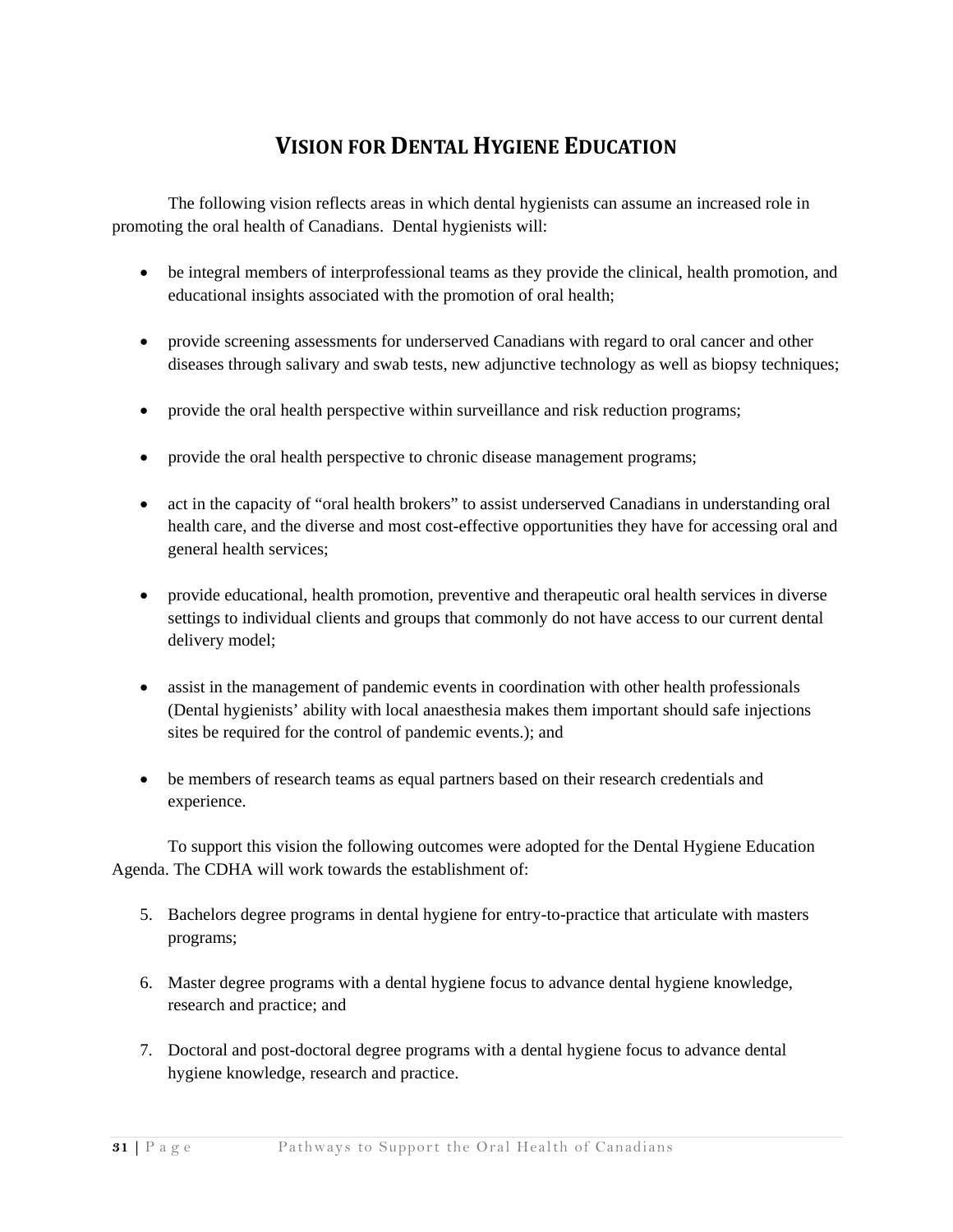<span id="page-34-0"></span>These educational outcomes reaffirm the previous CDHA education policies<sup>208,209</sup> and expand upon them. They align well with the values of the profession to promote the physical, mental and social wellbeing of Canadians. They are grounded in the analysis of the complex issues we face in oral health and the specific educational requirements needed to build the capacity of dental hygienists to assist in the transformation of oral care in the best interests of the Canadian public. Our increasing knowledge of the links between oral and general health create an urgency for change in our approach to oral health; such an urgency is echoed by the Canadian Public Health Association in their call to reduce health inequalities in Canada [\(http://www.cpha.ca/en/conferences/archives/conf2008/action.aspx\)](http://www.cpha.ca/en/conferences/archives/conf2008/action.aspx) The educational outcomes represent short-term and long term goals for the profession, and support the view that dental hygienists need access to higher education at all levels as do many other health professionals.

Initial action plans will be directed towards the creation of bachelor degree educational opportunities for dental hygienists in all Canadian jurisdictions. This is the critical element that will open further educational pathways. However, there is also a need to work concurrently on the development of master programs to provide additional pathways for the current bachelor degree graduates to further their education and to develop their research abilities within a discipline specific context.

# **CONCLUSION**

General health is not possible in the absence of oral health; it is important that we take steps to reconnect the body with the mouth. Canadians need additional pathways to access oral health services and the dental hygiene profession is ideally suited to provide new access points. Dental hygienists are oral health professionals with a commitment to solving the root causes of oral disease through multilevel and intersectoral initiatives focusing on early detection, prevention, education and health promotion.

There are new legislative pathways that support increased opportunities to provide oral health care in diverse practice contexts. Alberta currently provides the greatest opportunities for access to care and increased scope of care. However, further legislative changes could expand and build on these opportunities nationally. The combination of legislative changes and educational opportunities could be very powerful in helping to address the oral health needs of Canadians.

There are existing examples of innovative models within Canadian dental hygiene education that support the continuing competency of the profession. There are, of course, also other pathways to consider given the plurality inherent in the Canadian context. However, there is a need to create more numerous pathways for dental hygienists in their educational pursuits as these pathways will ultimately benefit the oral health of the Canadian public. Increased access to bachelor degree programs must be complemented by master, doctoral, and post-doctoral studies that allow dental hygienists to use and expand their growing body of knowledge.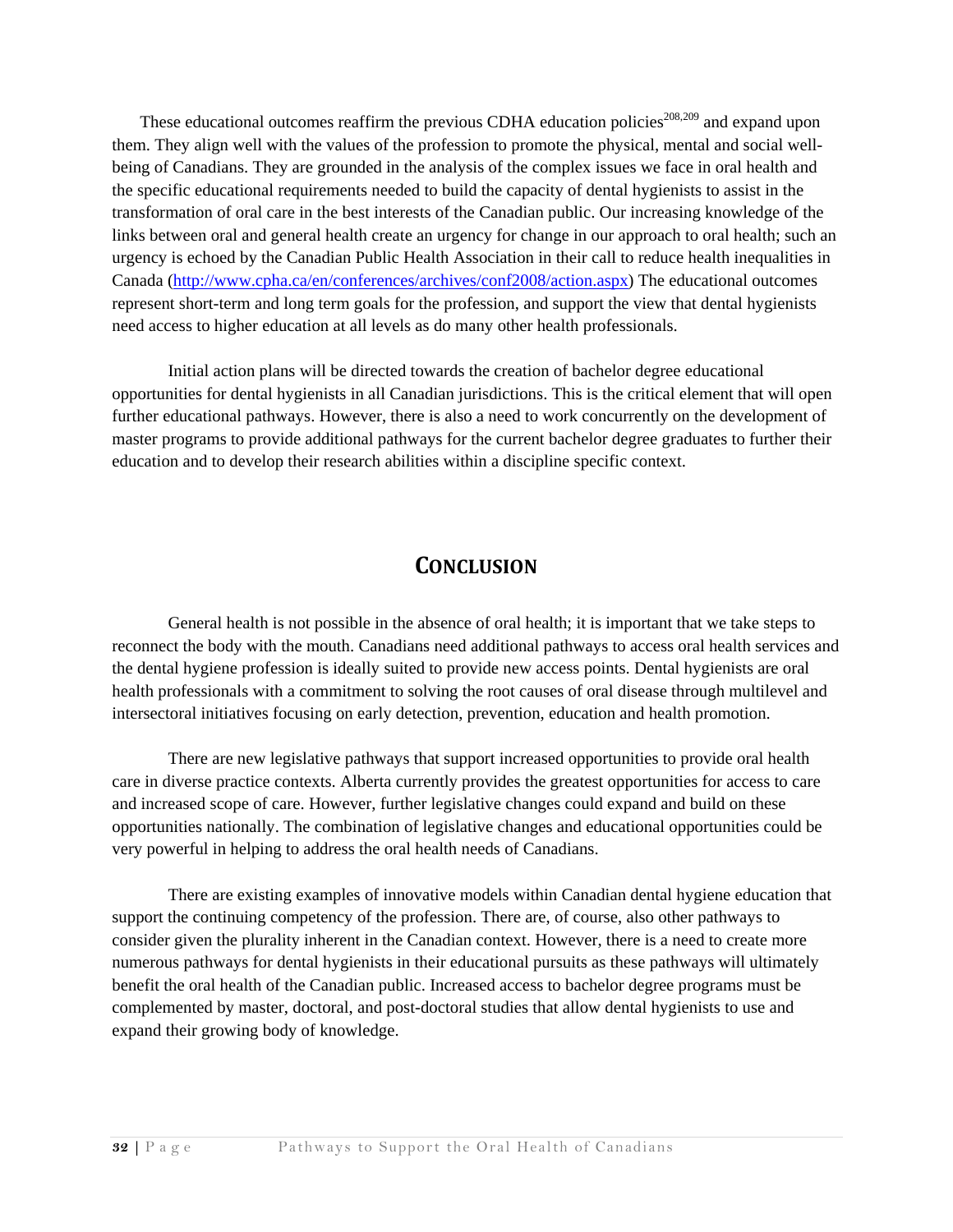Creating new pathways in oral health care and education will need to be a collaborative project. All dental hygiene organizations, employers and individual members of the profession have a shared responsibility to support the creation of these pathways that will ultimately help to support the oral health of Canadians and thus contribute to their well-being. Dental hygienists are well positioned to spearhead the movement to improve access to care and to reconnect the mouth with the body. Expanded educational opportunities will solidify this position and enable dental hygienists to work collaboratively with other health professions in making this a reality.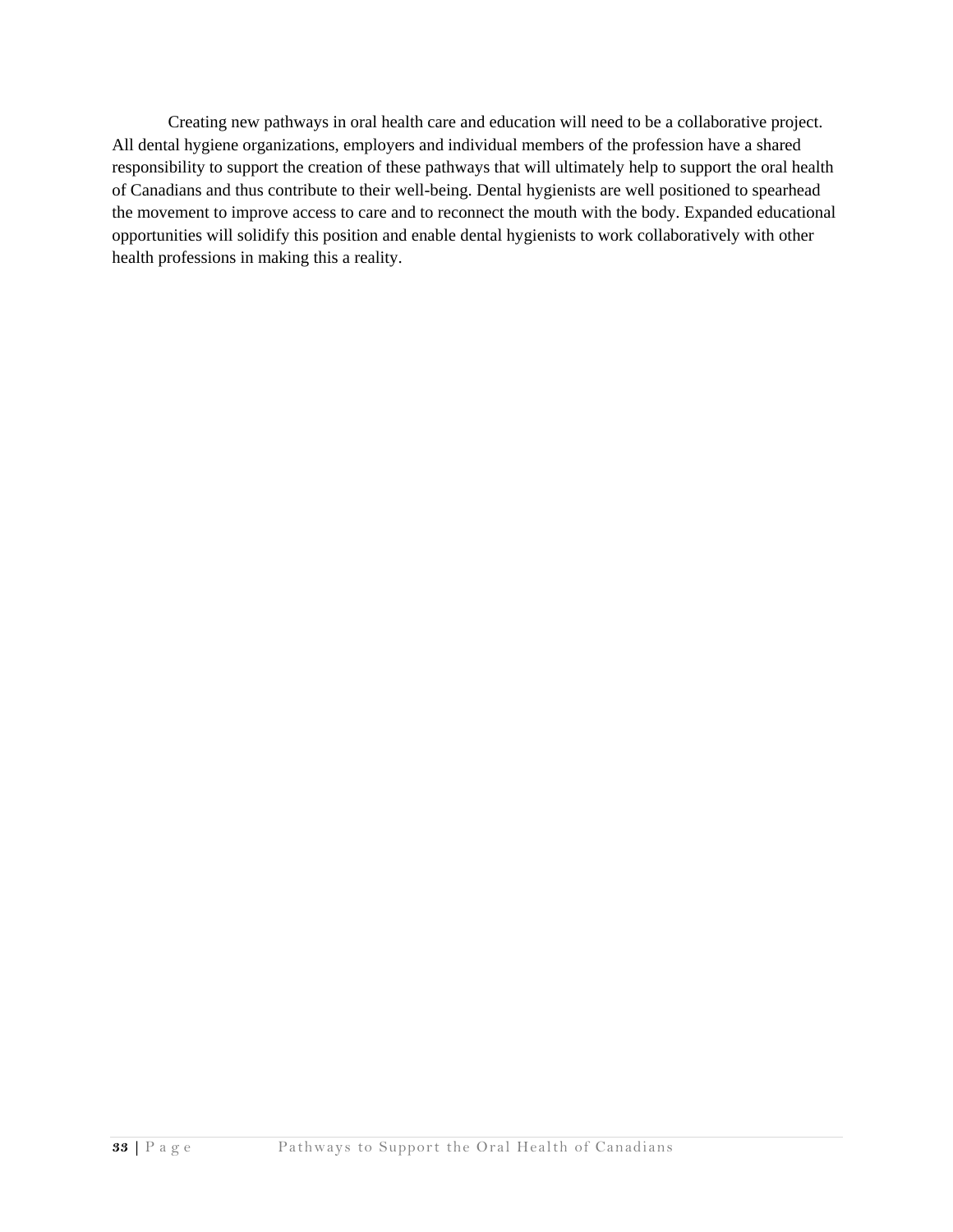## **REFERENCES**

- <span id="page-36-0"></span>1. Federal/Provincial/Territorial Joint Task Group on Public Health Human Resources. Building the public health workforce for the 21st century*.* Ottawa, 2006.
- 2. World Health Organization. A safer future: global public health security in the 21<sup>st</sup> century. Geneva, CH; WHO, 2007.
- 3. Public Health Agency of Canada (PHAC). Core competencies for public health in Canada: release 1.0. Ottawa: PHAC, 2007. Available at [www.phac-aspc.gc.ca/core\\_competencies a](www.phac-aspc.gc.ca/core_competencies)nd [www.aspc-phac.gc.ca/competences\\_essentielles.](www.aspc-phac.gc.ca/competences_essentielles)
- 4. World Health Organization. Preparing a health care workforce for the 21st century: the challenge of chronic conditions. Geneva, CH: Noncommunicable Disease and Mental Health Cluster, Chronic Disease and Health Promotion Department, 2005.
- 5. Health and Welfare Canada. The practice of dental hygiene in Canada: descriptions, guidelines and recommendations: report of the working group on the practice of dental hygiene in Canada*.* Ottawa, ON: Minister of Supply and Services Canada, 1988.
- 6. Canadian Dental Hygienists Association (CDHA). Dental hygiene definition and scope. Ottawa, ON: CDHA, 2002. Available at: [http://cdha.ca.](http://cdha.ca)
- 7. Dental Hygiene Educators Canada (DHEC), Canadian Dental Hygienists Association (CDHA), National Dental Hygiene Certification Board (NDHCB), Federation of Dental Hygiene Regulatory Authorities (FDHRA). National dental hygiene competencies for entry-to-practice. Ottawa, ON: 2008.
- 8. Sunell S. The impact of specialized accreditation on Canadian dental hygiene diploma programs. Master's thesis. Vancouver, BC: University of British Columbia,1996.
- 9. Federal, Provincial and Territorial Dental Directors. A Canadian oral health strategy. Ottawa, ON: Federal, Provincial and Territorial Dental Directors, 2005.
- 10. Petersen PE, Yamamoto T. Improving the oral health of older people: the approach of the WHO Global Oral Health Programme. *Community Dent Oral Epidemiol* 2005; 33: 81–92.
- 11. Khader YS, Dauod AS, El-Qaderi SS, Alkafajei A, Batayha WQ. Periodontal status of diabetics compared with nondiabetics: a meta-analysis. *J Diabetes Complications* 2006; 20: 59-68.
- 12. Taylor GW. Bidirectional interrelationships between diabetes and periodontal diseases: an epidemiological perspective. *Ann Periodontol* 2001; 6: 99-112.
- 13. Janket SJ, Wightman A, Baird AE, Van Dyke TE, Jones JA. Does periodontal treatment improve glycemic control in diabetic patients? A meta-analysis of intervention studies. *J Dent Res* 2005;84(12):1154-1159.
- 14. Desvarieux M, Demmer R, Rundek T, Boden-Albala B, Jacobs D Jr, Sacco R, Papapanou P. Periodontal microbiota and carotid intima-media thickness: the oral infections and vascular disease epidemiology study (INVEST). *Circulation* 2005; 111(5): 576-82.
- 15. Beck JD, Eke P, Heiss G, Madianos P, Couper D, Lin D, Moss K, Elter J, Offenbacher S. Periodontal disease and coronary heart disease: a reappraisal of the exposure. *Circulation* 2005; 112(1): 19-24.
- 16. Mustapha IZ, Debrey S, Oladubu M, Ugarte R. Markers of systemic bacterial exposure in periodontal disease and cardiovascular disease risk: a systematic review and meta-analysis. *J Periodontol* 2007; 78(12): 2289-302.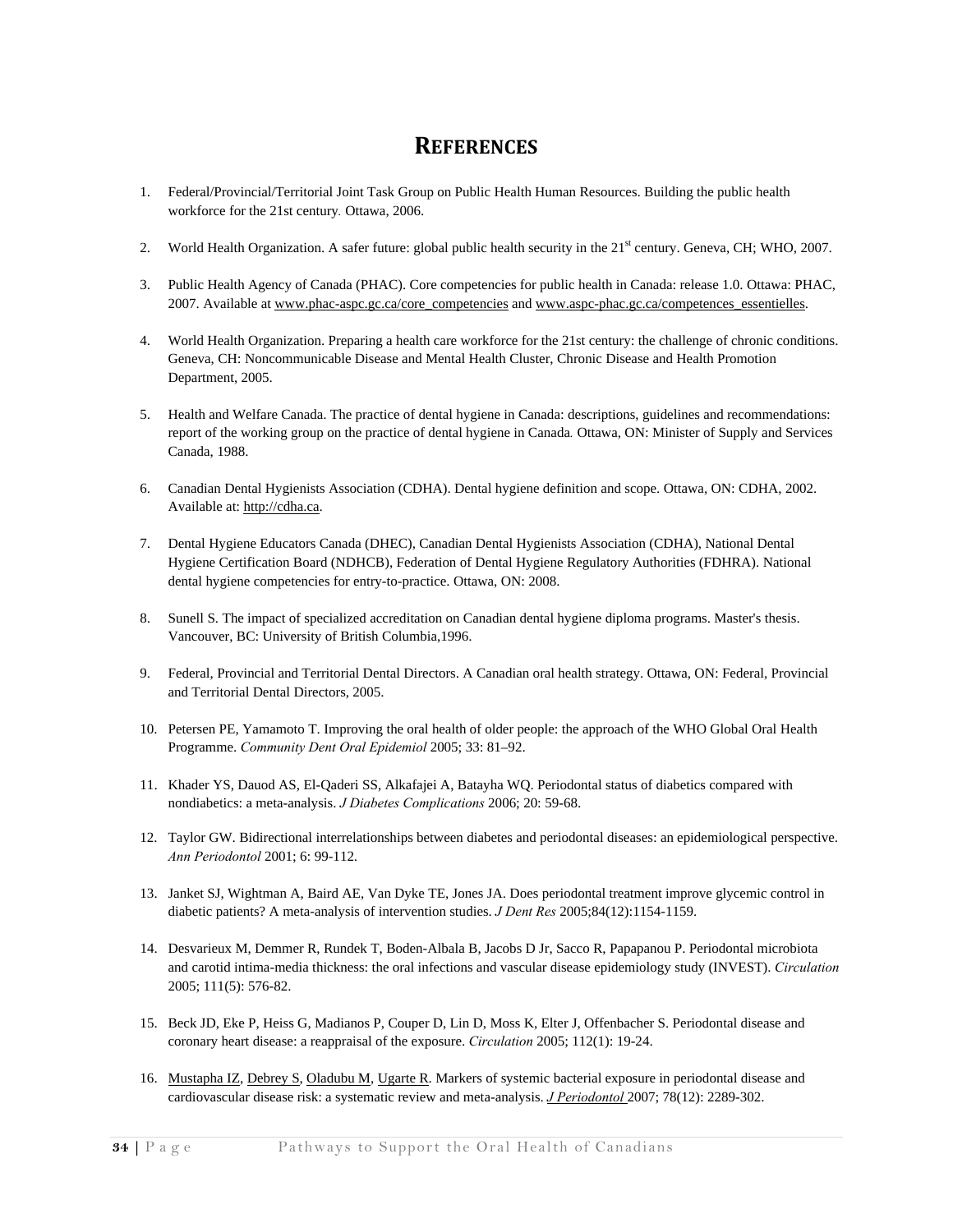- 17. Khader YS, Ta'ani Q. Periodontal disease and the risk of preterm birth and low birth weight: a meta-analysis. *J Periodontol* 2005; 76(2): 161-165.
- 18. Lopez NJ, Smith PC, Gutierrez J. Higher risk of preterm birth and low birth weight in women with periodontal disease. *J Dent Res* 2002; 81: 58–63
- 19. Jeffcoat MK, Hauth JC, Geurs NC, Reddy MS, Cliver Sp, Hodgkins PM, et al. Periodontal disease and preterm birth: results of a pilot intervention study. *J Periodontol* 2003; 74(8): 1212-1218.
- 20. MacEntee MI, Wyatt CCL, Beattie BL, Paterson B, Levy-Milne R, McCandless L, Kazanjian A. Provision of mouthcare in long-term care facilities: an educational trial. *Community Dent Oral Epidemiol* 2007; 35: 25–34.
- 21. Chalmers JM, Carter KD, Spencer AJ. Caries incidence and increments in Adelaide nursing home residents. *Spec Care Dentist* 2005*; 25*(2): 95-105.
- 22. Arpin, S, Brodeur JM, Corbeil P. Dental caries, problems perceived and use of services among institutionalized elderly in 3 regions of Québec, Canada. *J Can Dent Assoc* 2008; 74(9): 807a-807d.
- 23. Adachi M, Ishihara K, Abe S, Okuda K. Professional oral health care by dental hygienists reduced respiratory infections in elderly persons requiring nursing care. IJDH 2007; 5 (2): 69–74.
- 24. Limeback H. implications of oral infections on systemic diseases in the institutionalized elderly with a special focus on pneumonia. *Ann Peridontol* 1998; 3(1): 262-275.
- 25. U.S. Department of Health and Human Services. Oral health in America: a report of the Surgeon General. Rockville, MD: US Department of Health and Human Services, National Institute of Dental and Craniofacial Research, National Institutes of Health, 2000.
- 26. Mariño R, Schofield M, Wright C, Calache H, Minichiello V. [Self-reported and clinically determined oral health status](http://web.ebscohost.com/ehost/viewarticle?data=dGJyMPPp44rp2%2fdV0%2bnjisfk5Ie46bNOtaivUbKk63nn5Kx95uXxjL6nr0ewqq1Krqa2OLKws0%2b4p7U4zsOkjPDX7Ivf2fKB7eTnfLuns06xprFRsKizPurX7H%2b72%2bw%2b4ti7ebfepIzf3btZzJzfhruotku3rbBJtJzkh%2fDj34y73POE6urjkPIA&hid=115)  [predictors for quality of life in dentate older migrant adults.](http://web.ebscohost.com/ehost/viewarticle?data=dGJyMPPp44rp2%2fdV0%2bnjisfk5Ie46bNOtaivUbKk63nn5Kx95uXxjL6nr0ewqq1Krqa2OLKws0%2b4p7U4zsOkjPDX7Ivf2fKB7eTnfLuns06xprFRsKizPurX7H%2b72%2bw%2b4ti7ebfepIzf3btZzJzfhruotku3rbBJtJzkh%2fDj34y73POE6urjkPIA&hid=115) *Community Dent Oral Epidemiol* 2008; 36(1): 85-94.
- 27. Eriksen HM, Dimitrov V. The human mouth: oral functions in a social complexity perspective. *ACTA Odontol Scand* 2003; 61: 172-177.
- 28. Acs G, Lodolini G, Kaminsky S, Cisernos G. Effect of nursing caries on body weight in a pediatric population. *Pediatr Dent* 1992; 14(5):302–305.
- 29. Zini A, Sgan-Cohen HD. [The effect of oral health on quality of life in an underprivileged homebound and non](http://web.ebscohost.com/ehost/viewarticle?data=dGJyMPPp44rp2%2fdV0%2bnjisfk5Ie46bNOtaivUbKk63nn5Kx95uXxjL6nr0ewqq1Krqa2OLGws0m4prU4zsOkjPDX7Ivf2fKB7eTnfLuns06xprFRsKizPurX7H%2b72%2bw%2b4ti7ebfepIzf3btZzJzfhruotkiwqrZKrpzkh%2fDj34y73POE6urjkPIA&hid=2)[homebound elderly population in Jerusalem.](http://web.ebscohost.com/ehost/viewarticle?data=dGJyMPPp44rp2%2fdV0%2bnjisfk5Ie46bNOtaivUbKk63nn5Kx95uXxjL6nr0ewqq1Krqa2OLGws0m4prU4zsOkjPDX7Ivf2fKB7eTnfLuns06xprFRsKizPurX7H%2b72%2bw%2b4ti7ebfepIzf3btZzJzfhruotkiwqrZKrpzkh%2fDj34y73POE6urjkPIA&hid=2) *J Am Geriatr Soc* 2008; 56(1): 99-104.
- 30. Patel RR, Richards PS, Inglehart MR. Periodontal health, quality of life and smiling patterns an exploration. *J Periodontol* 2008; 79(2): 224-231.
- 31. Fakhruddin KS, Lawrence HP, Kenny DJ, Locker D. Impact of treated and untreated dental injuries on the quality of life of Ontario school children. *Dent Traumatol* 2008; 24: 309-313.
- 32. Moore R, Brødsgaard I, Rosenberg N. The contribution of embarrassment to phobic dental anxiety: a qualitative research study. *BMC Psychiatry* 2004; 4(10): 1-11.
- 33. Barbosa TS; Gaviao MBD. [Oral health-related quality of life in children: part II. Effects of clinical oral health status: a](http://web.ebscohost.com/ehost/viewarticle?data=dGJyMPPp44rp2%2fdV0%2bnjisfk5Ie46bNOtaivUbKk63nn5Kx95uXxjL6nr0ewqq1Krqa2OLKws0%2b4p7U4zsOkjPDX7Ivf2fKB7eTnfLuns06xprFRsKizPurX7H%2b72%2bw%2b4ti7e7bepIzf3btZzJzfhruorki3rrdLtqu3PuTl8IXf6rt%2b8%2bLqjOPu8gAA&hid=115)  [systematic review.](http://web.ebscohost.com/ehost/viewarticle?data=dGJyMPPp44rp2%2fdV0%2bnjisfk5Ie46bNOtaivUbKk63nn5Kx95uXxjL6nr0ewqq1Krqa2OLKws0%2b4p7U4zsOkjPDX7Ivf2fKB7eTnfLuns06xprFRsKizPurX7H%2b72%2bw%2b4ti7e7bepIzf3btZzJzfhruorki3rrdLtqu3PuTl8IXf6rt%2b8%2bLqjOPu8gAA&hid=115) *Int J Dent Hyg* 2008; 6(2):100-107.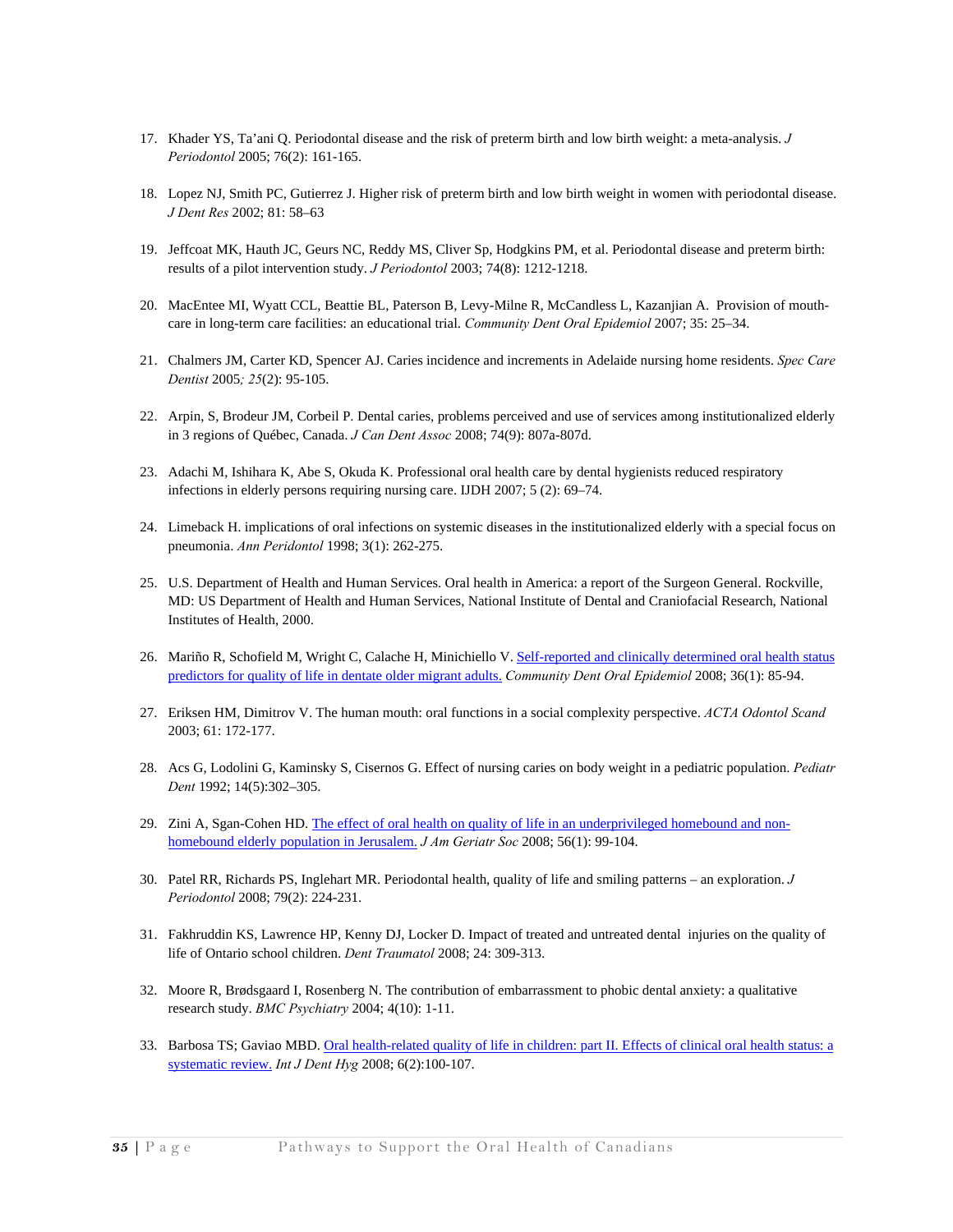- 34. Lawrence HP, Thomson WM, Broadbent JM, Poulton R. Oral health-related quality of life in a birth cohort of 32-year [olds.](http://web.ebscohost.com/ehost/viewarticle?data=dGJyMPPp44rp2%2fdV0%2bnjisfk5Ie46bNOtaivUbKk63nn5Kx95uXxjL6nr0ewqq1Krqa2OLOwrkq4qa44zsOkjPDX7Ivf2fKB7eTnfLuns06xprFRsKizPurX7H%2b72%2bw%2b4ti7e%2bvb4oWk6t9%2fu7fMPt%2fku0m2rLNIt6u1PuTl8IXf6rt%2b8%2bLqjOPu8gAA&hi) *Community Dent Oral Epidemiol* 2008; 36 (4): 305-316.
- 35. Low W, Tan S, Schwartz S. The effect of severe caries on the quality of life in young children. *Pediatr Dent* 1999; 21(6): 325–326.
- 36. Agou S, Locker D, Streiner DL, Thompson B. Impact of self-esteem on the oral-health-related quality of life of children with malocclusion. *Am J Orthod Dentofacial Orthop* 2008; 134 (4): 484-489.
- 37. Easton JA, Landgraf JM, Casamassimo PS, Wilson S, Ganzberg S. Evaluation of a generic quality of life instrument for [early childhood caries-related pain.](http://web.ebscohost.com/ehost/viewarticle?data=dGJyMPPp44rp2%2fdV0%2bnjisfk5Ie46bNOtaivUbKk63nn5Kx95uXxjL6nr0ewqq1Krqa2OLOws0q4qLM4zsOkjPDX7Ivf2fKB7eTnfLunsUyvr69QsKe1PurX7H%2b72%2bw%2b4ti7ebfepIzf3btZzJzfhrupskywq7JLtJzkh%2fDj34y73POE6urjkPIA&hid=117) *Community Dent Oral Epidemiol* 2008; 36(5): 434-440.
- 38. Slade GD, Spencer AJ, Locer D, Hunt RJ, Strauss RP, Beck JD. Variations in the social impact of oral conditions among older adults in South Australia, Ontario and North Carolina. *J Dent Res* 1996; 75(7): 1439-1450.
- 39. Klages U, Bruckner A, Zentner A. Dental aesthetics, self-awareness and oral health-related quality of life in young adults. *Eur J Orthod* 2004; 26(5): 507-514.
- 40. Wong, ATY, McMillan AS, McGrath C. Oral health-related quality of life and severe hypodontia. *J Oral Rehabil* 2006; 33: 869-871.
- 41. Baker SR, Pankhurst CL, Robinson PG. Utility of two oral health-related quality of-life measures in patients with xerostomia. *Community Dent Oral Epidemiol* 2006; 34: 351–362.
- 42. Health Disparities Task Group of the Federal/Provincial/Territorial Advisory Committee on Population Health and Health Security. Reducing health disparities—roles of the health sector: discussion paper. Ottawa, ON: Ministry of Health, 2005.
- 43. Lawrence HP, Leake JL. The US Surgeon General's report on oral health in America: a Canadian perspective. *J Can Dent Assoc* 2001; 67(10): 1-10.
- 44. Ministry of Health. Chief Public Health Officer's report on the state of public health in Canada. Ottawa, ON: Ministry of Health, 2008.
- 45. Petersen PE. The World Oral Health Report 2003: continuous improvement of oral health in the 21<sup>st</sup> century—the approach of the WHO Global Oral Health Program. *Community Dent Oral Epidemiol* 2003; 31(Supple 1): 3-24.
- 46. World Health Organization. Oral health: action plan for promotion and integrated disease prevention-Executive Board 120<sup>th</sup> Session. Geneva, CH; WHO, 2006.
- 47. Petersen, PE, Gourgeois D, Ogawa H, Estupinan-Day S, Ndiaye C. The global burden of oral disease and risks to oral health. Bulletin of World Health Organization September 2005.
- 48. Hobdell MH. Poverty, oral health and human development: contemporary issues affecting the provision of primary oral health care. *J Am Dent Assoc* 2007; 138: 1433-1436.
- 49. CSDH. Closing the gap in a generation: health equity through action on the social determinants of health: final report of the Commission on Social Determinants of Health. Geneva, CH; World Health Organization, 2008.
- 50. Binnie VI, McHugh S, Jenkins W, Borland W, Macpherson LM. A randomised controlled trial of a smoking cessation intervention delivered by dental hygienists: a feasibility study. *BMC Oral Health* 2007; 7(5): 1-9.
- 51. Dobrossy L. Epidemiology of head and neck cancer: Magnitude of the problem. *Cancer Metastasis Rev* 2005; 24: 9– 17.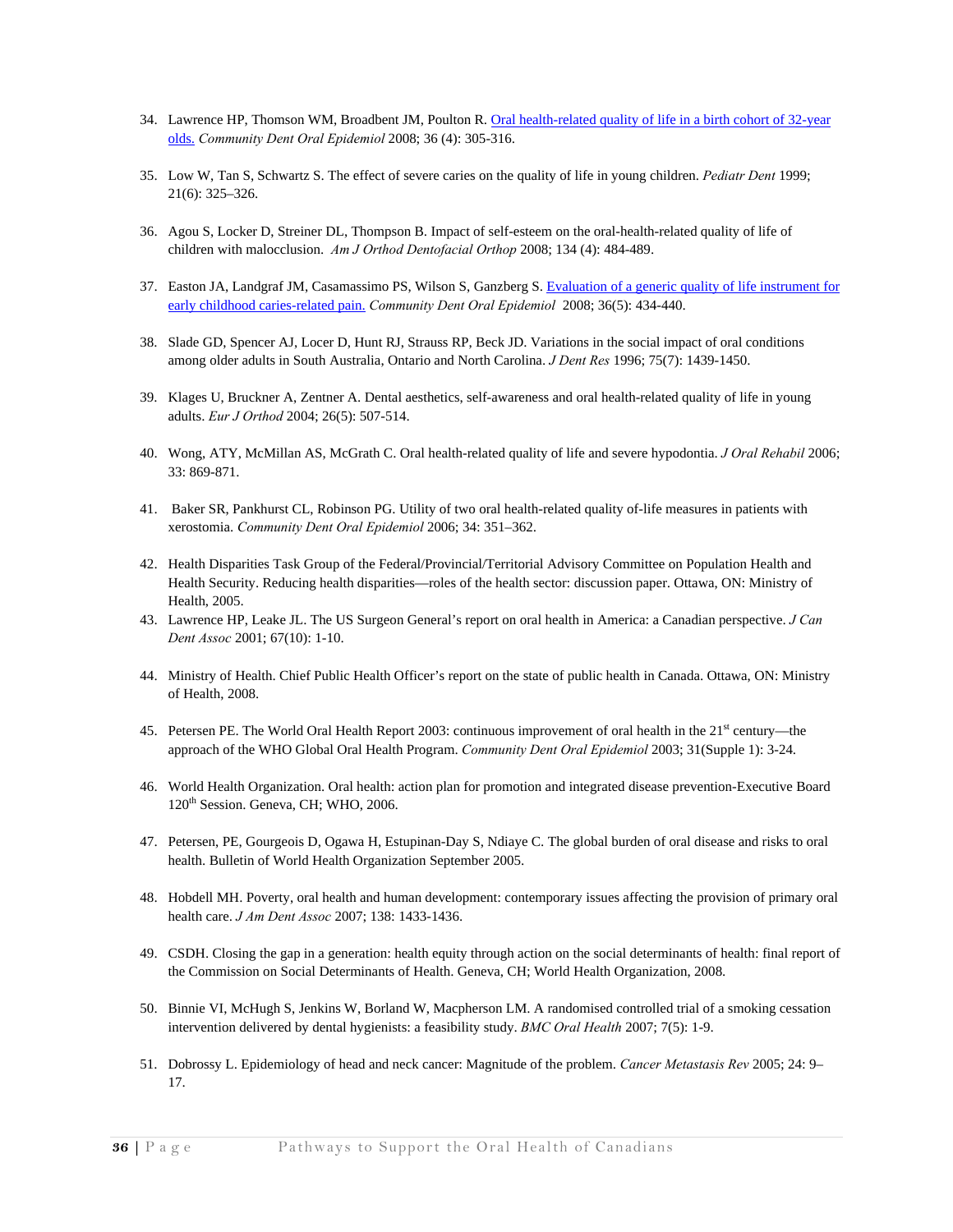- 52. Marshall TA, Eichenberger-Gilmore JM, Broffitt BA, Warren JJ, Levy SM. Dental caries and childhood obesity: roles of diet and socioeconomic status. *Community Dent Oral Epidemiol* 2007; 35 (6): 449–458.
- 53. Bailleul-Forestier I, Lopes K, Souames M, Azoguy-Levy S, Frelut ML, Boy-Lefevre ML. Caries experience in a severely obese adolescent population. *Int J Paediatr Dent* 2007; 17 (5): 358-63.
- 54. Mirolla M. The cost of chronic disease in Canada. The Chronic Disease Prevention Alliance of Canada, January 2004.
- 55. Canadian Cancer Society/National Cancer Institute of Canada. Canadian cancer statistics 2007 [serial online] 2007 Apr [cited 2008 Feb 2]; [116 screens]. Available at: URL:http://www.cancer.ca/vgn/images/portal/cit\_86751114/36/15/1816216925cw\_2007stats\_en.pdf.
- 56. Fakhruddin KS, Lawrence HP, Kenny DJ, Locker D. Impact of treated and untreated dental injuries on the quality of life of Ontario school children. *Dent Traumatol* 2008; 24(3): 309-13.
- 57. Pine CM, Adair PM, Nicoll AD, Burnside G, Petersen PE, Beighton D, et al. International comparisons of health inequalities in childhood dental caries. *Community Dent Health*. 2004 Mar: 21(1 Suppl):121-30.
- 58. Schroth RJ, Smith PJ, Whalen JC, Lekic C, Moffatt ME. Prevalence of caries among preschool-aged children in a northern Manitoba community. *J Can Dent Assoc* 2005; 71(1): 27a-27f.
- 59. Peressini S, Leake JL, Mayhall JT, Maar M, Trudeau R. Prevalence of early childhood caries among First Nations children, District of Manitoulin, Ontario. *Int J Paediatr Dent* 2004; 14(2):101-110.
- 60. Keon WJ, Pépin L. Population health policy: international perspectives  $-1<sup>st</sup>$  report of the Subcommittee on Population Health. Ottawa, ON: Standing Senate Committee on Social Affairs, Science and Technology, 2008.
- 61. Leake JL. Why do we need an oral health care policy in Canada? *J Can Dent Assoc* 2006: 72(4): 317-317j.
- 62. Leitch KK. Reaching for the top: a report by the advisory on healthy children & youth. Ottawa, ON: Minister of Health, 2007.
- 63. Ministry of Health and Ministry Responsible for Seniors. A report on the health of British Columbians: the health and well-being of British Columbia's children. Victoria, BC: Ministry, 1998.
- 64. Patra J, Popova S, Rehm J, Bondy S, Flint R, Giesbrecht N. Economic costs of chronic disease in Canada 1995-2003. Toronto, ON; Prepared for Ontario Chronic Disease Prevention Alliance and Ontario Public Health Association, 2007.
- 65. Ministry of Health. Health Canada's 2008-2009 report on plans and priorities. Ottawa, ON: Author, 2008.
- 66. Keon WJ, Pépin L. Population health policy: federal, provincial and territorial perspectives  $-3^{rd}$  report of the Subcommittee on Population Health. Ottawa, ON: Standing Senate Committee on Social Affairs, Science and Technology, 2008.
- 67. Canadian Institute for Health Information (CIHI). Exploring the 70/30 split: how Canada's health care system is financed. Ottawa, ON: CIHI, 2005.
- 68. Harris Interactive. International Health Perspectives*,* 2004, [online], last modified July 8, 2004, cited August 23, 2008, from [http://www.cmwf.org/usr\\_doc/IHP2004\\_topline\\_results.pdf](http://www.cmwf.org/usr_doc/IHP2004_topline_results.pdf)
- 69. Blendon RJ, Schoen C, DesRoches CM, Osborne R, Scoles KL, Zapert K. Inequities in health care: a five-country survey. *Health Affairs* 2002;21(3):182-91.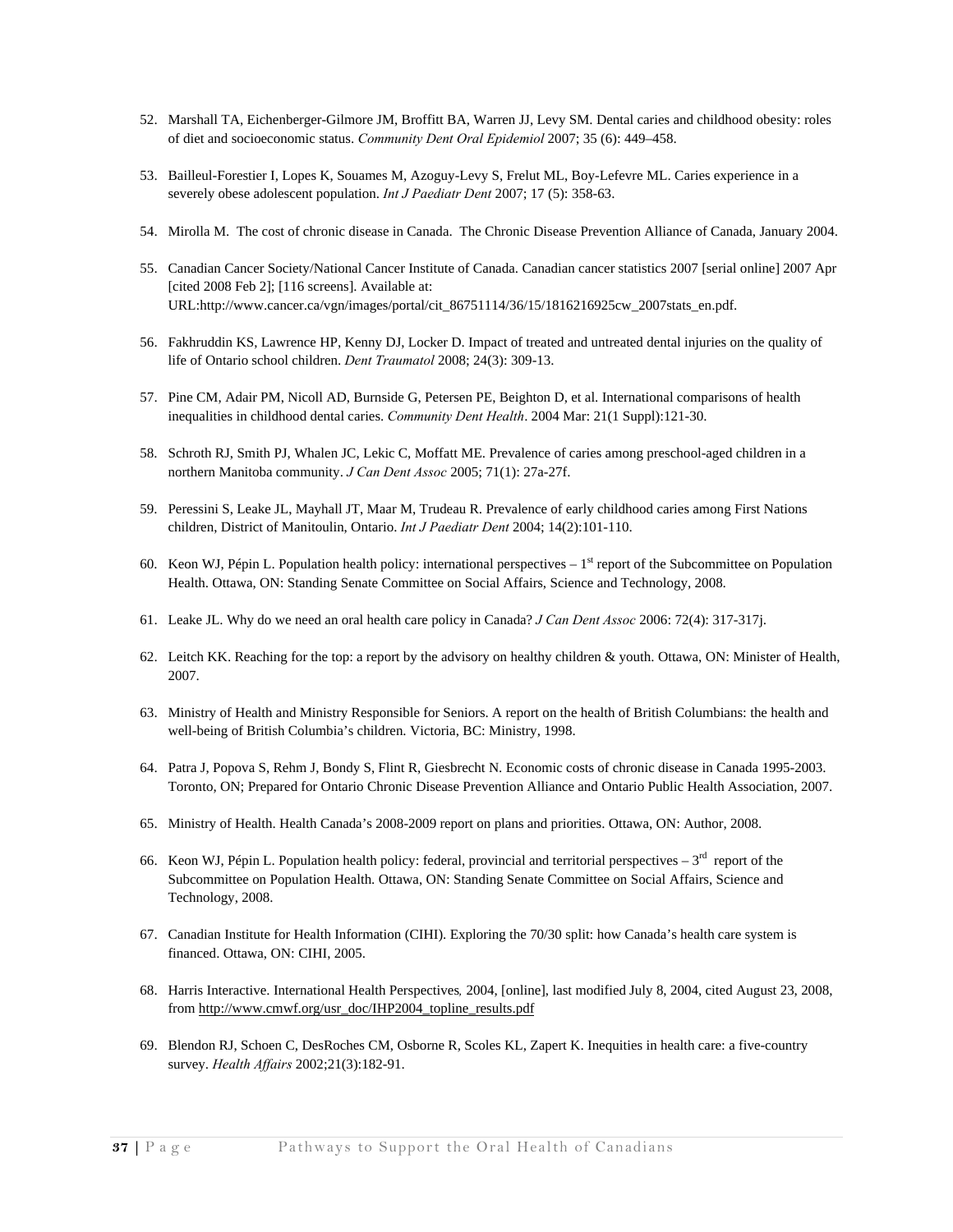- 70. Birch S, Anderson R. Financing and delivering oral health care: what can we learn from other countries? *J Can Dent Assoc* 2005: 71(4): 243-243d.
- 71. Leake JL, Birch S. Public policy and the market for dental services. *Community Dent Oral Epidemiol* 2008; 36(4):287- 295.
- 72. Sabbah W, Leake JL. Comparing characteristics of Canadians who visited dentists and physicians during 1993/94: a secondary analysis. *J Can Dent Assoc* 2000;66 (2 ):90-05.
- 73. Canadian Dental Hygienists Association (CDHA). Financing Canada's oral health system: brief submitted to the House of Commons Standing Committee on Finance. Ottawa ON: CDHA, 2002.
- 74. Melanson SL. Establishing a social clinic: addressing unmet dental needs. *Can J Dent Hygiene* 2008; 42(4):185-193.
- 75. Lewis C, Lynch H, Johnston B. Dental complaints in emergency departments: a national perspective. *Ann Emerg Med* 2003; 42 (1): 93-99.
- 76. Ladrillo TE, Hobdell MH, Caviness C. Increasing prevalence of emergency department visits for pediatric dental care, 1997-2001. *J Am Dent Assoc* 2006; 137(3): 379-385.
- 77. Scott R, Sheller B, Bryan W. Utilization of a hospital for treatment of pediatric dental emergencies. *Pediatr Dent* 2006; 28(1): 10-17.
- 78. Quiñonez C, Locker D. An omnibus survey on oral health and dental care. Presentation at CAPHD/ACSDP Scientific Conference, Halifax, Nova Scotia, May 31, 2008. Available at: http://www.caphd-acsdp.org/AGM-Overview.htm.
- 79. Cohen LA, Magder LS, Manski RJ, Mullins CD. Hospital admissions associated with nontraumatic dental emergencies in a Medicaid population. *Am J Emerg Med* 2003; 21 (7): 540-554.
- 80. Cohen L A, Manski RJ, Magder LS, Mullins CD. A Medicaid population's use of physicians' offices for dental problems. *Am J Public* 2003; 93(8): 1297-1301.
- 81. Waldrop RD, Binh H, Reed S. Increasing frequency of dental patients in the urban ED. *Am J Emerg Med* 2000; 18(6): 687-689.
- 82. Schroth RJ. A review of repeat general anesthesia for Pediatric dental surgery in Alberta, Canada. *Pediatr Dent* 2007; 29(6): 480-487.
- 83. Berkowitz RJ: Causes, treatment and prevention of early childhood caries: a microbiologic perspective. *J Can Dent Assoc* 2003; 69(5): 304-307.
- 84. Miles AR. Intravenous procedural sedation: an alternative to general anesthesia in the treatment of early childhood caries. *J Can Dent Assoc* 2003; 69(5): 298-302.
- 85. Kanellis MJ, Damiano PC, Momany ET. Medicaid costs associated with the hospitalization of young children for restorative dental treatment under general anesthesia. *J Public Health Dent* 2000;60(1):28-32.
- 86. Baldota KK, Leake JL. A macroeconomic review of dentistry in Canada in the 1990s. *J Can Dent Assoc* 2004; 70 (9):604-609.
- 87. Keon WJ, Pépin L. Population health policy: issues and options  $-4<sup>th</sup>$  report of the Subcommittee on Population Health. Ottawa, ON: Standing Senate Committee on Social Affairs, Science and Technology, 2008.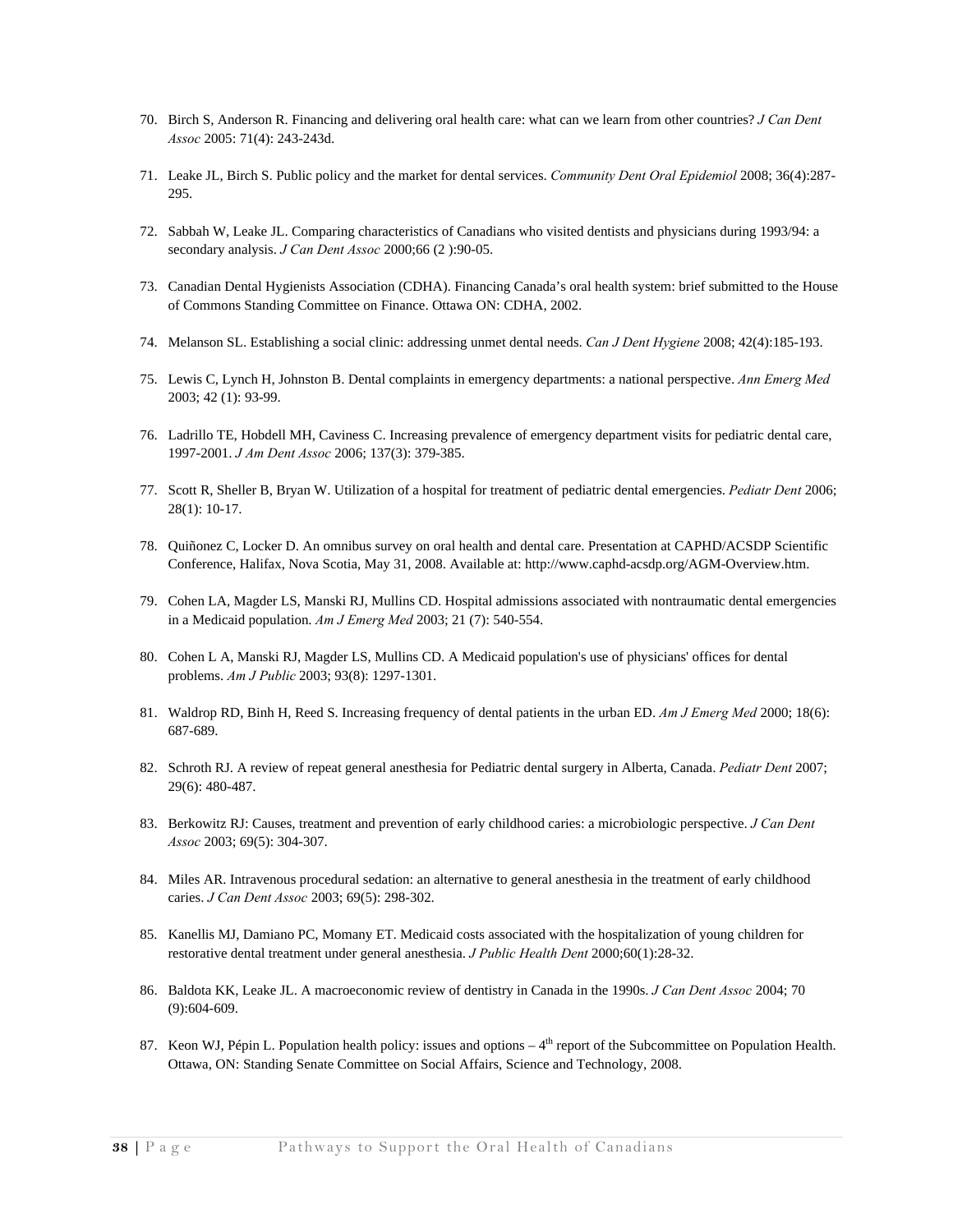- 88. Public Health Agency of Canada (PHAC), Canadian Public Health Association (CPHA). Moving ahead, together; launch of a national dialogue on public health and sustainable development in Canada- workshop summary report. Ottawa ON: PHAC, 2007.
- 89. Pierre N, Seibel H. The frontline health dialogues: report from Ottawa roundtable. Ottawa, ON: Canadian Policy Research Networks, 2007.
- 90. International Union for Health Promotion Education (IUHPE) & Canadian Consortium for Health Promotion (CCHP). Shaping the future of health promotion: priorities for action. *Health Promot Int* 2007; 23(1):98-102.
- 91. World Health Organization. Bangkok charter for health promotion in a globalized world. Geneva, CH; WHO, 2005
- 92. International Union for Health Promotion (IUHP), Society for Public Health Education (SOPHIE). Towards domains of core competency for building capacity in health promotion: the Galway consensus conference statement. June 2008. Available at[: http://www.sophe.org/.](http://www.sophe.org/)
- 93. Lowe GS. The role of healthcare work environments in shaping a safety culture. *Healthc Q 2008*; 11(2): 43-51.
- 94. Lavigne S, Forrest J. Do no harm are you? Is your dental hygiene practice evidence-based? Part 1. *Canadian Journal of Dental Hygiene* 2004; 38(5): 210-219.
- 95. Cobban SJ. Evidence-based practice and the professionalization of dental hygiene. *Int J Dent Hyg* 2004; 2: 152-160.
- *96.* Estabrooks C, Wallin L, Milner M. Measuring Knowledge Utilization in Health Care. *Int J Policy Analysis & Evaluation* 2003; 1(1): 23-36.
- 97. Ministry of Health. An ounce of prevention revisited: provincial health officer's annual report. Victoria, BC: Ministry of Health, 2006.
- 98. National Forum on Health. Creating a culture of evidence-based decision making in health. Ottawa, ON: Secretariat, National Forum on Health,1997.
- 99. Evidence-Based Medicine Working Group. Evidence-based medicine: a new approach to teaching the practice of medicine. *JAMA* 1992; 268(17): 2420–2425.
- 100. Goode CJ, Piedalue F. Evidence-based clinical practice. *J Nurs Admin* 1999; 29(6):15–21.
- 101. Estabrooks CA. Will evidence-based nursing practice make practice perfect? *Can J Nurs Res* 1998; 30(1):15–36.
- 102. Buetow S, Kenealy T. Evidence-based medicine: the need for a new definition. *J Eval Clin Prac* 2000; 6(2): 85–92.
- 103. Cobban SJ. Evidence-based practice and the professionalization of dental hygiene. *Int J Dent Hyg* 2004; (2):152-160.
- 104. Belkhodja O, Amara N, Landry R, Ouimet M. The extent and organizational determinants of research utilization in Canadian health services organizations. *Sci Commun* 2007; 28(3): 377-417
- 105. Hanney S. [Personal interaction with researchers or detached synthesis of the evidence: modelling the health policy](http://web.ebscohost.com/ehost/viewarticle?data=dGJyMPPp44rp2%2fdV0%2bnjisfk5Ie46bNOtaivUbKk63nn5Kx95uXxjL6rrUm1pbBIrq2eT7imr1KzqJ5oy5zyit%2fk8Xnh6ueH7N%2fiVa%2busEy0p7NKs6ekhN%2fk5VXj5KR84LPfiOac8nnls79mpNfsVa%2btt06yprRIpNztiuvX8lXk6%2bqE0tv2jAAA&hid=107)  [paradox.](http://web.ebscohost.com/ehost/viewarticle?data=dGJyMPPp44rp2%2fdV0%2bnjisfk5Ie46bNOtaivUbKk63nn5Kx95uXxjL6rrUm1pbBIrq2eT7imr1KzqJ5oy5zyit%2fk8Xnh6ueH7N%2fiVa%2busEy0p7NKs6ekhN%2fk5VXj5KR84LPfiOac8nnls79mpNfsVa%2btt06yprRIpNztiuvX8lXk6%2bqE0tv2jAAA&hid=107) *Evaluation & Research in Education* 2004; 18(1/2): 72-82.
- 106. Öhrn K, Olsson C, Wallin L. Research utilization among dental hygienists in Sweden a national survey. *Int J Dent Hyg* 2005; 3:104-111.
- 107. Veramah V. Utilization of research findings by graduate nurses and midwives. *J Adv Nurs* 2004; 47: 183–191.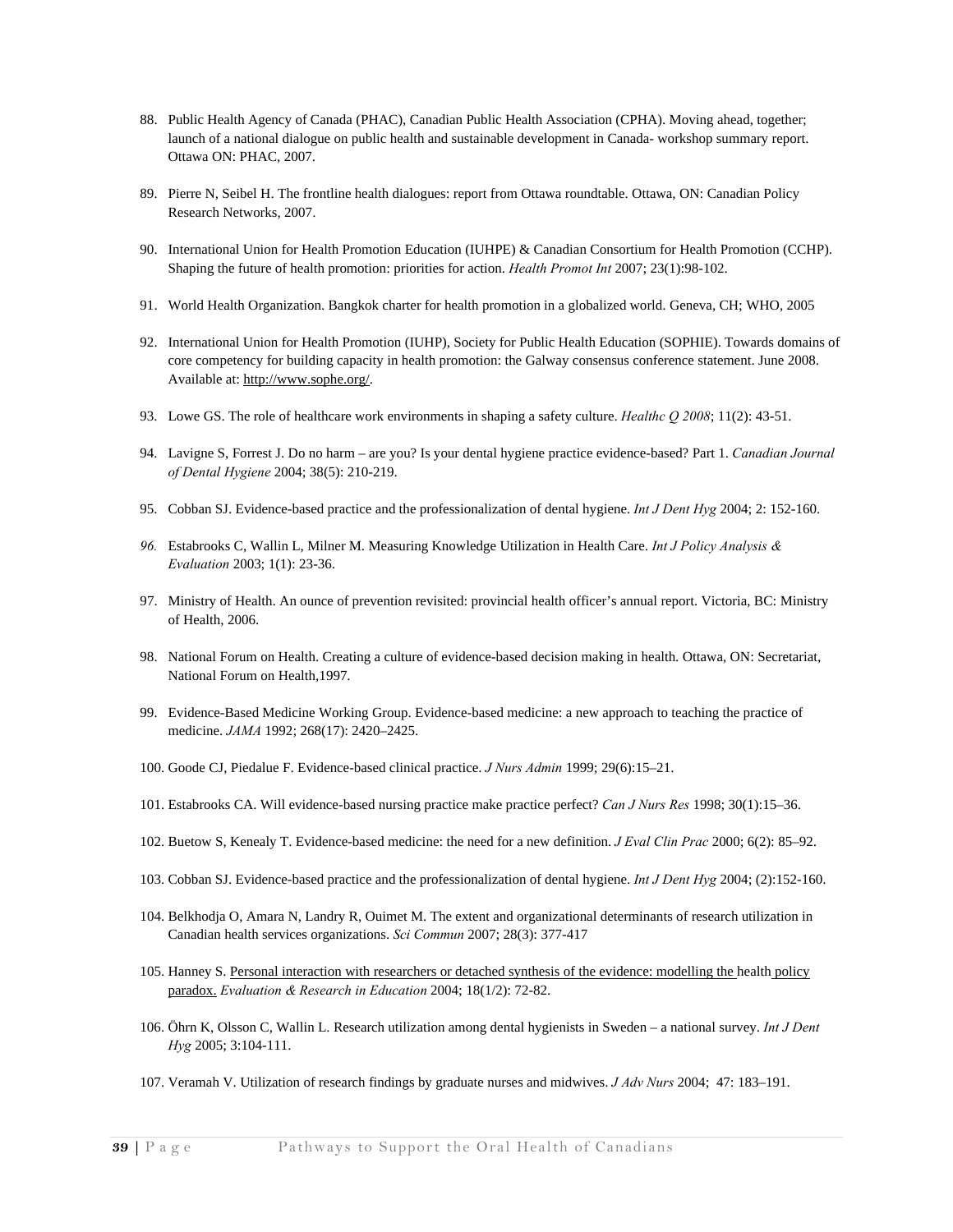- 108. Chichester S, Wilder R, Mann G. Incorporation of evidence-based principles in baccalaureate and non-baccalaureate degree dental hygiene programs. *J Dent Hyg* 2002; 76: 60–66.
- 109. Finley-Zarse SR, Overman PR, Mayberry WE, Corry AM. Information-seeking behaviors of U.S. practicing dental hygienists and full-time dental hygiene educators. *J Dent Hyg* 2002; 76(2):116-124.
- 110. Cukrowicz KC, White BA, Reitzel LR, Burns AB, Driscoll KA, Kemper TS, Joiner TE. Improved treatment outcome associated with the shift to empirically supported treatments in a graduate training clinic. *Prof Psychol Res Pr* 2005; 36(3):330-337.
- 111. Graham ID, Logan J, Harrison MB, Straus SE, Tetroe J, Caswell W. Robinson N. Lost in knowledge translation: time for a map? *J Contin Educ Health Prof* 2006; 26(1): 13-24.
- 112. Lang E, Wyer P, Haynes R. Knowledge translation: closing the evidence-to-practice gap. *Ann Emerg Med* 2003; 49(3): 355-363
- 113. Glasgow RE, Lichtenstein E, Marcus AC. Why don't we see more translation of health promotion research to practice? Rethinking the efficacy-to-effectiveness transition. *Am J Public Health* 2003; 93(8):1261-1267.
- 114. Landry R. Amara N, Pablos-Mendes A, Shademani R, Gold I. The knowledge-value chain: a conceptual framework for knowledge translation in health. Bulletin of the World Health Organization 2006; 84(8): 597-602.
- 115. Lavis J. [Research, public policymaking, and knowledge-translation processes: Canadian efforts to build bridges.](http://web.ebscohost.com/ehost/viewarticle?data=dGJyMPPp44rp2%2fdV0%2bnjisfk5Ie46bNOtaivUbKk63nn5Kx95uXxjL6rrVCtqK5Itpa2UrGpuEy1ls5lpOrweezp33vy3%2b2G59q7UK6vsFGyrq5OpOLfhuWz44ak2uBV36%2fmPvLX5VW%2fxKR57LOwSLCvs0y0p6R%2b7ejrefKz5I3q4vJ99uoA&hid=103) *J Contin Educ Health Prof* 2006; 26(1): 37-45.
- 116. Collins PA, Hayes MV. Twenty years since Ottawa and Epp: researchers' reflections on challenges, gains and future prospect for reducing health inequities in Canada. Health Promotion International 2007; 22(4): 337-345.
- 117. World Health Organization. The Ottawa Charter for health promotion: first international conference on health promotion. Geneva, CH: WHO, 1986.
- 118. Canadian Council on Learning (CCL). Health literacy in Canada: a healthy understanding. Ottawa, ON: CCL, 2008.
- 119. Rootman I, Ronson B. Literacy and health research in Canada: where have we been and where should we go? *Can J Public Health* 2005; 96(Suppl 2): 62-77.
- 120. Ponce NA, Hays RD, Cunningham WE. Linguistic disparities in health care access and health status among older adults. *J Gen Intern Med* 2006; 21:786-791.
- 121. Paasche-Orlow MK, Parker RM, Gazmararian JA, Nielsen-Gohlman LT, Rudd RR. The prevalence of limited health literacy. *J Gen Intern Med* 2005; 20: 175-184.
- 122. Sudore RL, Mehta K, Simonsick EM, Harris TB, Newman AB, Saterfield S, Rosano C, Rooks RN, Rubin SM, Ayonayon HN, Yaffe K. Limited literacy in older people and disparities in health and healthcare access. *J Am Geriatr Soc* 2006; 54(5): 770-776.
- 123. Canadian Council on Learning (CCL). Health literacy in Canada: initial results from the international adult literacy and skills survey 2007. Ottawa, ON: CCL, 2007.
- 124. Gregg J, Saha S. Communicative competence: a framework for understanding language barriers in health care. *J Gen Intern Med* 2007; 22(Suppl 2): 368-370.
- 125. Mancuso CA, Rincon M. Impact of health literacy on longitudinal asthma outcomes. *J Gen Intern Med* 2006; 21: 813- 817.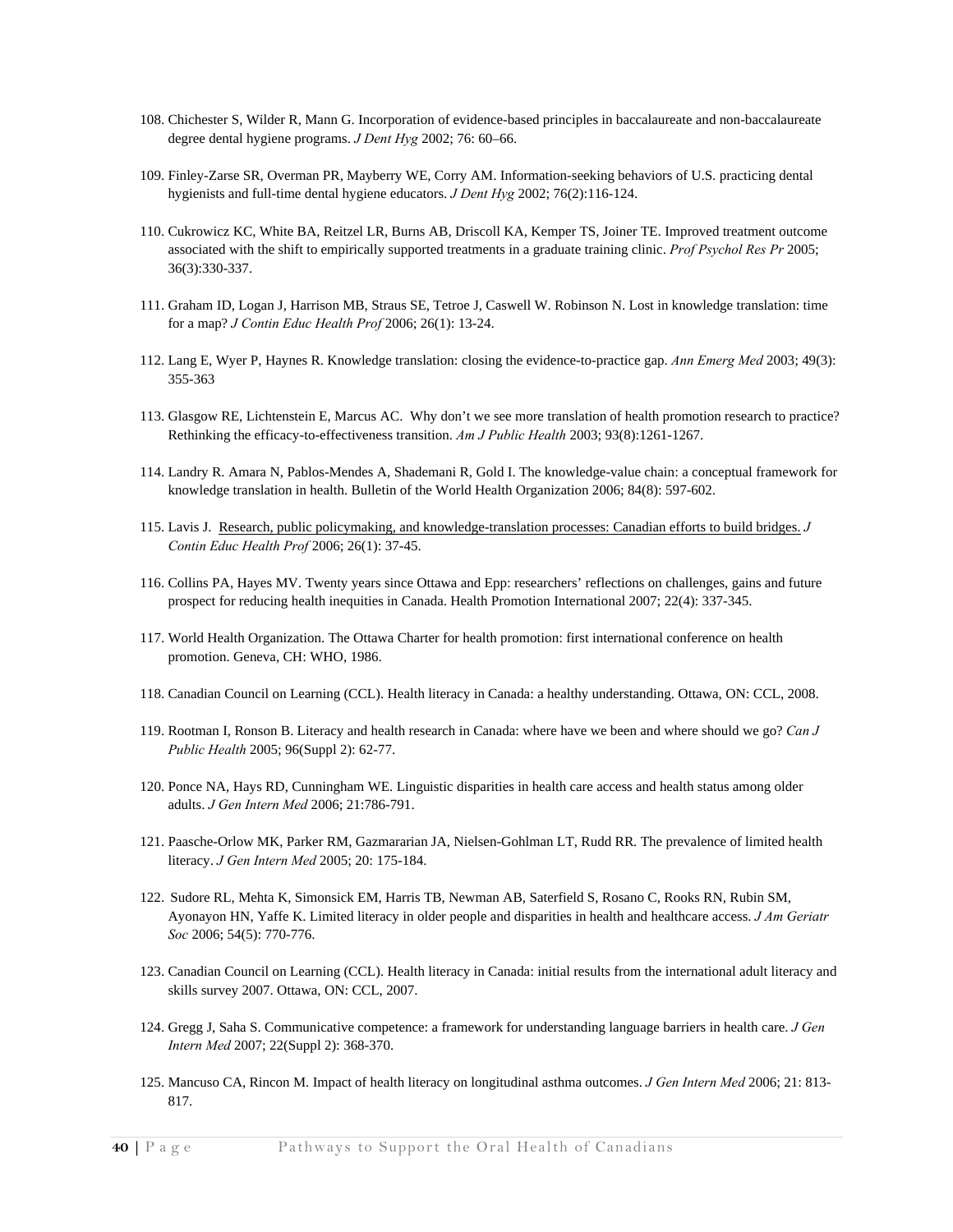- 126. Coyle MK, Duffy JR, Martin EM. [Teaching/learning health promoting behaviors through telehealth.](http://web.ebscohost.com/ehost/viewarticle?data=dGJyMPPp44rp2%2fdV0%2bnjisfk5Ie46bNOtaivUbKk63nn5Kx95uXxjL6nrkewrq1Krqa2OLWwsku4prQ4zsOkjPDX7Ivf2fKB7eTnfLuqtlGuq7ZLtaqkhN%2fk5VXj5KR84LPhUOac8nnls79mpNfsVbCmrlGzprdPr6qkfu3o63nys%2bSN6uLyffbq&hid=120) *Nurs Educ Perspect* 2007: 28(1): 18-23.
- 127. Norman CD, Skinner HA. eHealth literacy: essential skills for consumer health in a networked world. *J Med Internet Res* 2006; 8(2) e9.
- 128. Lloyd LLJ, Ammary NJ, Epstein LG, Jonson R, Rhee K. A transdisciplinary approach to improve health literacy and reduce disparities. *Health Promot Pract* 2006; 7(3): 331-335.
- 129. Bodenheimer T. Planned visits to help patients self-manage chronic conditions. *Am Fam Physician* 2005; 72(8): 1454- 1456.
- 130. Bodenheimer T. Patient self-management of chronic disease in primary care. JAMA 2002; 288(19): 2469-2474.
- 131. Oandasan I, Baker GR, Barker K, Bosco C, D'Amour D, Jones L, Kimpton S, Lemiux-Charles L, Nasmith L, San Martin Rodriges L, Tepper J, Way D. Teamwork in healthcare: promoting effective teamwork in healthcare in Canada. Ottawa, ON: Canadian Health Services Research Foundation, 2006.
- 132. Romanow RJ. Building on values: the future of health care in Canada. Ottawa, ON: Commission on the Future of Health Care in Canada. Available at: [http://www.cbc.ca/healthcare/final\\_report.pdf,](http://www.cbc.ca/healthcare/final_report.pdf) 2002.
- 133. Thornhill J. Dault M, Clements D. Ready, set … collaborate? The evidence says "go," so what's slowing adoption of inter-professional collaboration in primary healthcare? *Healthc Q* 2008; 11(2): 14-16.
- 134. Clements D, Helmer J. Teamwork in healthcare: pulling it all together. *Healthc Q* 2006; 9(4): 16-17.
- 135. Clements D, Dault M, Priest A. Effective teamwork in healthcare. *Healthc Pap* 2007; 7(Special issue): 26-34.
- 136. Kipp J, Pimlott JF, Satzinger F. Universities preparing health professionals for the 21at century: can something new come out of the traditional establishment? *J Interprof Care* 2007; 21(6): 633-644.
- *137.* Gilkey MB. Applying health education theory to patient safety programs: three case studies. *Health Promot Pract* 2008; 9(2): 123-129.
- 138. Stevenson L, McRae C, Mughal W. [Moving to a culture of safety in community home health care.](http://web.ebscohost.com/ehost/viewarticle?data=dGJyMPPp44rp2%2fdV0%2bnjisfk5Ie46bNOtaivUbKk63nn5Kx95uXxjL6nrkewrq1Krqa2OK%2bouE2usLNInrfLPvLo34bx1%2bGM5%2bXsgeKzq0m2qrBQtaayUa%2bc6nns3bt97JziervZtoCk6t9%2fu7fMPt%2fku0quprdQtaezUbGc5Ifw49%2bMu9zzhOrq45Dy&hid=115) *J Health Serv Res Policy* 2008; 13(1): 20-24.
- 139. Connor M, Ponte PR, Conway J. Multidisciplinary approaches to reducing error and risk in a patient care setting. *Crit Care Nurs Clin North Am* 2002; 14(4): 359-367.
- 140. Lau DT, Scandrett KG, Jarzebowski M, Holman K, Emanuel L [Health-related safety: a framework to address barriers](http://web.ebscohost.com/ehost/viewarticle?data=dGJyMPPp44rp2%2fdV0%2bnjisfk5Ie46bNOtaivUbKk63nn5Kx95uXxjL6nrkewrq1Krqa2OK%2bouE2usLNInrfLPvLo34bx1%2bGM5%2bXsgeKzq0m2qrBQtaayUa%2bc6nns3bt97JziervZ633i46SM3927Wcyc34a7p7ZJt6i0S7Sc5Ifw49%2bMu9zzhOrq45Dy&hid=115)  [to aging in place.](http://web.ebscohost.com/ehost/viewarticle?data=dGJyMPPp44rp2%2fdV0%2bnjisfk5Ie46bNOtaivUbKk63nn5Kx95uXxjL6nrkewrq1Krqa2OK%2bouE2usLNInrfLPvLo34bx1%2bGM5%2bXsgeKzq0m2qrBQtaayUa%2bc6nns3bt97JziervZ633i46SM3927Wcyc34a7p7ZJt6i0S7Sc5Ifw49%2bMu9zzhOrq45Dy&hid=115) Gerontologist 2007; 47(6): 830-837.
- 141. Ponte PR, Connor M, DeMarco R, Price J. Linking patient and family-centered care and patient safety: the next leap. *Nurs Econ* 2004; 22(4): 211-215.
- 142. Kilbridge PM, Classen DC. The informatics opportunities at the intersection fo patient sfety and clinical informatics. *J Am Med Inform Assoc* 2008; 15(4): 397-407.
- 143. Ramadas K, Arrossi S, Thara S, G. Thomas G, Jissa V, Fayette JM, Mathew B, Sankaranarayanan R. Which sociodemographic factors are associated with participation in oral cancer screening in the developing world? Results from a population-based screening project in India. *Cancer Detect Prev* 2008; 32:109-115.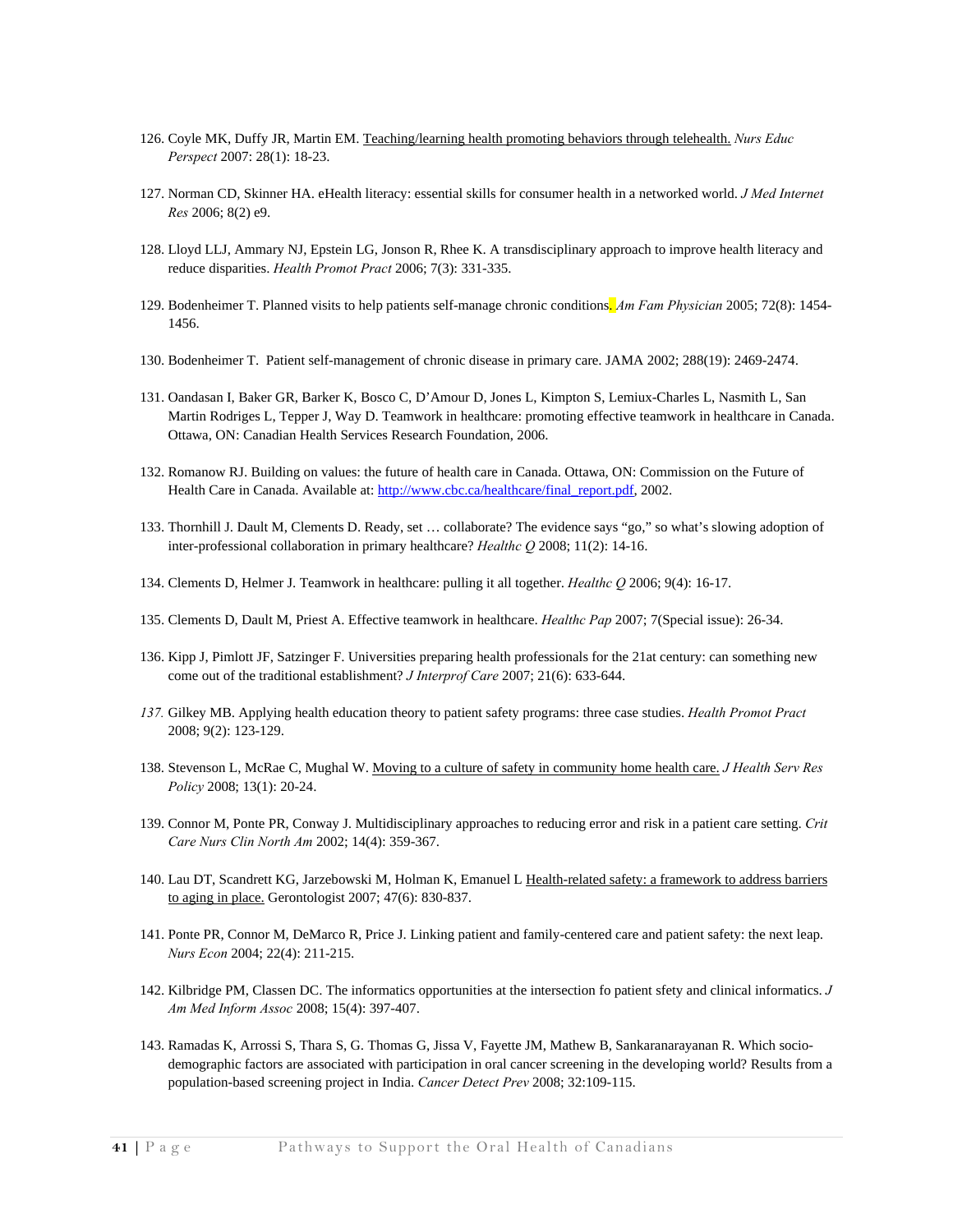- 144. Feng X, Bobay K, Weiss M. [Patient safety culture in nursing: a dimensional concept analysis.](http://web.ebscohost.com/ehost/viewarticle?data=dGJyMPPp44rp2%2fdV0%2bnjisfk5Ie46bNOtaivUbKk63nn5Kx95uXxjL6nrkewra1Krqa2OLewsky4qrY4zsOkjPDX7Ivf2fKB7eTnfLuorkizr7JLsa%2bzPurX7H%2b72%2bw%2b4ti7ebfepIzf3btZzJzfhrupsUivrbNLrpzkh%2fDj34y73POE6urjkPIA&hid=16) *Cancer Detect Prev* 2008; 63(3): 310-319.
- 145. Aiken LH, Clarke SP, Cheung RB, Sloane DM, Silber JH. [Educational levels of hospital nurses and surgical patient](http://web.ebscohost.com/ehost/viewarticle?data=dGJyMPPp44rp2%2fdV0%2bnjisfk5Ie46bNOtaivUbKk63nn5Kx95uXxjL6nrkewrq1Krqa2OLWwsE64qq84zsOkjPDX7Ivf2fKB7eTnfLuqtlGuq7ZLtaqkhN%2fk5VXj5KR84LPhhePa6z7y1%2bVVv8Skeeyzr0yzprRJsKekfu3o63nys%2bSN6uLyffbq&hid=16)  [mortality.](http://web.ebscohost.com/ehost/viewarticle?data=dGJyMPPp44rp2%2fdV0%2bnjisfk5Ie46bNOtaivUbKk63nn5Kx95uXxjL6nrkewrq1Krqa2OLWwsE64qq84zsOkjPDX7Ivf2fKB7eTnfLuqtlGuq7ZLtaqkhN%2fk5VXj5KR84LPhhePa6z7y1%2bVVv8Skeeyzr0yzprRJsKekfu3o63nys%2bSN6uLyffbq&hid=16) *JAMA* 2003; 290(12): 1617-1623.
- 146. Jeong SY, Higgins I, McMillan M. [Advance care planning \(ACP\): the nurse as 'broker' in residential aged care](http://web.ebscohost.com/ehost/viewarticle?data=dGJyMPPp44rp2%2fdV0%2bnjisfk5Ie46bNOtaivUbKk63nn5Kx95uXxjL6nrkewr61Krqa2OLCwrlC4qrM4zsOkjPDX7Ivf2fKB7eTnfLujtE21qa5Os6%2bzPurX7H%2b72%2bw%2b4ti7e%2bvb4oWk6t9%2fu7fMPt%2fku0m2prJJt6y3PuTl8IXf6rt%2b8%2bLqjOPu8gAA&hid=5)  [facilities.](http://web.ebscohost.com/ehost/viewarticle?data=dGJyMPPp44rp2%2fdV0%2bnjisfk5Ie46bNOtaivUbKk63nn5Kx95uXxjL6nrkewr61Krqa2OLCwrlC4qrM4zsOkjPDX7Ivf2fKB7eTnfLujtE21qa5Os6%2bzPurX7H%2b72%2bw%2b4ti7e%2bvb4oWk6t9%2fu7fMPt%2fku0m2prJJt6y3PuTl8IXf6rt%2b8%2bLqjOPu8gAA&) *Contemp Nurse* 2007; 26(2): 184-95.
- 147. Kinnaird L. [Health care providers as cultural brokers: paying attention to the first interaction.](http://web.ebscohost.com/ehost/viewarticle?data=dGJyMPPp44rp2%2fdV0%2bnjisfk5Ie46bNOtaivUbKk63nn5Kx95uXxjL6nrkewr61Krqa2OK%2bouE2xsK9JnsbLPvLo34bx1%2bGM5%2bXsgeKzq06zrbFItKu3TaTi34bls%2bOGpNrgVd%2bv5j7y1%2bVVv8SkeeyzsE2uprFRsaqkfu3o63nys%2bSN6uLyffbq&hid=107) *Creat Nurs* 2007; 13(1): 11-12.
- 148. Organization for Economic Co-operation and Development (OEDC). Enhancing beneficial competition in the health professions. Paris: OECD Directorate for Financial and Enterprise Affairs, 2005.
- 149. Manga P. The political economy of dental hygiene in Canada. Ottawa, ON: Canadian Dental Hygienists Association, 2002
- 150. McCall W. Postsecondary education: accessibility and affordability review. Regina, Sask: Ministry of Advanced Education and Employment, 2007.
- 151. Voakes V, Chan J. A higher education act in Ontario: enshrining access, affordability, accountability and quality in postsecondary education. Toronto, ON: Ontario Undergraduate Student Alliance, 2005.
- 152. Alberta Advanced Education. A learning Alberta: final report of the steering committee. Edmonton, AB: Alberta Advanced Education, 2006.
- 153. Carlisle C, Cooper H, Watkins C. "Do none of you talk to each other?" the challenges facing the implementation of interprofessional education. *Med Tech* 2002; 26(6): 545-552.
- 154. Barr H. Competent to collaborate: towards a competency-based model for interprofessional education. *J Interprof Care* 1998: 12(2): 181-186.
- 155. Verma S, Paterson M, Medves J. Core competencies for health care professionals: what medicine, nursing, occupational therapy and physiotherapy share*. J Allied Health* 2006 Fall; 35(2): 109-15.
- 156. Zwarenstein M, Reeves S, Barr H. Interprofessional education: effects on professional practice and health care outcomes. Cochran Database of Systematic Reviews, 2005.
- 157. Health Canada. Interprofessional education on patient centered collaborative practice (IECPCP). [homepage on the Internet] Ottawa, On: Health Canada [cited 2007 April 10]. Available at: [http://www.hc-sc.gc.ca/hcs-sss/hhr](http://www.hc-sc.gc.ca/hcs-sss/hhr-rhs/strateg/interprof/index_e.html)[rhs/strateg/interprof/index\\_e.html](http://www.hc-sc.gc.ca/hcs-sss/hhr-rhs/strateg/interprof/index_e.html)
- 158. Canadian Association of Public Health Dentistry (CAPHD). Discipline competencies for dental public health. Edmonton, AB: CAPHD, 2008, Available at: [http://www.caphd-acsdp.org/.](http://www.caphd-acsdp.org/)
- 159. Nogales CG, Ferrari PH, Kantorovich EO, Lage-Marques JL. Ozone therapy in medicine and dentistry. *J Contemp Dent Pract* 2008; 9 (4): 75-84.
- 160. Fagrell TG, Dietz W, Lingström P, Steiniger F, Norén JG. Effect of ozone treatment on different cariogenic microorganisms in vitro. *Swed Dent J* 2008; 32 (3): 139-147.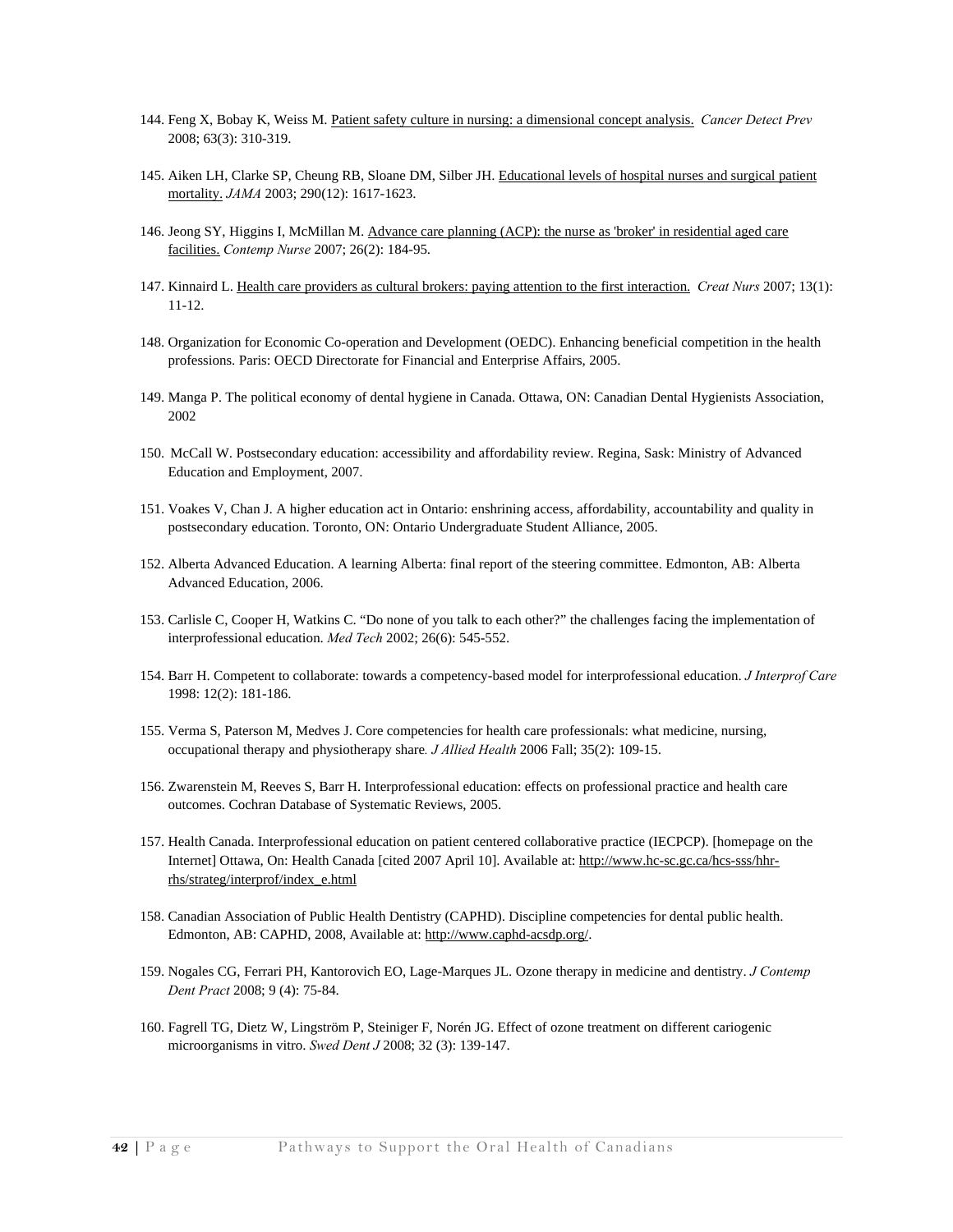- 161. Brazzelli M, McKenzie L, Fielding S, Fraser C, Clarkson J, Kilonzo M, Waugh N. [Systematic review of the](http://web.ebscohost.com/ehost/viewarticle?data=dGJyMPPp44rp2%2fdV0%2bnjisfk5Ie46bNOtaivUbKk63nn5Kx95uXxjL6nr0ewrK1Krqa2OK%2bwrk%2b4qq44v8OkjPDX7Ivf2fKB7eTnfLujtFCvr7NJs6q0PurX7H%2b72%2bw%2b4ti7e%2bvb4oWk6t9%2fu7fMPt%2fku0m0ra5Prq2xPuTl8IXf6rt%2b8%2bLqjOPu8gAA&hid=17)  [effectiveness and cost-effectiveness of HealOzone for the treatment of occlusal pit/fissure caries and root caries.](http://web.ebscohost.com/ehost/viewarticle?data=dGJyMPPp44rp2%2fdV0%2bnjisfk5Ie46bNOtaivUbKk63nn5Kx95uXxjL6nr0ewrK1Krqa2OK%2bwrk%2b4qq44v8OkjPDX7Ivf2fKB7eTnfLujtFCvr7NJs6q0PurX7H%2b72%2bw%2b4ti7e%2bvb4oWk6t9%2fu7fMPt%2fku0m0ra5Prq2xPuTl8IXf6rt%2b8%2bLqjOPu8gAA&hid=17) *Health Technol Assess* 2006; 10 (16): iii-iii-iv,ix.
- 162. Karlsson MR, Diogo Löfgren CI, Jansson HM. The effect of laser therapy as an adjunct to non-surgical periodontal treatment in subjects with chronic periodontitis: a systematic review. *J Periodontol* 2008; 79 (11): 2021-2028.
- 163. Lopes BM, Marcantonio RA, Thompson GM, Neves LH, Theodoro LH. [Short-term clinical and immunologic effects of](http://web.ebscohost.com/ehost/viewarticle?data=dGJyMPPp44rp2%2fdV0%2bnjisfk5Ie46bNOtaivUbKk63nn5Kx95uXxjL6nr0ewrK1Krqa2OLCwsVG4prY4zsOkjPDX7Ivf2fKB7eTnfLunsEmyrbNMtamkhN%2fk5VXj5KR84LPhhePa6z7y1%2bVVv8Skeeyzr1Czr7VNt62kfu3o63nys%2bSN6uLyffbq&hid=113)  [scaling and root planing with Er:YAG laser in chronic periodontitis.](http://web.ebscohost.com/ehost/viewarticle?data=dGJyMPPp44rp2%2fdV0%2bnjisfk5Ie46bNOtaivUbKk63nn5Kx95uXxjL6nr0ewrK1Krqa2OLCwsVG4prY4zsOkjPDX7Ivf2fKB7eTnfLunsEmyrbNMtamkhN%2fk5VXj5KR84LPhhePa6z7y1%2bVVv8Skeeyzr1Czr7VNt62kfu3o63nys%2bSN6uLyffbq&hid=113) *J Periodontol* 2008; 79 (7): 1158-1167.
- 164. de Almeida JM, Theodoro LH, Bosco AF, Nagata MJ, Oshiiwa M, Garcia VG. In vivo effect of photodynamic therapy [on periodontal bone loss in dental furcations.](http://web.ebscohost.com/ehost/viewarticle?data=dGJyMPPp44rp2%2fdV0%2bnjisfk5Ie46bNOtaivUbKk63nn5Kx95uXxjL6nr0ewrK1Krqa2OLCws0%2b4qLM4zsOkjPDX7Ivf2fKB7eTnfLunsEmyrbNMtamkhN%2fk5VXj5KR84LPhhePa6z7y1%2bVVv8Skeeyzr1CzqbFPtq2kfu3o63nys%2bSN6uLyffbq&hid=104) *J Periodontol* 2008; 79 (6): 1081-1088.
- 165. O'Hara DM, Seagriff-Curtin P, Levitz M, Davies D, Stock S. [Using personal digital assistants to improve self-care in](http://web.ebscohost.com/ehost/viewarticle?data=dGJyMPPp44rp2%2fdV0%2bnjisfk5Ie46bNOtaivUbKk63nn5Kx95uXxjL6nr0ewrK1Krqa2OLCws0%2b4qLM4zsOkjPDX7Ivf2fKB7eTnfLunsEmyrbNMtamkhN%2fk5VXj5KR84LPhhePa6z7y1%2bVVv8Skeeyzr1CzqbFPtq2kfu3o63nys%2bSN6uLyffbq&hid=104)  [oral health.](http://web.ebscohost.com/ehost/viewarticle?data=dGJyMPPp44rp2%2fdV0%2bnjisfk5Ie46bNOtaivUbKk63nn5Kx95uXxjL6nr0ewrK1Krqa2OLCws0%2b4qLM4zsOkjPDX7Ivf2fKB7eTnfLunsEmyrbNMtamkhN%2fk5VXj5KR84LPhhePa6z7y1%2bVVv8Skeeyzr1CzqbFPtq2kfu3o63nys%2bSN6uLyffbq&hid=104) *J Telemed Telecare* 2008; 14(3): 150-151.
- 166. Kopycka-Kedzierawski DT, Billings RJ, McConnochie KM. [Dental screening of preschool children using teledentistry:](http://web.ebscohost.com/ehost/viewarticle?data=dGJyMPPp44rp2%2fdV0%2bnjisfk5Ie46bNOtaivUbKk63nn5Kx95uXxjL6nr0ewrK1Krqa2OK%2bouEivsLNNnrfLPvLo34bx1%2bGM5%2bXsgeKzq062p7dNr6uyTqTi34bls%2bOGpNrgVd%2bv5j7y1%2bVVv8SkeeyzsFGxqrNQsKakfu3o63nys%2bSN6uLyffbq&hid=14)  [a feasibility study.](http://web.ebscohost.com/ehost/viewarticle?data=dGJyMPPp44rp2%2fdV0%2bnjisfk5Ie46bNOtaivUbKk63nn5Kx95uXxjL6nr0ewrK1Krqa2OK%2bouEivsLNNnrfLPvLo34bx1%2bGM5%2bXsgeKzq062p7dNr6uyTqTi34bls%2bOGpNrgVd%2bv5j7y1%2bVVv8SkeeyzsFGxqrNQsKakfu3o63nys%2bSN6uLyffbq&hid=14) *Pediatr Dent* 2007; 29(3): 209-213.
- 167. Gau V, Wong D. *Oral* [fluid nanosensor test \(OFNASET\) with advanced electrochemical-based molecular analysis](http://web.ebscohost.com/ehost/viewarticle?data=dGJyMPPp44rp2%2fdV0%2bnjisfk5Ie46bNOtaivUbKk63nn5Kx95uXxjL6nr0ewq61Krqa2OK%2bnuEu3sLJRnsbLPvLo34bx1%2bGM5%2bXsgeKzq062p7dNr6uyTqTi34bls%2bOGpNrgVd%2bv5j7y1%2bVVv8SkeeyzsUqvpq5Ps6ekfu3o63nys%2bSN6uLyffbq&hid=9)  [platform.](http://web.ebscohost.com/ehost/viewarticle?data=dGJyMPPp44rp2%2fdV0%2bnjisfk5Ie46bNOtaivUbKk63nn5Kx95uXxjL6nr0ewq61Krqa2OK%2bnuEu3sLJRnsbLPvLo34bx1%2bGM5%2bXsgeKzq062p7dNr6uyTqTi34bls%2bOGpNrgVd%2bv5j7y1%2bVVv8SkeeyzsUqvpq5Ps6ekfu3o63nys%2bSN6uLyffbq&hid=9) *Ann N Y Acad Sci* 2007: 1098(Suppl 1): 401-410.
- 168. Branson BM[. State of the art for diagnosis of HIV infection.](http://web.ebscohost.com/ehost/viewarticle?data=dGJyMPPp44rp2%2fdV0%2bnjisfk5Ie46bNOtaivUbKk63nn5Kx95uXxjL6nr0ewrK1Krqa2OK%2bouEy2sLJOnrfLPvLo34bx1%2bGM5%2bXsgeKzq062p7dNr6uyTqTi34bls%2bOGpNrgVd%2bv5j7y1%2bVVv8SkeeyzsFCvqbJNta2kfu3o63nys%2bSN6uLyffbq&hid=4) *Clin Infect Dis* 2007: 45(Suppl 4): S221-S225.
- 169. Moser KL, Graffney PM, Grandits ME, Emamian ES, Machado DB, Baechler EC, Rhodus NL, Behrens TW. [The use](http://web.ebscohost.com/ehost/viewarticle?data=dGJyMPPp44rp2%2fdV0%2bnjisfk5Ie46bNOtaivUbKk63nn5Kx95uXxjL6nr0ewq61Krqa2OK%2bnuEu0sK5KnsbLPvLo34bx1%2bGM5%2bXsgeKztVG1q7VOsKuxPurX7H%2b72%2bw%2b4ti7ebfepIzf3btZzJzfhrunr1C0qK5Ospzkh%2fDj34y73POE6urjkPIA&hid=15)  [of microarrays to study autoimmunity.](http://web.ebscohost.com/ehost/viewarticle?data=dGJyMPPp44rp2%2fdV0%2bnjisfk5Ie46bNOtaivUbKk63nn5Kx95uXxjL6nr0ewq61Krqa2OK%2bnuEu0sK5KnsbLPvLo34bx1%2bGM5%2bXsgeKztVG1q7VOsKuxPurX7H%2b72%2bw%2b4ti7ebfepIzf3btZzJzfhrunr1C0qK5Ospzkh%2fDj34y73POE6urjkPIA&hid=15) *J Investig Dermatol Symp Proc* 2004; 9(1): 18-22.
- 170. Kinney JS, Ramseier CA, Giannobile WV. [Oral fluid–based biomarkers of alveolar bone loss in periodontitis.](http://web.ebscohost.com/ehost/viewarticle?data=dGJyMPPp44rp2%2fdV0%2bnjisfk5Ie46bNOtaivUbKk63nn5Kx95uXxjL6nr0ewq61Krqa2OK%2bmuEqusK5JnsbLPvLo34bx1%2bGM5%2bXsgeKztVG1q7VOsKuxPurX7H%2b72%2bw%2b4ti7ebfepIzf3btZzJzfhrupsEmuprVKtpzkh%2fDj34y73POE6urjkPIA&hid=13) *Ann N Y Acad Sci* 2007; 1098(Suppl 1): 230-251.
- 171. Christodoulides N, Floriano PN, Miller CS, Ebersole JL, Mohanty S, Dharshan P, Griffin M, Lennart A, Ballard KL, Michael K, Charles P, Langub MC, Kryscio RJ, Thomas MV, McDevitt JT. Lab-on-a-Chip methods for point-of-care measurements of salivary biomarkers of periodontitis. *Ann N Y Acad Sci* 2007; 1098(Suppl 1): 411-428.
- 172. Wong DT, Segal A. Salivary diagnostics: enhancing disease detection and making medicine better. *Eur J Dent Educ* 2008; 12( Suppl 1): 22-29.
- 173. Abrams WR, Barber CA, McCann K, Gary T, Zongyuan C, Mauk MG, Jing W, Volkov A, Bourdelle P, Corstjens PLAM, Zuiderwijk M, Kardos K, Shang L, Tanke HJ, Niedbala RS, Malamud D, Bau H[. Development of a](http://web.ebscohost.com/ehost/viewarticle?data=dGJyMPPp44rp2%2fdV0%2bnjisfk5Ie46bNOtaivUbKk63nn5Kx95uXxjL6nr0ewrK1Krqa2OK%2bouEivsLNNnrfLPvLo34bx1%2bGM5%2bXsgeKzq062p7dNr6uyTqTi34bls%2bOGpNrgVd%2bv5j7y1%2bVVv8SkeeyzsUqvpq5Psaykfu3o63nys%2bSN6uLyffbq&hid=14)  [microfluidic device for detection of pathogens in oral samples using upconverting phosphor technology \(UPT\).](http://web.ebscohost.com/ehost/viewarticle?data=dGJyMPPp44rp2%2fdV0%2bnjisfk5Ie46bNOtaivUbKk63nn5Kx95uXxjL6nr0ewrK1Krqa2OK%2bouEivsLNNnrfLPvLo34bx1%2bGM5%2bXsgeKzq062p7dNr6uyTqTi34bls%2bOGpNrgVd%2bv5j7y1%2bVVv8SkeeyzsUqvpq5Psaykfu3o63nys%2bSN6uLyffbq&hid=14) *Ann N Y Acad Sci* 2007: 1098( Suppl 1): 375-388.
- 174. Zimmermann BG, Noh JP, Wong DT[. Genomic targets in saliva.](http://web.ebscohost.com/ehost/viewarticle?data=dGJyMPPp44rp2%2fdV0%2bnjisfk5Ie46bNOtaivUbKk63nn5Kx95uXxjL6nr0ewq61Krqa2OK%2bnuEmysLFNnsbLPvLo34bx1%2bGM5%2bXsgeKztVG1q7VOsKuxPurX7H%2b72%2bw%2b4ti7ebfepIzf3btZzJzfhrupsEmuprVNspzkh%2fDj34y73POE6urjkPIA&hid=12) *Ann N Y Acad Sci* 2007; 1098(Suppl 1): 184-191.
- 175. Tanke HJ[. Genomics and proteomics.](http://web.ebscohost.com/ehost/viewarticle?data=dGJyMPPp44rp2%2fdV0%2bnjisfk5Ie46bNOtaivUbKk63nn5Kx95uXxjL6nr0ewrK1Krqa2OK%2bouEi0sLNLnrfLPvLo34bx1%2bGM5%2bXsgeKztVG1q7VOsKuxPurX7H%2b72%2bw%2b4ti7ebfepIzf3btZzJzfhrupsEmuprVJspzkh%2fDj34y73POE6urjkPIA&hid=101) *Ann N Y Acad Sci* 2007; 1098(Suppl 1): 330-334.
- 176. Handfield M, Hillman JD. In vivo induced antigen technology (IVIAT) and change mediated antigen technology (CMAT). *Infect Disord Drug Targets* 2006; 6(3): 327-334.
- 177. Mallia RJ, Thomas SS, Mathews A, Kumar RR, Sebastian P, Madhavan J, Subhash N. [Laser-induced autofluorescence](http://web.ebscohost.com/ehost/viewarticle?data=dGJyMPPp44rp2%2fdV0%2bnjisfk5Ie46bNOtaivUbKk63nn5Kx95uXxjL6nr0ewrK1Krqa2OLGwr0u4q7c4zsOkjPDX7Ivf2fKB7eTnfLunsEmyrbNMtamkhN%2fk5VXj5KR84LPfUeac8nnls79mpNfsVbGns0%2b1qLFQpNztiuvX8lXk6%2bqE8tv2jAAA&hid=16) [spectral ratio reference standard for early discrimination of oral](http://web.ebscohost.com/ehost/viewarticle?data=dGJyMPPp44rp2%2fdV0%2bnjisfk5Ie46bNOtaivUbKk63nn5Kx95uXxjL6nr0ewrK1Krqa2OLGwr0u4q7c4zsOkjPDX7Ivf2fKB7eTnfLunsEmyrbNMtamkhN%2fk5VXj5KR84LPfUeac8nnls79mpNfsVbGns0%2b1qLFQpNztiuvX8lXk6%2bqE8tv2jAAA&hid=16) cancer*.* Cancer 2008; 112(7): 1503-1512.
- 178. Rosin MP, Poh CF, Guillard M, Williams PM, Lewei Z, MacAulay C. Visualization and other emerging technologies as change makers for oral cancer prevention. *Ann N Y Acad Sci* 2007; 1098(Suppl 1): 167-183.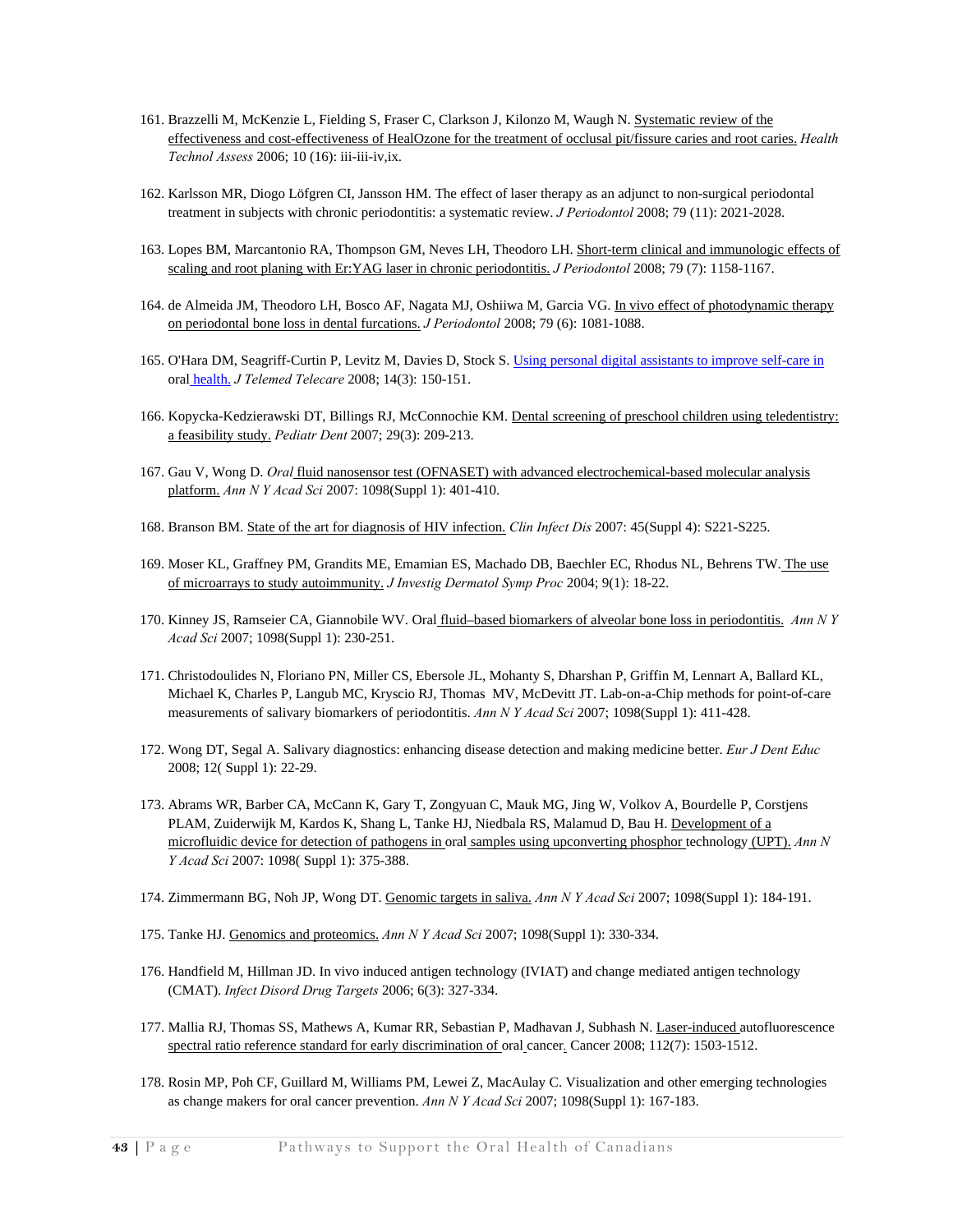- 179. Poh, CF, Samson PN, Williams PJ, Zhang L, Laronde DM, Lane P, MacAulay C, Rosin MP. Direct fluorescence visualization of clinically occult high-risk oral premalignant disease using a simple hand-held device. *Head Neck* 2007; January: 71-76.
- 180. Freitas AZ, Zezell DM, Vieira ND, Ribeiro AC, Gomes ALS. [Imaging carious human dental tissue with optical](http://web.ebscohost.com/ehost/viewarticle?data=dGJyMPPp44rp2%2fdV0%2bnjisfk5Ie46bNOtaivUbKk63nn5Kx95uXxjL6nr0ewq61Krqa2OK%2bnuEqzsLFNnsbLPvLo34bx1%2bGM5%2bXsgeKztVG1q7VOsKuxPurX7H%2b72%2bw%2b4ti7ebfepIzf3btZzJzfhrunt06up7BLtZzkh%2fDj34y73POE6urjkPIA&hid=113)  [coherence tomography.](http://web.ebscohost.com/ehost/viewarticle?data=dGJyMPPp44rp2%2fdV0%2bnjisfk5Ie46bNOtaivUbKk63nn5Kx95uXxjL6nr0ewq61Krqa2OK%2bnuEqzsLFNnsbLPvLo34bx1%2bGM5%2bXsgeKztVG1q7VOsKuxPurX7H%2b72%2bw%2b4ti7ebfepIzf3btZzJzfhrunt06up7BLtZzkh%2fDj34y73POE6urjkPIA&hid=113) *J Appl Phys* 2006; 99(2): 6p.
- 181. Howerton WB, Mora MA. [Advancements in digital imaging: what is new and on the horizon?](http://web.ebscohost.com/ehost/viewarticle?data=dGJyMPPp44rp2%2fdV0%2bnjisfk5Ie46bNOtaivUbKk63nn5Kx95uXxjL6nr0ewrK1Krqa2OK%2bouEy2sLJOnrfLPvLo34bx1%2bGM5%2bXsgeKzq062p7dNr6uyTqTi34bls%2bOGpNrgVd%2bv5j7y1%2bVVv8SkeeyzsUq1rLFNtaqkfu3o63nys%2bSN6uLyffbq&hid=4) *J Am Dent Assoc* 2008; 139(Suppl): 20S-24S.
- 182. Ruprecht A. Oral and maxillofacial radiology: then and now. *J Am Dent Assoc* 2008;139(Suppl): S5-S6.
- 183. Canadian Dental Hygienists Association (CDHA). Brief to the Commission on the Future of Health Care in Canada. Ottawa, ON: CDHA, 2001.
- 184. Canadian Dental Hygienists Association (CDHA). Access angst: a CDHA position paper on access to oral health services. Ottawa, ON: CDHA, 2003.
- 185. Imai PH. Profile of the University of British Columbia's bachelor of dental science in dental hygiene graduates from 1994 to 2003. *CJDH* 2005; 39(3): 117-129.
- 186. Johnson PM. Dental hygiene practice in Canada 2001: report no. 3 findings. Ottawa, ON: Canadian Dental Hygienists Association, 2002.
- 187. Canadian Institute for Health Information (CIHI). Canada's health care providers, 2007. Ottawa, ON;CIHI, 2007.
- 188. Health Care Canada. A framework for collaborative Pan-Canadian health human resources planning: the case for a collaborative approach to HHR planning. Ottawa, ON: Health Care Canada, 2007 [\(http://www.hc-sc.gc.ca/hcs](http://web.ebscohost.com/ehost/viewarticle?data=dGJyMPPp44rp2%2fdV0%2bnjisfk5Ie46bNOtaivUbKk63nn5Kx95uXxjL6nr0ewrK1Krqa2OK%2bouEy2sLJOnrfLPvLo34bx1%2bGM5%2bXsgeKzq062p7dNr6uyTqTi34bls%2bOGpNrgVd%2bv5j7y1%2bVVv8SkeeyzsUq1rLFNtaqkfu3o63nys%2bSN6uLyffbq&hid=4)[ss/pub/hhrhs/2007-frame-cadre/case-apporache-eng.php\)](http://web.ebscohost.com/ehost/viewarticle?data=dGJyMPPp44rp2%2fdV0%2bnjisfk5Ie46bNOtaivUbKk63nn5Kx95uXxjL6nr0ewrK1Krqa2OK%2bouEy2sLJOnrfLPvLo34bx1%2bGM5%2bXsgeKzq062p7dNr6uyTqTi34bls%2bOGpNrgVd%2bv5j7y1%2bVVv8SkeeyzsUq1rLFNtaqkfu3o63nys%2bSN6uLyffbq&hid=4)
- 189. Department of Health. Changing Nova Scotia's health care system: crating sustainability through transformation. Halifax, NS: department of Health, Province of Nova Scotia, 2007.
- 190. Minister of Health. Health action plan: status report. Edmonton, AB: Minister of Health, 2008.
- 191. Heson HA, Gurenlian JR, Boyd LD. The doctorate in dental hygiene: has its time come? *Access* 2008: 10-14.
- 192. Johnson PM. International profiles of dental hygiene: a 21-nation study 1987 2006 report. Toronto: PMJ Consultants, 2007.
- 193. Luciak-Donsberger C, Aldenhove S. Dental hygiene in Australia: a global perspective. *Int J Dent Hyg* 2004; 2: 165- 171.
- 194. van der Heuvel J, Jongbloed-Zoet C, Eaton K. The new style dental hygienist—changing oral health care professions in the Netherlands. *Dent Health* 2005; 45(6): 3-4,6,8.
- 195. Canadian Dental Hygienists Association (CDHA). Dental hygiene at the crossroads: knowledge creation and capacity building in the 21<sup>st</sup> century. Ottawa, ON: CDHA, 2008.
- 196. Canadian Dental Hygienists Association (CDHA). Dental hygiene research agenda. Ottawa, ON: CDHA, 2003.
- 197. Forrest JL, Lyons KJ, Bross TM, Gitlin LN, Kraemer LG. Reaching consensus on the national dental hygiene research agenda: a delphi study*. J Dent Hyg* 1995; 69(6): 261-269.